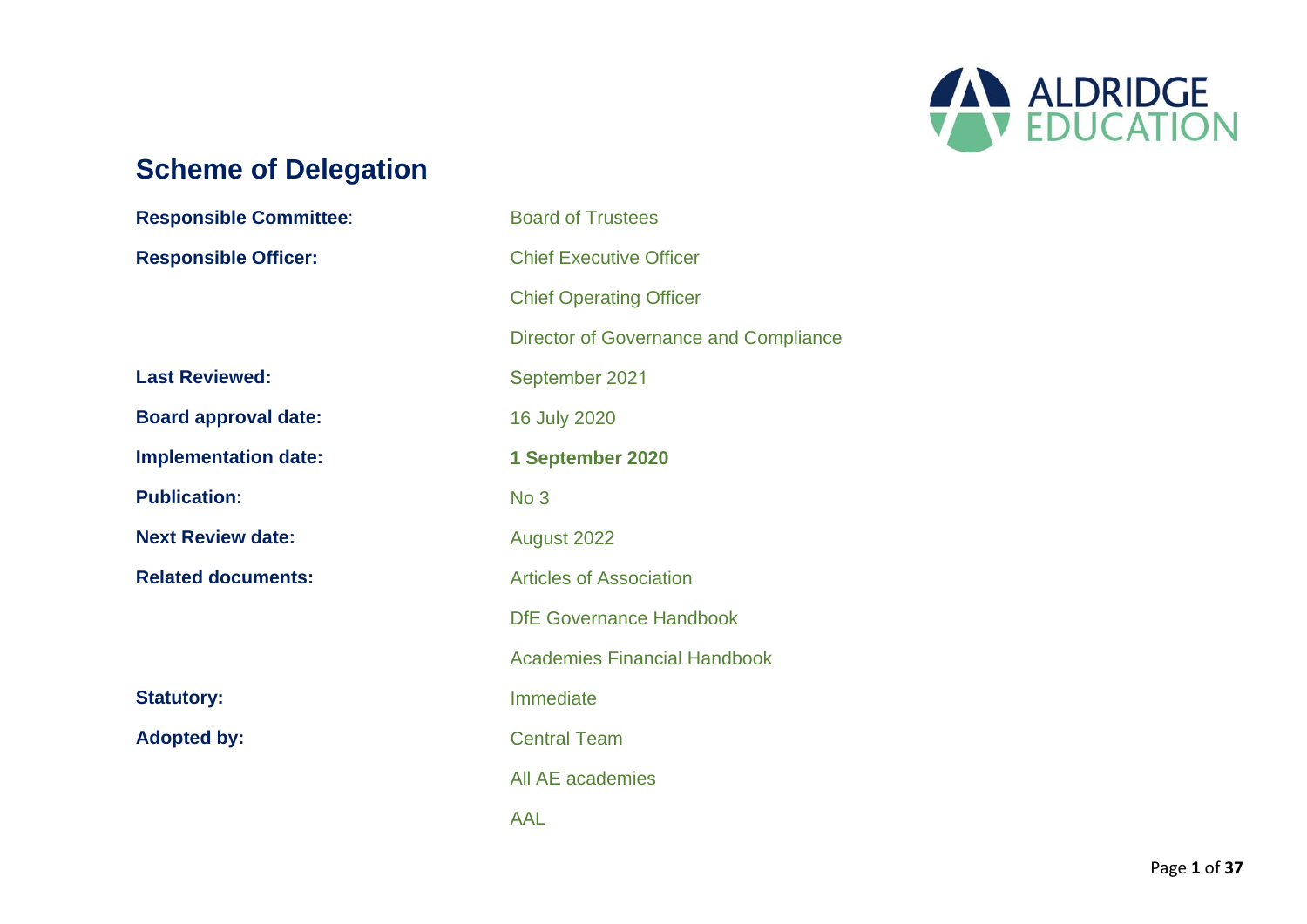# **Contents**

| Part 1 | Introduction. 3 |  |
|--------|-----------------|--|
| Part 2 |                 |  |
| Part 3 |                 |  |
| Part 4 |                 |  |
| Part 5 |                 |  |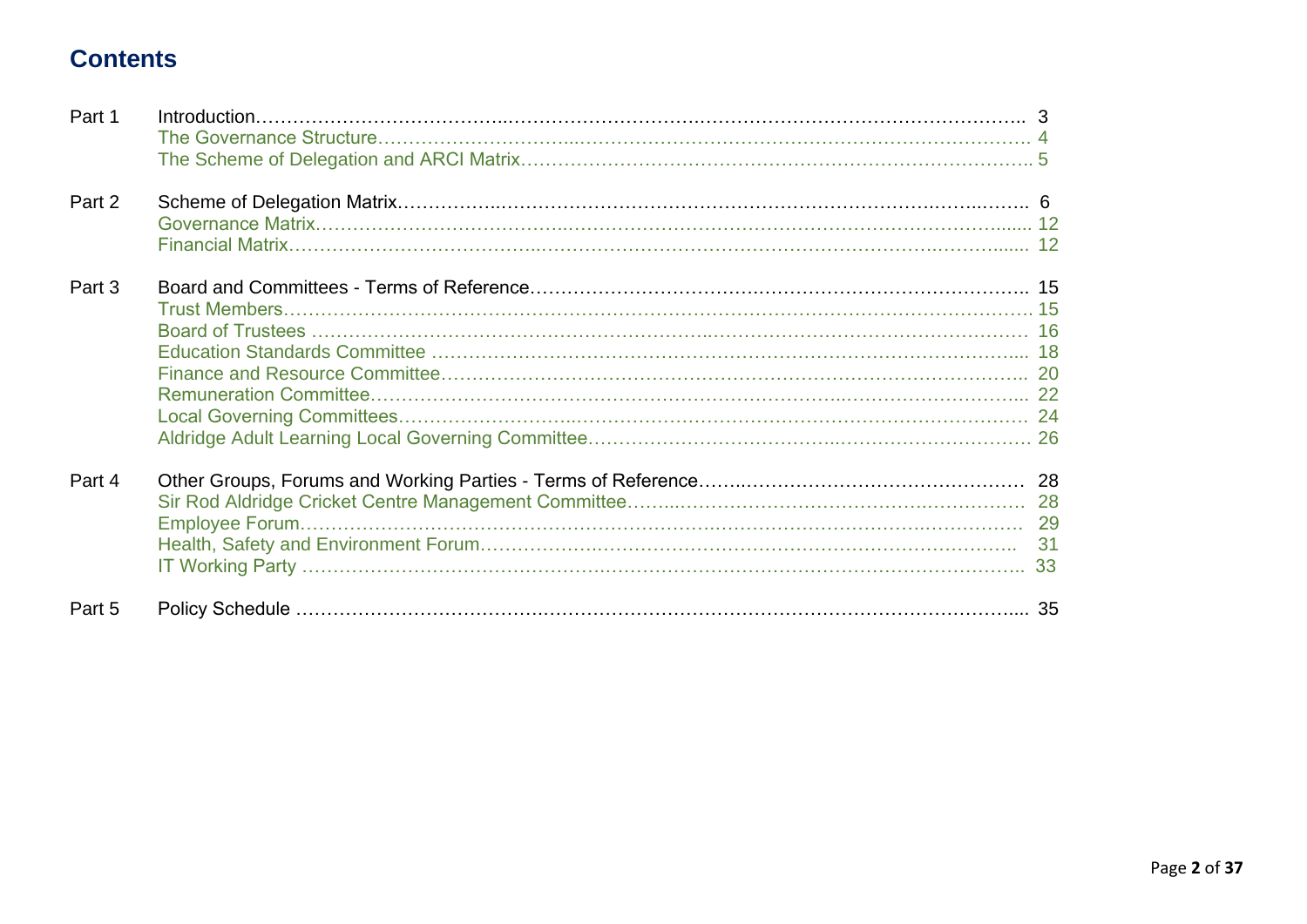### **PART 1 INTRODUCTION**

Aldridge Education (Trust) is a company limited by guarantee and an exempt charity. The Trust is governed by a Board of Trustees who have overall responsibility and ultimate decision-making authority. The Trustees are accountable to the Secretary of State for all academies within the Trust, Aldridge Adult Learning (AAL) and the Central Team, and are responsible for compliance with government and ESFA requirements, company law and charity law.

The Trust's Memorandum and Articles of Association and Funding Agreements are the primary governing documents of the Trust which are further underpinned by guidance set out in the DfE Academies Financial Handbook and DfE Governance Handbook.

Whilst the Board of Trustees will always remain accountable, the Trust relies on the valuable input of non-executive volunteers, supported by an experienced team of staff. As a relatively small trust which covers a dispersed geographical area, the Trust Board has opted to delegate some governance and decision-making responsibilities to the:

- CEO, Executive Team and Principals
- Trust Level Committees
	- o Education Standards Committee (ESC)
	- o Finance & Resources Committee (FRC)
	- o Remuneration Committee (REMCO)
- Local Governing Committees (LGC's)
	- $\circ$  School LGC's
	- $O$  AAL LGC
- Other Groups, Forums and Working Parties
	- o Sir Rod Aldridge Cricket Centre Management Committee
	- o Employee Forum
	- o Health, Safety and Environment Forum
	- o IT Working Party

In line with the Trust's core values and operating norms, a clear Scheme of Delegation defines the governance framework and lines of responsibility and accountability within the Trust. The purpose of our Scheme of Delegation is to ensure:

- Clarity about the roles of Members, Trustees, Governors, CEO, Executive Team and Principals
- The Trust operates in an effective way, avoiding duplication of efforts
- A culture and environment of openness, transparency and trust amongst all stakeholders

The Scheme of Delegation is a working document that will be subject to revisions as appropriate, in order to remain responsive to our changing context and circumstances.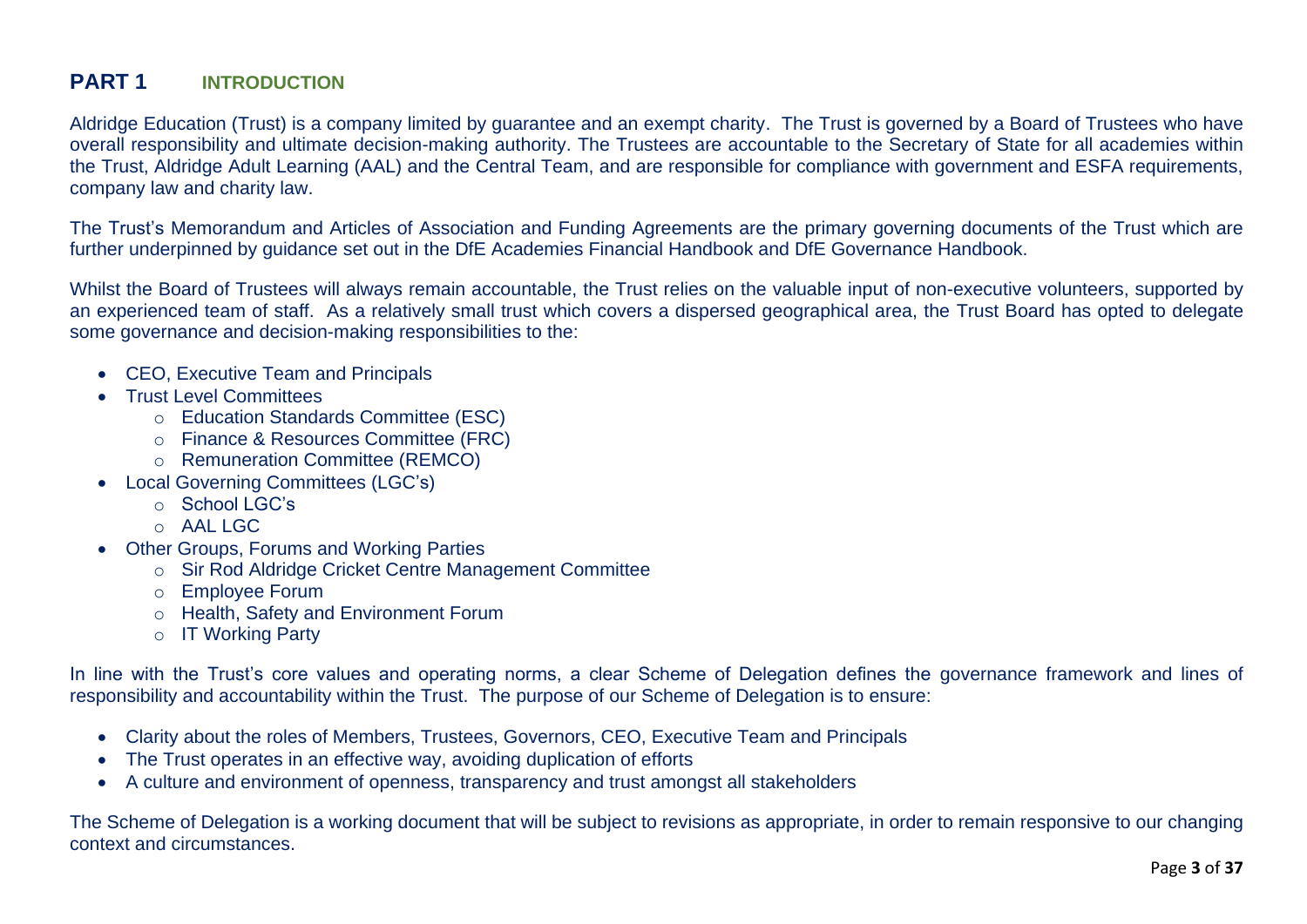### **ALDRIDGE EDUCATION**

### **GOVERANCE STRUCTURE**





Page **4** of **37**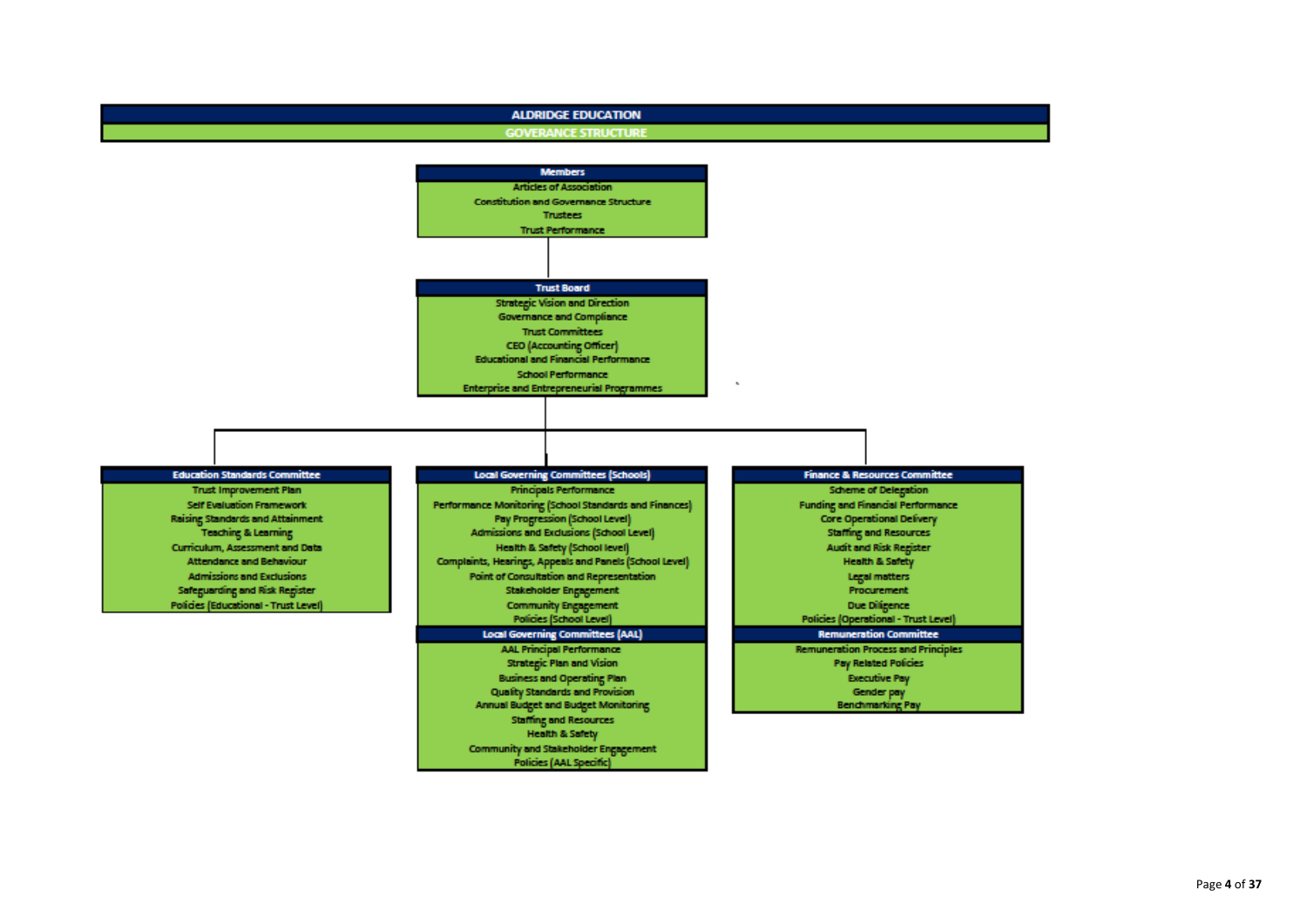### **The Scheme of Delegation and ARCI Matrix**

The Scheme of Delegation uses the Governance Framework to recognise the importance of developing relationships with a common purpose and working together under processes and structures to achieve a consistency in practice across the Trust and in raising standards to the highest possible level of impact.

The Scheme of Delegation comprises:

| Part 1 |                    | The governance framework defining the overall responsibilities and expectations across the Trust                |
|--------|--------------------|-----------------------------------------------------------------------------------------------------------------|
| Part 2 |                    | Uses an ARCI Matrix defining both the governance and financial responsibilities and accountabilities separately |
|        | <b>Accountable</b> | Accountable and makes the final decision                                                                        |
|        | <b>Responsible</b> | Responsible for carrying out the process or task and / or makes a recommendation                                |
|        | <b>Consult</b>     | Consulted before the decision or action is taken                                                                |
|        | <b>Inform</b>      | Informed before or after the decision is taken and kept up-to-date                                              |
| Part 4 |                    | Provides the Terms of References for Members, Trustees and Committees                                           |
| Part 3 |                    | Provides the Terms of References for working groups and forums                                                  |
| Part 5 |                    | Policy Schedule which underpins and supports our work detailing trust policies and local policies               |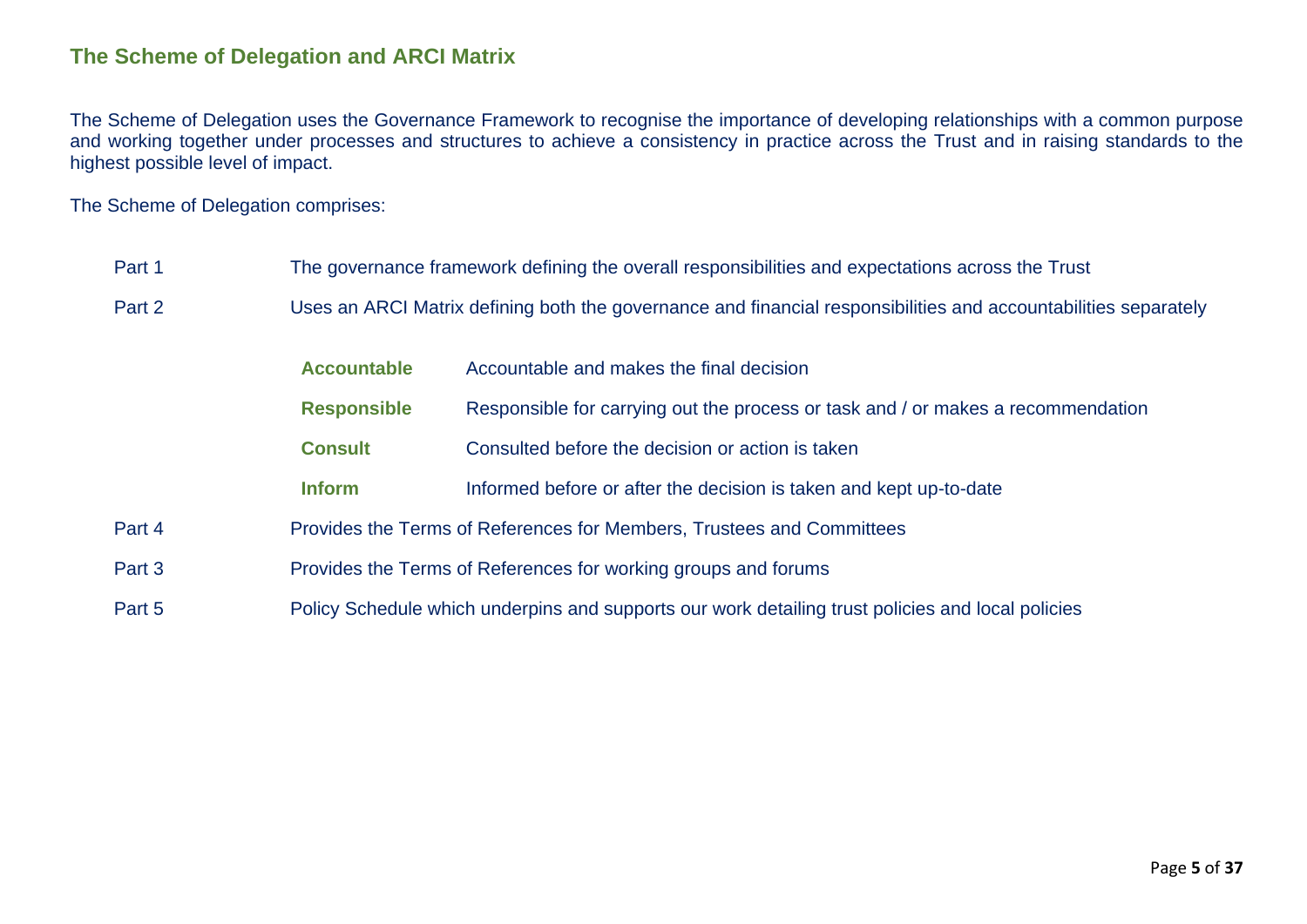## **PART 2 GOVERNANCE MATRIX**

**A**ccountable and makes the final decision

**R**esponsible for carrying out the process or task and/or makes a recommendation

**Consulted before the decision or action is taken** 

**I**nformed before or after the decision or action is taken and kept up-to-date

| Overview of Responsibilities and Accountabilities                 | <b>Members</b> | <b>Trust Board</b> | <b>ESC</b> | <b>FRC</b> | LGC's | CEO/COO<br>Executive<br>dependent on<br>area | Principal    | <b>Notes</b>                                              |
|-------------------------------------------------------------------|----------------|--------------------|------------|------------|-------|----------------------------------------------|--------------|-----------------------------------------------------------|
| <b>Governance Framework</b>                                       |                |                    |            |            |       |                                              |              |                                                           |
| <b>Articles of Association</b>                                    | A              | $\mathsf{R}$       |            |            |       |                                              |              |                                                           |
| <b>Changes to Funding Agreements</b>                              |                |                    |            | A          |       | $\mathsf{R}$                                 |              |                                                           |
| Scheme of Delegation                                              |                | A                  |            | R.         |       | $\mathsf{R}$                                 |              |                                                           |
| <b>Terms of References - Committees</b>                           |                | $\overline{A}$     |            |            |       | R.                                           |              | Terms of References forms part<br>of Scheme of Delegation |
| Appointment and removal of Members and Trustees                   | $\overline{A}$ | $\mathsf{R}$       |            |            |       |                                              |              |                                                           |
| Election of Chair of Trust Board                                  |                | A                  |            |            |       |                                              |              |                                                           |
| Appointment of Chair of LGCs                                      |                | A                  |            |            |       | $\mathsf{R}$                                 |              | R is delegated to Dir of<br>Governance                    |
| Appointment of Vice Chair of LGCs                                 |                |                    |            |            | A     |                                              | $\mathsf{R}$ |                                                           |
| Recruitment and Removal of LGC Governors                          |                |                    |            |            | A     | R                                            |              |                                                           |
| Appointment of clerk to LGC                                       |                |                    |            |            | C     | R.                                           |              | R is delegated to Dir of<br>Governance                    |
| Set up and Election of Chair of any other delegated<br>Committees |                | $\overline{A}$     |            |            |       | R.                                           |              | R is led by Dir of Governance                             |
| Managing conflicts of interest                                    |                | <b>A&amp;R</b>     |            |            |       | R                                            |              |                                                           |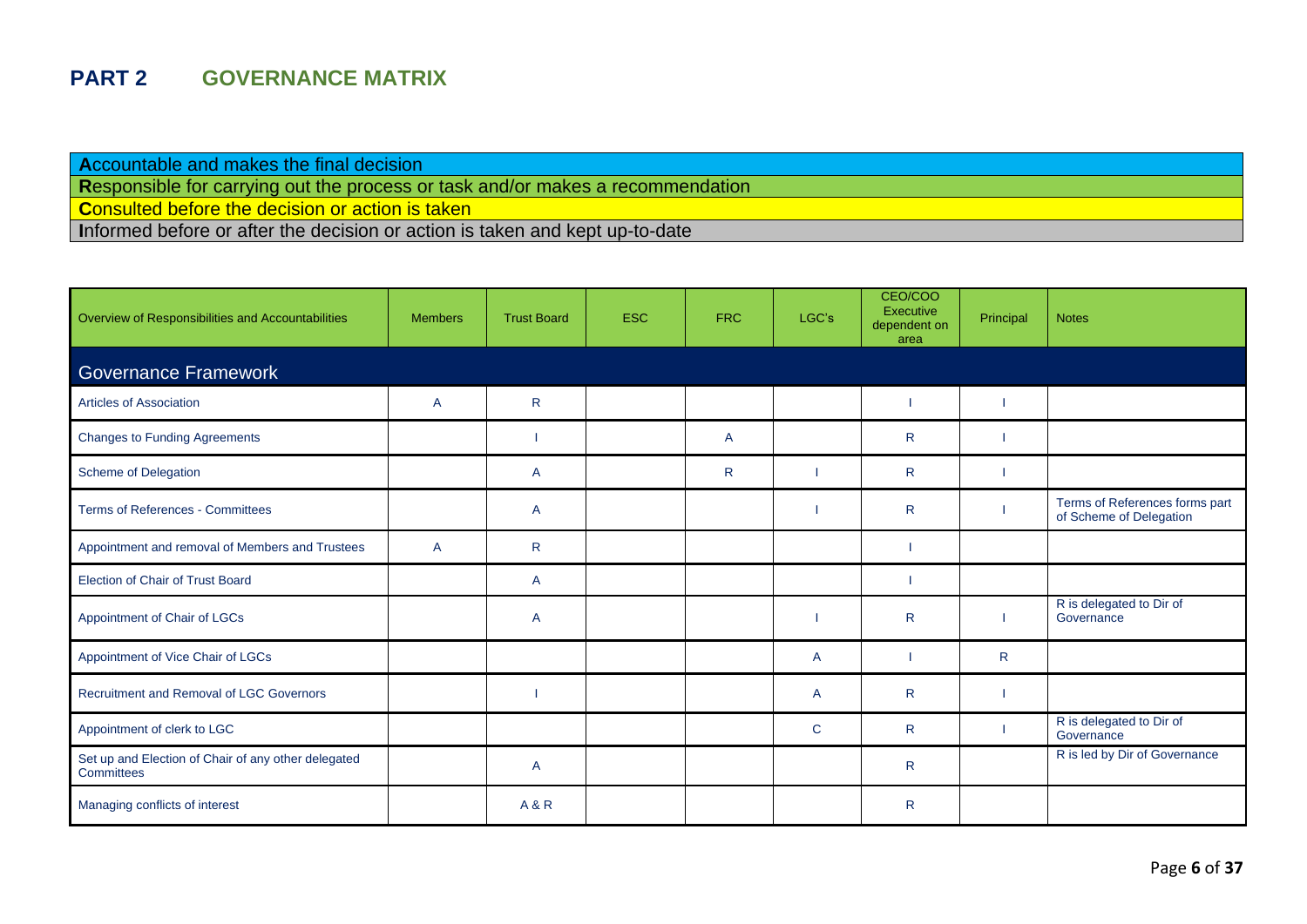| Overview of Responsibilities and Accountabilities                                      | <b>Members</b> | <b>Trust Board</b>       | <b>ESC</b>   | <b>FRC</b>     | LGC's        | CEO/COO<br>Executive<br>dependent on<br>area | Principal    | <b>Notes</b>                                                        |
|----------------------------------------------------------------------------------------|----------------|--------------------------|--------------|----------------|--------------|----------------------------------------------|--------------|---------------------------------------------------------------------|
| Strategy                                                                               |                |                          |              |                |              |                                              |              |                                                                     |
| Setting the strategic vision, values and objectives of<br>the Trust                    |                | $\overline{A}$           |              |                |              | $\mathsf{R}$                                 |              |                                                                     |
| Setting the strategic vision, values and objectives of<br>Academies and AAL            |                | $\blacksquare$           |              |                | $\mathbf C$  | A                                            | $\mathsf{R}$ |                                                                     |
| Establish and monitor against the Strategic Plan and<br><b>KPI'S</b>                   | -1             | A                        |              |                |              | $\mathsf{R}$                                 |              |                                                                     |
| Establish and monitor of Operational Strategies and<br>Plans                           |                | -1                       |              |                |              | $\mathsf{A}$                                 |              |                                                                     |
| Establish and monitor Academy and AAL<br><b>Development Plans</b>                      |                | $\overline{\phantom{a}}$ |              |                | $\mathbf C$  | A                                            | $\mathsf{R}$ |                                                                     |
| Trust wide policies as per the Policy Register                                         |                |                          | $\mathsf{A}$ | $\overline{A}$ |              | $\mathsf{R}$                                 | $\mathbf{C}$ | <b>ESC</b> - Educational policies<br>FRC - Non-educational policies |
| Academies and AAL polices as per the Policy Register                                   |                |                          |              |                | $\mathsf C$  | A                                            | $\mathsf{R}$ |                                                                     |
| Trust structure and growth (including TUPE and<br><b>Contract Transfers)</b>           | -1             | $\overline{A}$           |              |                | ı            | R                                            | -1           |                                                                     |
| Due diligence                                                                          |                | $\overline{A}$           |              |                |              | $\mathsf{R}$                                 |              |                                                                     |
| Compliance                                                                             |                |                          |              |                |              |                                              |              |                                                                     |
| Trust risk-register                                                                    |                | $\overline{A}$           | $\mathsf{R}$ | $\mathsf{R}$   |              | $\mathsf{R}$                                 |              | <b>ESC - Educational policies</b><br>FRC - Non-educational policies |
| Academy and AAL based risk-register                                                    |                | $\mathbf{I}$             |              |                | $\mathsf{A}$ | A                                            | $\mathsf{R}$ | <b>ESC - Educational policies</b><br>FRC - Non-educational policies |
| Compliance with all statutory & regulatory<br>requirements (including Health & Safety) |                | $\overline{A}$           | R            | R              | $\mathsf{R}$ | R                                            | $\mathsf{R}$ |                                                                     |
| Safeguarding                                                                           |                | $\mathbf{I}$             |              |                | $\mathsf{R}$ | $\mathsf{A}$                                 | $\mathsf{R}$ | <b>Trust Board ultimately</b><br>accountable                        |
| <b>SCR</b>                                                                             |                | $\mathbf{I}$             |              |                |              | A                                            | ${\sf R}$    |                                                                     |
| Data Breaches                                                                          |                | $\blacksquare$           |              |                |              | A                                            | $\mathsf{R}$ | R is delegated to DPO's                                             |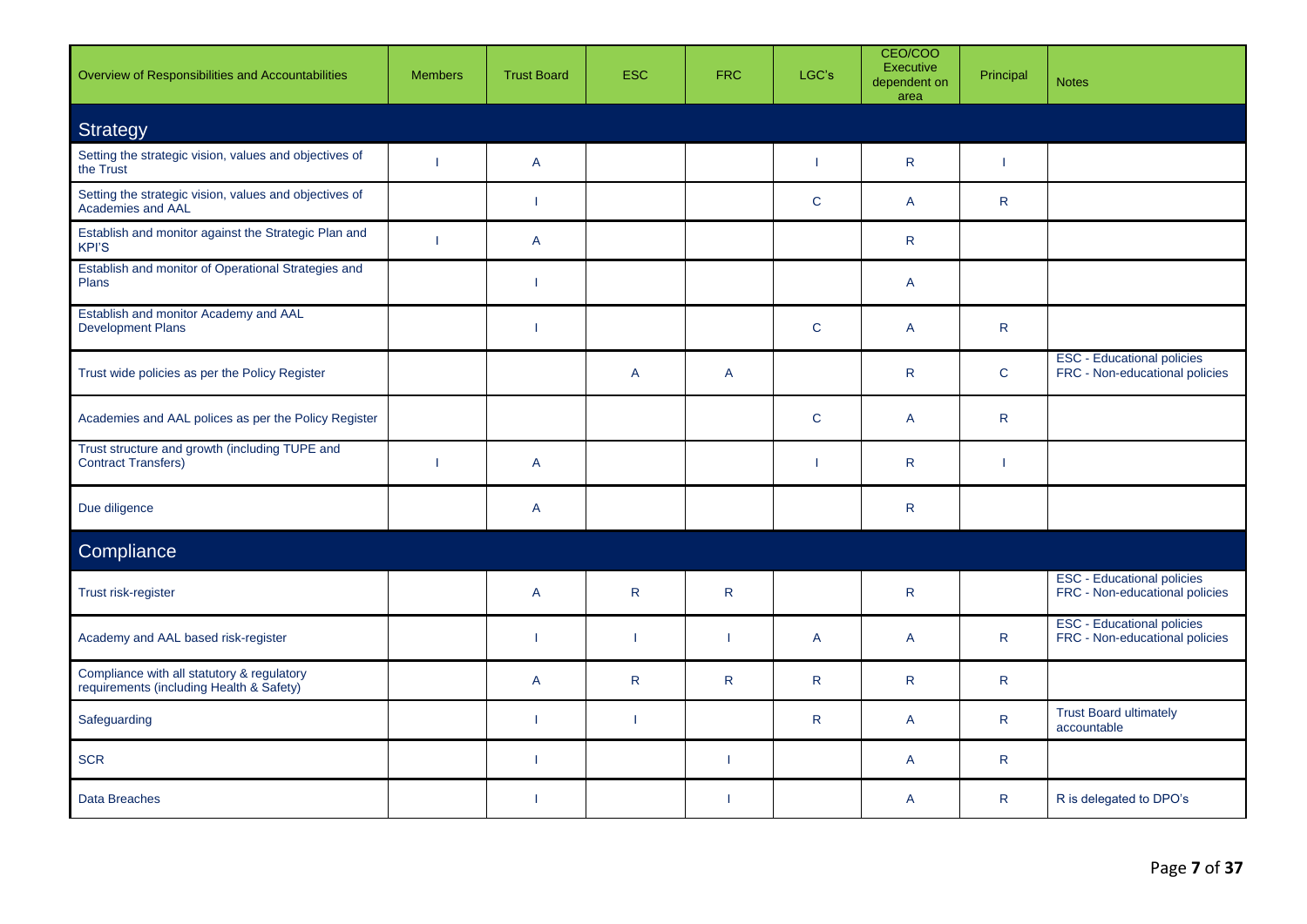| Overview of Responsibilities and Accountabilities | <b>Members</b> | <b>Trust Board</b> | <b>ESC</b>               | <b>FRC</b> | LGC's                   | CEO/COO<br>Executive<br>dependent on<br>area | Principal               | <b>Notes</b> |
|---------------------------------------------------|----------------|--------------------|--------------------------|------------|-------------------------|----------------------------------------------|-------------------------|--------------|
| Education                                         |                |                    |                          |            |                         |                                              |                         |              |
| <b>Educational Improvement Strategy</b>           |                | $\mathbf{I}$       | $\mathsf{A}$             |            |                         | ${\sf R}$                                    | $\mathbf C$             |              |
| Self-Evaluation Plans                             |                |                    | $\mathbf{I}$             |            | ${\sf R}$               | $\mathsf{A}$                                 | $\mathsf{R}$            |              |
| <b>Curriculum and Timetable</b>                   |                |                    | $\mathbf C$              |            |                         | $\mathsf{A}$                                 | $\mathsf R$             |              |
| Teaching, Learning and Assessment                 |                |                    | ${\bf C}$                |            |                         | $\mathsf{A}$                                 | $\mathsf{R}$            |              |
| <b>Pupil Outcomes</b>                             |                | -1                 | $\overline{\phantom{a}}$ |            | ${\sf R}$               | $\overline{A}$                               | $\mathsf{R}$            |              |
| <b>Behaviour Management</b>                       |                |                    | $\mathbf{I}$             |            | ${\sf R}$               | $\mathsf{A}$                                 | $\mathsf{R}$            |              |
| <b>Strategies for Pupil Premium</b>               |                |                    | $\overline{\phantom{a}}$ |            | $\mathbf C$             | ${\sf R}$                                    | A                       |              |
| Change of PAN                                     |                | $\mathbf{I}$       |                          | A          | $\mathbf C$             | $\mathsf{A}$                                 | $\mathsf{R}$            |              |
| Age range of PAN                                  |                | $\mathbf{I}$       |                          | A          | $\mathbf C$             | $\mathsf{A}$                                 | $\mathsf R$             |              |
| Change of school day                              |                |                    |                          |            | $\mathbf C$             | $\overline{A}$                               | $\mathsf{R}$            |              |
| Closure days                                      |                |                    |                          |            | -1                      | $\mathsf{A}$                                 | $\mathsf{R}$            |              |
| Tern dates and INSET dates                        |                |                    |                          |            | $\mathbf{I}$            | $\mathbf C$                                  | A                       |              |
| Census and attendance                             |                |                    |                          |            | $\mathbf{I}$            | $\mathbf{I}$                                 | $\mathsf{A}$            |              |
| Admissions                                        |                |                    | $\overline{\phantom{a}}$ |            | <sup>1</sup>            | $\mathbf C$                                  | A                       |              |
| Exclusions - Fixed term                           |                |                    | $\overline{\phantom{a}}$ |            | ${\sf R}$               | T                                            | A                       |              |
| <b>Exclusions - Permanent</b>                     |                |                    | $\overline{\phantom{a}}$ |            | $\overline{\mathsf{A}}$ | 1                                            | $\overline{\mathsf{A}}$ |              |
| Complaints, Hearings and Appeals                  |                |                    | $\mathbf{I}$             |            | $\overline{\mathsf{A}}$ | $\overline{1}$                               | $\mathsf{R}$            |              |
| <b>Trips and Visits</b>                           |                |                    |                          |            |                         |                                              | A                       |              |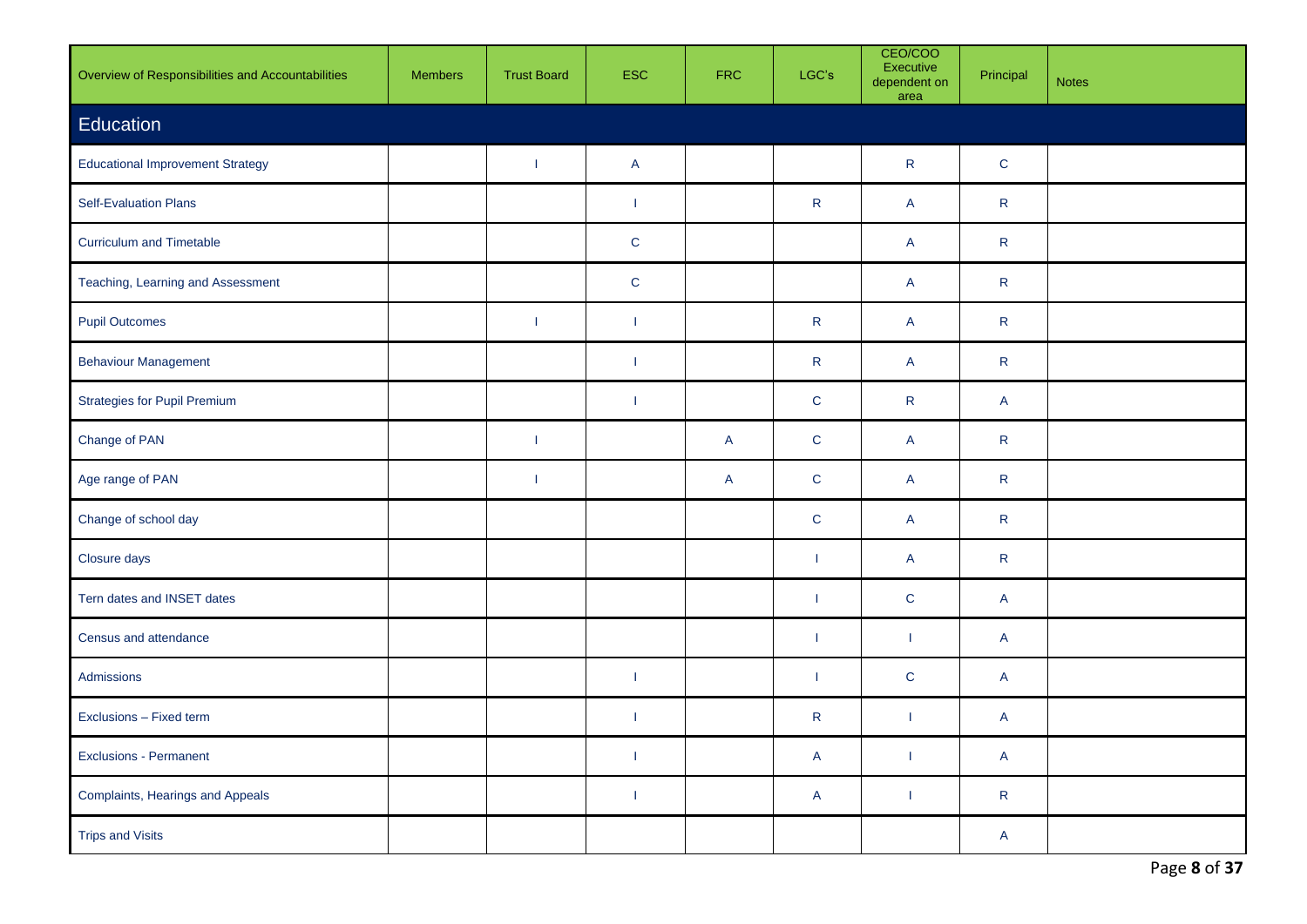| Overview of Responsibilities and Accountabilities                 | <b>Members</b> | <b>Trust Board</b>       | <b>ESC</b> | <b>FRC</b>   | LGC's                    | CEO/COO<br>Executive<br>dependent on<br>area | Principal    | <b>Notes</b>                                                                 |
|-------------------------------------------------------------------|----------------|--------------------------|------------|--------------|--------------------------|----------------------------------------------|--------------|------------------------------------------------------------------------------|
| Finance (Refer to detailed Financial Scheme of Delegation Part 2) |                |                          |            |              |                          |                                              |              |                                                                              |
| Appoint external auditors                                         | $\mathsf{A}$   |                          |            | $\mathbf C$  |                          | $\mathsf{R}$                                 |              | Annually at AGM                                                              |
| Internal and external audit                                       |                | - 1                      |            | $\mathsf{A}$ |                          | $\mathsf{R}$                                 |              |                                                                              |
| Trust annual accounts                                             | ı              | A                        |            | $\mathsf{R}$ |                          | $\mathsf{R}$                                 |              |                                                                              |
| Trust Budget plans - Approval and Monitoring                      |                | A                        |            | $\mathsf{R}$ |                          | $\mathsf{R}$                                 |              |                                                                              |
| Academy & AAL Budget plans - Monitoring                           |                | $\overline{\phantom{a}}$ |            | $\mathsf{A}$ | $\mathsf{R}$             | $\mathsf{R}$                                 | $\mathsf{R}$ |                                                                              |
| <b>Reserves Management</b>                                        |                | A                        |            | $\mathsf{R}$ |                          | $\mathsf{R}$                                 |              |                                                                              |
| Top slice and Pooled Funds                                        |                | -1                       |            | $\mathsf{A}$ |                          | $\mathsf{R}$                                 |              |                                                                              |
| Approval of grants and awards (<£30k)                             |                |                          |            | T            | $\overline{\phantom{a}}$ | A                                            | $\mathsf{R}$ | Subject to written terms and<br>conditions negotiated as two-<br>way process |
| Approval of grants and awards (>£30k)                             |                |                          |            | $\mathsf{A}$ | $\overline{\phantom{a}}$ | $\mathsf{R}$                                 | $\mathsf{R}$ | Subject to written terms and<br>conditions negotiated as two-<br>way process |
| Premises and ICT                                                  |                |                          |            |              |                          |                                              |              |                                                                              |
| Long term lease or disposal of major capital assets               |                | $\mathbf{I}$             |            | $\mathsf{A}$ | $\overline{\phantom{a}}$ | $\mathsf{R}$                                 | $\mathsf{R}$ | ESFA to be informed if lease is<br>>7 years                                  |
| Long term lettings (>1 year)                                      |                |                          |            | 1            |                          | A                                            | R.           |                                                                              |
| Structural changes to buildings / land                            |                | -1                       |            | $\mathsf{C}$ |                          | A                                            | R            |                                                                              |
| School condition allocations                                      |                | $\overline{\phantom{a}}$ |            | $\mathsf{A}$ |                          | $\mathsf{R}$                                 | $\mathbf{C}$ |                                                                              |
| Major capital works and long-term building projects               |                | - 1                      |            | $\mathsf{A}$ | $\overline{\phantom{a}}$ | $\mathsf{R}$                                 | $\mathbf C$  |                                                                              |
| <b>ICT Strategy</b>                                               |                |                          |            | $\mathsf{A}$ |                          | ${\sf R}$                                    | $\mathbf C$  |                                                                              |
| ICT network and infrastructure                                    |                |                          |            | $\mathsf{A}$ |                          | $\mathsf{R}$                                 | $\mathbf C$  |                                                                              |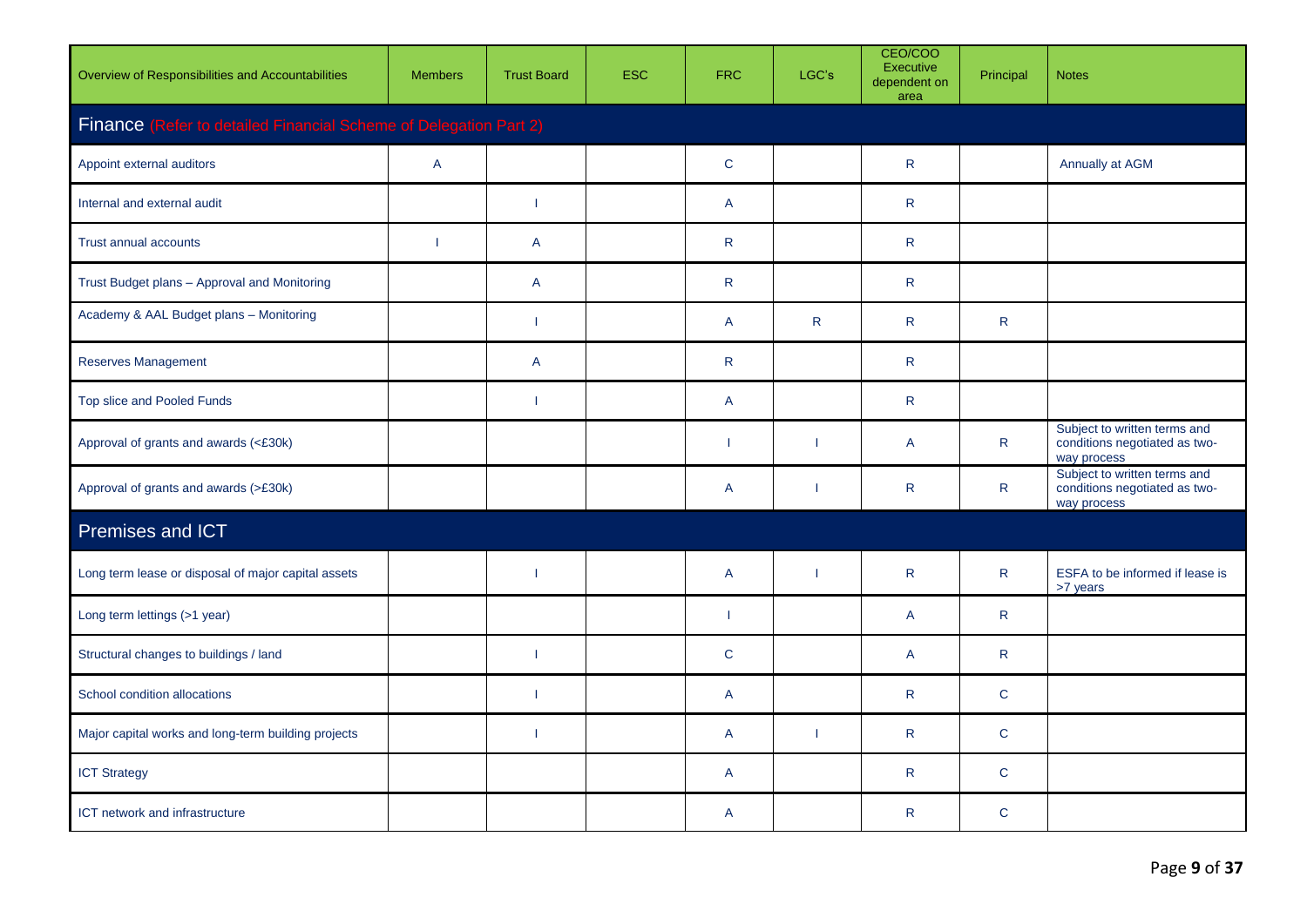| Overview of Responsibilities and Accountabilities    | <b>Members</b> | <b>Trust Board</b>       | <b>ESC</b> | FRC&<br><b>REMCO</b><br>dependent<br>on area | LGC's                    | CEO/COO<br>Executive<br>dependent on<br>area | Principal                | <b>Notes</b>                                   |  |  |  |  |  |
|------------------------------------------------------|----------------|--------------------------|------------|----------------------------------------------|--------------------------|----------------------------------------------|--------------------------|------------------------------------------------|--|--|--|--|--|
| <b>Staffing and Structures</b>                       |                |                          |            |                                              |                          |                                              |                          |                                                |  |  |  |  |  |
| <b>Staffing Structures</b>                           |                |                          |            |                                              |                          |                                              |                          |                                                |  |  |  |  |  |
| <b>National Structures</b>                           |                | -1                       |            |                                              |                          | A                                            |                          |                                                |  |  |  |  |  |
| <b>Regional / Cluster Structures</b>                 |                |                          |            |                                              |                          | A                                            | -1                       |                                                |  |  |  |  |  |
| Academy and AAL Structures                           |                |                          |            |                                              | $\mathbf C$              | C &                                          | A                        |                                                |  |  |  |  |  |
| <b>Appointments</b>                                  |                |                          |            |                                              |                          |                                              |                          |                                                |  |  |  |  |  |
| CEO                                                  |                | A                        |            |                                              | $\overline{\phantom{a}}$ | I(COO)                                       |                          |                                                |  |  |  |  |  |
| $\rm{COO}$                                           |                |                          |            | $\mathsf{A}$                                 | $\overline{\phantom{a}}$ | R (CEO)                                      | $\overline{\phantom{a}}$ |                                                |  |  |  |  |  |
| Principals and AAL Principal                         |                | $\overline{\phantom{a}}$ |            |                                              | $\mathbf C$              | A (CEO)                                      |                          |                                                |  |  |  |  |  |
| <b>Central Team Senior Leaders</b>                   |                |                          |            | 1                                            |                          | A                                            | $\mathbf{I}$             |                                                |  |  |  |  |  |
| Academy and AAL Senior Leaders                       |                |                          |            |                                              | $\mathbf C$              | 1                                            | A                        |                                                |  |  |  |  |  |
| Academy and AAL based staff                          |                |                          |            |                                              |                          |                                              | A                        |                                                |  |  |  |  |  |
| Posts funded from external grants, bids or donations |                |                          |            |                                              |                          | A                                            | $\mathsf{R}$             |                                                |  |  |  |  |  |
| <b>Performance Management</b>                        |                |                          |            |                                              |                          |                                              |                          |                                                |  |  |  |  |  |
| CEO                                                  |                | A(TB)<br>R (Chair)       |            |                                              |                          |                                              |                          |                                                |  |  |  |  |  |
| COO, Academy and AAL Principal                       |                |                          |            | $\mathbf C$                                  | $\mathsf{C}$             | A (CEO)                                      |                          | FRC - COO<br>LGC - Principals                  |  |  |  |  |  |
| Central, Regional and Cluster Staff                  |                |                          |            |                                              |                          | A (COO)                                      |                          |                                                |  |  |  |  |  |
| Academy and AAL Senior Leaders and all other staff   |                |                          |            |                                              |                          |                                              | A                        |                                                |  |  |  |  |  |
| Remuneration                                         |                |                          |            |                                              |                          |                                              |                          |                                                |  |  |  |  |  |
| <b>CEO &amp; COO</b>                                 |                | A                        |            | R (REMCO)                                    |                          |                                              |                          | REMCO to consult with others<br>as appropriate |  |  |  |  |  |
| <b>Principals and Central Team Senior Leaders</b>    |                |                          |            | C (REMCO)                                    | $\mathsf C$              | A                                            |                          | REMCO - Oversight of process<br>only           |  |  |  |  |  |
| <b>Regional and Cluster Staff</b>                    |                |                          |            |                                              |                          | $\mathsf{A}$                                 |                          |                                                |  |  |  |  |  |
| Academy and AAL Senior Leaders and all other staff   |                |                          |            |                                              |                          |                                              | $\mathsf{A}$             |                                                |  |  |  |  |  |
| Annual or national pay awards                        |                |                          |            | C (REMCO)                                    |                          | <b>A&amp;R</b>                               |                          |                                                |  |  |  |  |  |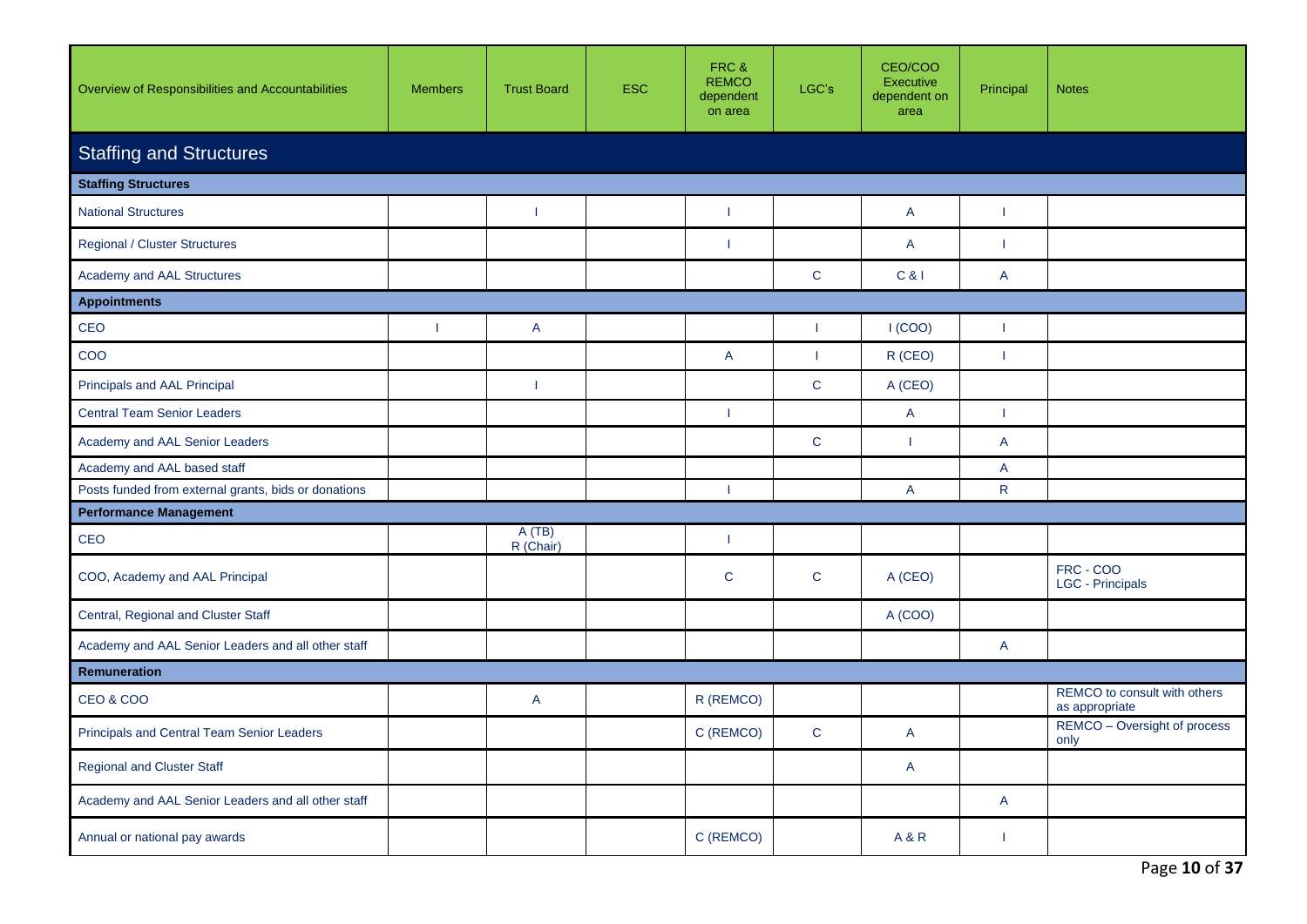| Overview of Responsibilities and Accountabilities                          | <b>Members</b> | <b>Trust Board</b>       | <b>ESC</b> | <b>FRC</b>     | LGC's                    | CEO/COO<br><b>Executive</b><br>dependent on<br>area | Principal                | <b>Notes</b>                             |
|----------------------------------------------------------------------------|----------------|--------------------------|------------|----------------|--------------------------|-----------------------------------------------------|--------------------------|------------------------------------------|
| <b>Staffing and Structures (continued)</b>                                 |                |                          |            |                |                          |                                                     |                          |                                          |
| <b>Suspensions and Dismissals</b>                                          |                |                          |            |                |                          |                                                     |                          |                                          |
| CEO                                                                        | ı              | A                        |            |                | $\overline{\phantom{a}}$ | T                                                   | $\overline{\phantom{a}}$ |                                          |
| COO and Principals                                                         |                | $\mathsf{A}$             |            |                | $\mathbf C$              | A (CEO)                                             | $\mathbf{I}$             | C - for Principals                       |
| <b>Central Team Senior Leaders</b>                                         |                |                          |            | 1              |                          | A (CEO)<br>R (COO)                                  | $\mathbf{I}$             |                                          |
| <b>Regional and Cluster Staff</b>                                          |                |                          |            |                |                          | A                                                   | -1                       |                                          |
| Academy and AAL Senior Leaders and all other staff                         |                |                          |            |                | $\mathbf{I}$             | T                                                   | $\mathsf{A}$             | I - Senior leaders positions only        |
| <b>Restructuring, Reorganisation and Redundancy</b>                        |                |                          |            |                |                          |                                                     |                          |                                          |
| <b>National Structures</b>                                                 |                |                          |            | $\overline{A}$ |                          | $\mathsf{A}$                                        |                          |                                          |
| <b>Regional / Cluster Structures</b>                                       |                |                          |            |                |                          | A                                                   | $\mathbf C$              |                                          |
| Academy and AAL Level Structures                                           |                |                          |            |                |                          | A                                                   | $\mathsf{R}$             | $I - if significant$                     |
| <b>Approve Settlement Agreements</b>                                       |                |                          |            |                |                          | $\overline{A}$                                      | $\mathsf{R}$             | FRC (A) if over statutory<br>entitlement |
| <b>Other</b>                                                               |                |                          |            |                |                          |                                                     |                          |                                          |
| <b>Staff Well-being</b>                                                    |                |                          |            |                | $\overline{\phantom{a}}$ | $\mathsf{A}$                                        | $\mathsf{R}$             |                                          |
| <b>Community and Enterprise</b>                                            |                |                          |            |                |                          |                                                     |                          |                                          |
| <b>Community Engagement Programmes</b>                                     |                | $\overline{\phantom{a}}$ |            |                | A                        | $\mathbf C$                                         | $\mathsf{R}$             |                                          |
| <b>Enterprise and Entrepreneurship</b>                                     |                | - 1                      |            |                | $\mathbf C$              | A                                                   | $\mathsf{R}$             |                                          |
| <b>Press and Communications</b>                                            |                |                          |            |                |                          |                                                     |                          |                                          |
| Press responses - Trust level                                              |                | $\overline{\phantom{a}}$ |            |                |                          | A                                                   |                          | $I - if significant$                     |
| Press responses - Academy and AAL level                                    |                | ı                        |            |                | H                        | $\mathbf C$                                         | $\overline{A}$           | $I - if$ significant                     |
| Website, prospectus, uniform, marketing & PR (central<br>and school based) |                |                          |            |                | $\overline{\phantom{a}}$ | $\mathsf{C}$                                        | A                        |                                          |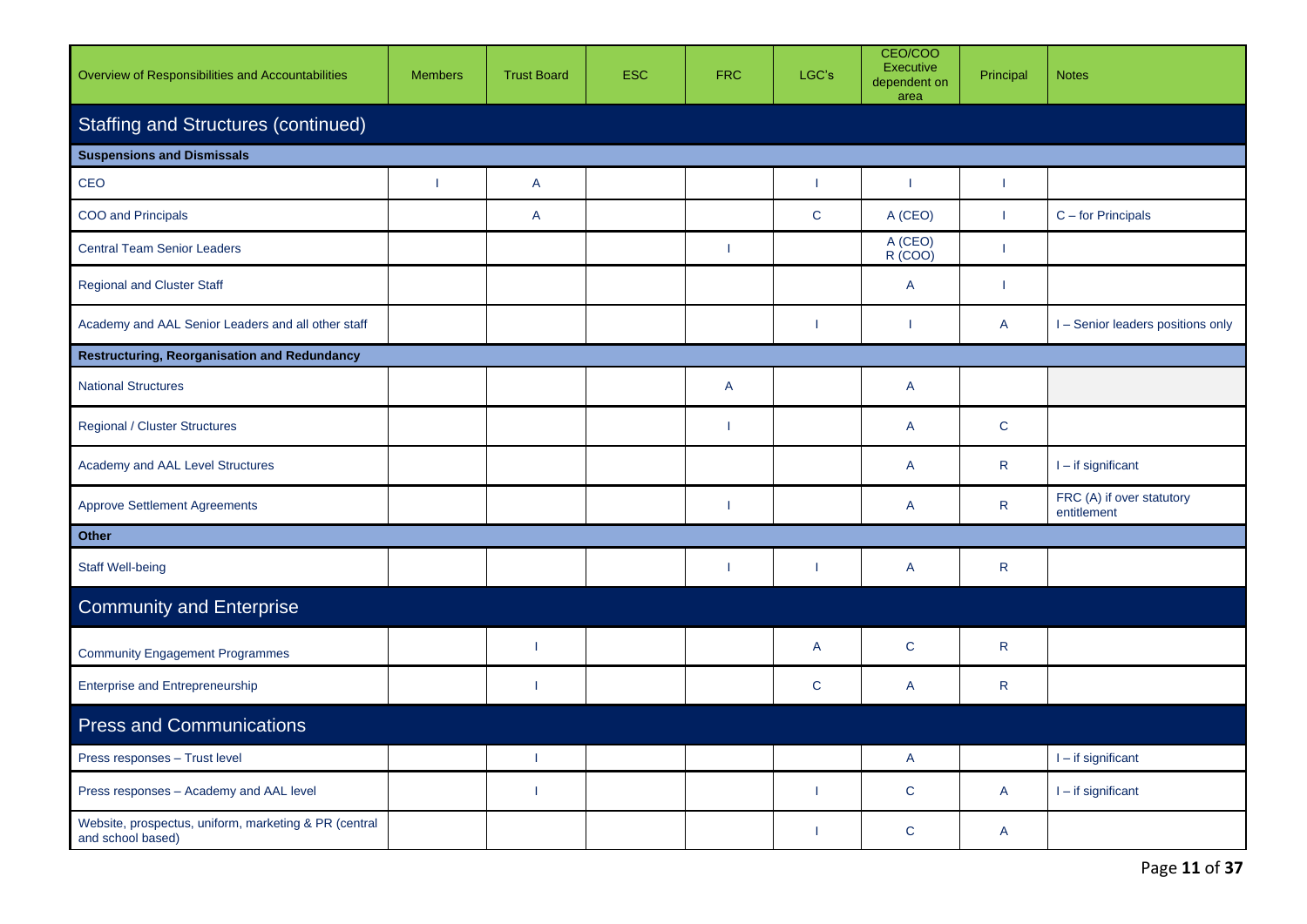## **PART 3 FINANCIAL MATRIX**

| Overview of Responsibilities and Accountabilities                                              | <b>Members</b> | <b>Trust Board</b> | <b>FRC</b>   | LGC's | <b>CEO</b>     | COO          | Principal    | Finance<br><b>Director</b> | <b>Budget</b><br>Holder | DfE/ESFA |
|------------------------------------------------------------------------------------------------|----------------|--------------------|--------------|-------|----------------|--------------|--------------|----------------------------|-------------------------|----------|
| <b>Budget Plans</b>                                                                            |                |                    |              |       |                |              |              |                            |                         |          |
| Approval of Trust and School budget plans                                                      |                | A                  | $\mathsf{R}$ |       | $\mathsf{R}$   | $\mathsf{R}$ |              |                            |                         |          |
| <b>Budget monitoring</b>                                                                       |                |                    | A            | R     | A              | A            | R.           | R.                         | R.                      |          |
| Budget virements > £25K                                                                        |                |                    |              |       |                | A            | $\mathsf{R}$ | R                          |                         |          |
| Submit ESFA returns within agreed timescales                                                   |                |                    |              |       | $\mathsf{A}$   | R            |              |                            |                         |          |
| Purchasing (Authority with any combination of each marked 'R' and 'A')                         |                |                    |              |       |                |              |              |                            |                         |          |
| Accept quotes and tenders and approve spend up to £3k                                          |                |                    |              |       | $\overline{A}$ | A            | A            | <b>R&amp;A</b>             | $\mathsf{R}$            |          |
| Accept quotes and tenders and approve spend between<br>£3k and £10k (Min of 2 quotes)          |                |                    |              |       | $\overline{A}$ | A            | A            | <b>R&amp;A</b>             |                         |          |
| Accept quotes and tenders and approve spend between<br>£10k and £25k (Min of 2 quotes)         |                |                    |              |       | $\mathsf{A}$   | A            | R&A          | $\mathsf{R}$               |                         |          |
| Accept quotes and tenders and approve spend between<br>£25k and £50k (Min of 2 quotes)         |                |                    |              |       | $\mathsf{A}$   | A            | R.           |                            |                         |          |
| Accept quotes and tenders and approve spend between<br>£50k and £100k (Min of 3 quotes)        |                |                    |              |       | $\mathsf{A}$   | $\mathsf{R}$ | $\mathsf{R}$ |                            |                         |          |
| Accept quotes and tenders and approve spend between<br>£100k and OJEU limits (Min of 3 quotes) |                |                    | A            |       | $\mathsf{R}$   | $\mathsf{R}$ | $\mathsf{R}$ |                            |                         |          |
| Accept quotes and tenders and approve spend at OJEU<br>limits or over (OJEU process)           |                |                    | A            |       | $\mathsf{R}$   | $\mathsf{R}$ | $\mathsf{C}$ |                            |                         |          |
| Authority to accept other than lowest quote <£10K                                              |                |                    |              |       |                | A            | A            | R.                         |                         |          |
| Authority to accept other than lowest quote >£10K                                              |                |                    |              |       | A              | A            | $\mathsf{R}$ | $\mathsf{R}$               |                         |          |
| Approve proceeding with less than required no. of<br>quotes $<£10K$                            |                |                    |              |       |                | A            | A            | R                          |                         |          |
| Approve proceeding with less than required no. of<br>quotes $>£10K$                            |                |                    |              |       | A              | A            | R            | R.                         |                         |          |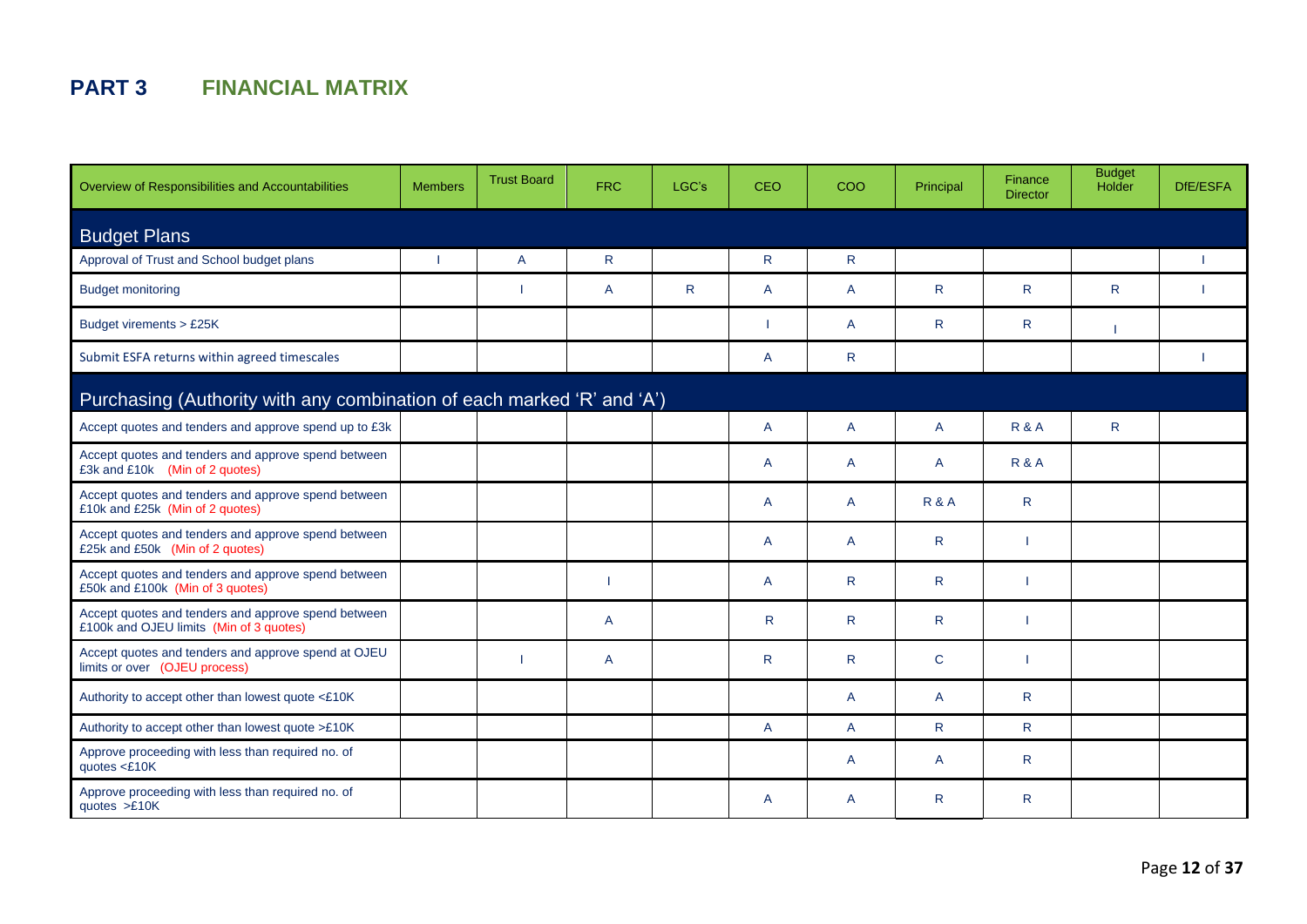| Overview of Responsibilities and Accountabilities                                                                                                                | <b>Members</b> | <b>Trust Board</b> | <b>FRC</b>   | LGC's | <b>CEO</b>                  | COO            | Principal      | Finance<br><b>Director</b> | <b>Budget</b><br>Holder | DfE/ESFA |  |  |  |
|------------------------------------------------------------------------------------------------------------------------------------------------------------------|----------------|--------------------|--------------|-------|-----------------------------|----------------|----------------|----------------------------|-------------------------|----------|--|--|--|
| Payroll and Expenses (Authority with any combination of each marked 'R' and 'A')                                                                                 |                |                    |              |       |                             |                |                |                            |                         |          |  |  |  |
| Approval of monthly payroll                                                                                                                                      |                |                    |              |       | A                           | A              | <b>A&amp;R</b> | $\mathsf{R}$               |                         |          |  |  |  |
| Approval of overtime                                                                                                                                             |                |                    |              |       | A                           | $\overline{A}$ | $\mathsf{A}$   | $\mathsf{R}$               |                         |          |  |  |  |
| Approval of additional payments over and above<br>contractual salary (up to £1k)                                                                                 |                |                    |              |       | A                           | A&C            | $\mathsf{R}$   | $\mathsf{R}$               |                         |          |  |  |  |
| Approval of additional payments over and above<br>contractual salary (over £1k)                                                                                  |                |                    | 1            |       | A&C                         | A & I          | R              |                            |                         |          |  |  |  |
| Approval of CEO and Trustee Expenses (only A needed)                                                                                                             |                | A (Chair)          | A (Chair)    |       | A & R<br>(Trustees<br>only) | <b>A&amp;R</b> |                |                            |                         |          |  |  |  |
| Transfers and Banking (Authority with any combination of each marked 'R' and 'A')                                                                                |                |                    |              |       |                             |                |                |                            |                         |          |  |  |  |
| Cheques and BACs (as per mandates)                                                                                                                               |                |                    |              |       | A                           | <b>A&amp;R</b> | $\mathsf{R}$   | $\mathsf{R}$               |                         |          |  |  |  |
| Intercompany transfers                                                                                                                                           |                |                    |              |       |                             | A              |                | $\mathsf{R}$               |                         |          |  |  |  |
| Other financial transactions                                                                                                                                     |                |                    |              |       |                             |                |                |                            |                         |          |  |  |  |
| Ensure invoices are issued accurately and promptly<br>recorded                                                                                                   |                |                    |              |       |                             | A              | $\mathsf{R}$   | $\mathsf{R}$               |                         |          |  |  |  |
| Ensure debt collection arrangements are in place and<br>followed through                                                                                         |                |                    |              |       |                             | A              | $\mathsf{R}$   | $\mathsf{R}$               |                         |          |  |  |  |
| Ensure services provided to third parties are charged<br>at full cost                                                                                            |                |                    |              |       | A                           | A              | $\mathsf{R}$   | $\mathsf{R}$               |                         |          |  |  |  |
| Writing off debts and losses                                                                                                                                     |                |                    | 1            |       | A                           | A              | $\mathsf{R}$   | $\mathsf{R}$               |                         |          |  |  |  |
| +1% of total annual income or £45,000 whichever is<br>smaller per single transaction (subject to a max. of<br>£250,00)                                           |                |                    |              |       | ${\sf R}$                   | ${\sf R}$      |                |                            |                         | A        |  |  |  |
| Cumulatively, 5% of total annual income in any one<br>financial year per category of transaction (subject to a<br>max. of £250,000)                              |                |                    | ı            |       | $\mathsf{R}$                | $\mathsf{R}$   |                |                            |                         | A        |  |  |  |
| Enter into borrowing arrangements including finance<br>leases and overdraft facilities from any source, which<br>is repaid from grant monies or secured n assets |                |                    | 1            |       | R                           | R              |                |                            |                         | A        |  |  |  |
| Approve grants, bids or other sponsor income funding<br>>E30k                                                                                                    |                |                    | $\mathsf{A}$ | R     | A                           | A              | R.             | $\mathsf{R}$               | R.                      |          |  |  |  |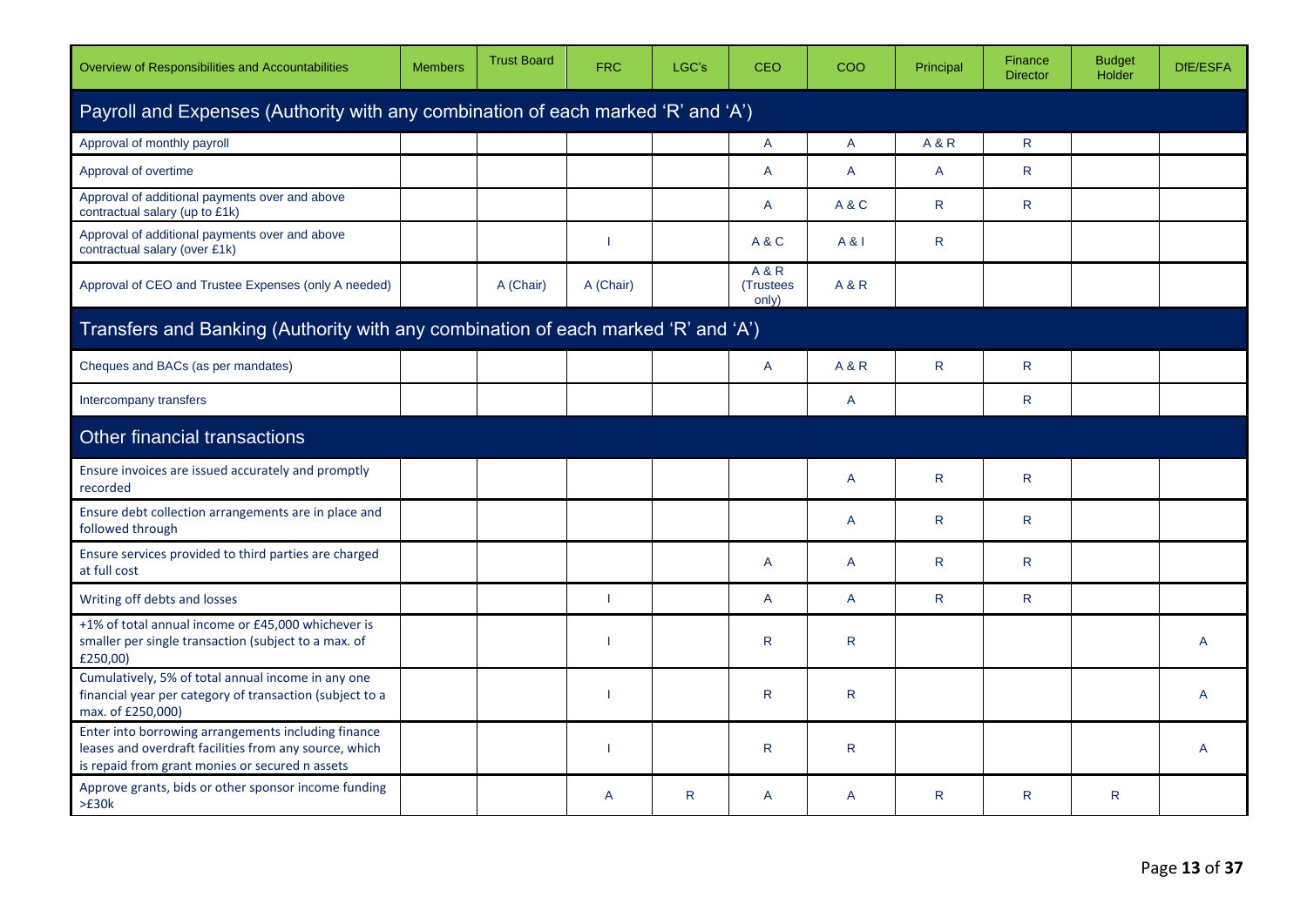| Overview of Responsibilities and Accountabilities                                                  | <b>Members</b> | <b>Trust Board</b> | <b>FRC</b>     | LGC's | <b>CEO</b> | COO          | Principal    | Finance<br><b>Director</b> | <b>Budget</b><br>Holder | DfE/ESFA |  |  |  |
|----------------------------------------------------------------------------------------------------|----------------|--------------------|----------------|-------|------------|--------------|--------------|----------------------------|-------------------------|----------|--|--|--|
| Management and security of assets                                                                  |                |                    |                |       |            |              |              |                            |                         |          |  |  |  |
| Establish security of buildings, furniture, equipment,<br>stocks and stores                        |                |                    |                |       |            | A            | R.           | $\mathsf{R}$               |                         |          |  |  |  |
| Maintain an inventory of all movable and valuable<br>items of equipment                            |                |                    |                |       |            | A            | R.           | $\mathsf{R}$               |                         |          |  |  |  |
| Check annually that recorded assets exist and are in<br>working order                              |                |                    |                |       |            | A            | R            | R.                         |                         |          |  |  |  |
| Maintain a record of all property borrowed by staff or<br>students                                 |                |                    |                |       |            |              | A            | $\mathsf{R}$               |                         |          |  |  |  |
| Ensure that adequate insurance cover is in place to<br>cover the value of assets held              |                |                    |                |       |            | A            | R.           | $\mathsf{R}$               |                         |          |  |  |  |
| Ensure that cash and financial assets are safely<br>secured and controlled                         |                |                    |                |       |            | A            | $\mathsf{R}$ | $\mathsf{R}$               |                         |          |  |  |  |
| Disposal of general fixed assets <£5,000                                                           |                |                    |                |       |            |              | A            | $\mathsf{R}$               |                         |          |  |  |  |
| Disposal of general fixed assets >£5,000                                                           |                |                    |                |       | A          | A            | R            | $\mathsf{R}$               |                         |          |  |  |  |
| Non-contractual and ex gratia payments                                                             |                |                    |                |       |            |              |              |                            |                         |          |  |  |  |
| Non-contractual special payments as defined in the<br>Academies Financial Handbook - up to £50,000 |                |                    | $\overline{A}$ |       | A          | $\mathsf{R}$ |              |                            |                         |          |  |  |  |
| Non-contractual special payments as defined in the<br>Academies Financial Handbook - over £50,000  |                |                    | A              |       | R          | R            |              |                            |                         | A        |  |  |  |
| Ex gratia payments as defined by Academies Financial<br>Handbook (any amount)                      |                |                    | A              |       | R.         | R            |              |                            |                         | A        |  |  |  |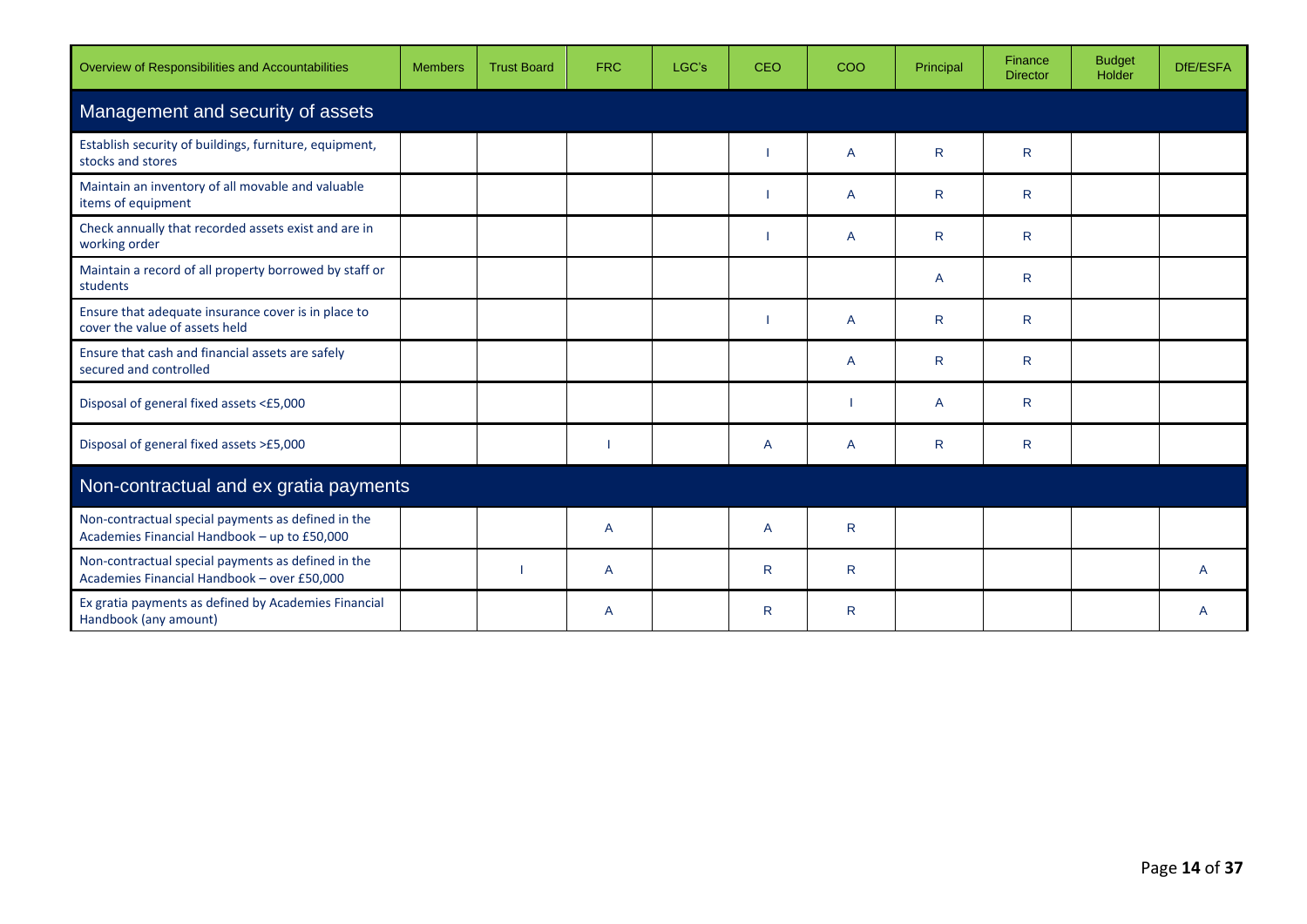| <b>Trust Members</b>                     |                                                                                                                                                                                                                                                                                                                                                                                                                                                                                                                                                                                                                                                                                                                                                                                                                                                 |
|------------------------------------------|-------------------------------------------------------------------------------------------------------------------------------------------------------------------------------------------------------------------------------------------------------------------------------------------------------------------------------------------------------------------------------------------------------------------------------------------------------------------------------------------------------------------------------------------------------------------------------------------------------------------------------------------------------------------------------------------------------------------------------------------------------------------------------------------------------------------------------------------------|
| <b>Role and</b><br><b>Purpose</b>        | The Members of the Trust have a similar role to the shareholders of a company limited by guarantee. The Members are guardians of the<br>constitution of the Trust and therefore have a different role and status to the Trust Board. The Members:<br>are the subscribers to the Trust's Memorandum of Association (where they are founding Members)<br>may amend the Articles of Association (the Articles include a definition of the Trust's charitable objects and governance structure)<br>subject to any restrictions in the Articles of Association or in the Trust's Funding Agreement or charity law<br>have powers to appoint and remove Trustees in certain circumstances<br>at the AGM/GM, they appoint the Trust's auditors and receive the Trust's audited annual accounts                                                         |
| <b>Responsibilities</b>                  | In order to fulfil their duties, Members are expected to:<br>1. ensure the objectives of the Trust are met, through receipt of the Annual Report and Accounts and holding the Trust Board to account<br>2. appoint Trustees<br>3. determine the Trust's constitution and governance structure through responsibility for any changes to the Articles of Association, as<br>required<br>4. change the Trust name if required<br>5. attend an AGM or general meeting and participate in any communication during the academic year pertinent to Members, for example<br>any changes proposed to the Articles of Association and to receive the Annual Accounts and to appoint external auditors<br>6. keep abreast of the challenges relevant to the performance of the Trust<br>7. receive Trust Board Minutes circulated following each meeting |
| <b>Accountabilities</b>                  | The Members are accountable to the Secretary of State for Education, Department for Education and Education Skills Funding Agency                                                                                                                                                                                                                                                                                                                                                                                                                                                                                                                                                                                                                                                                                                               |
| <b>Number and</b><br><b>Appointments</b> | Refer to Articles 12 of the Articles of Association.<br>The Trust currently has 3 Members.                                                                                                                                                                                                                                                                                                                                                                                                                                                                                                                                                                                                                                                                                                                                                      |
| <b>Meetings</b>                          | AGM (minimum) and General meeting<br>All meetings will be fully minuted                                                                                                                                                                                                                                                                                                                                                                                                                                                                                                                                                                                                                                                                                                                                                                         |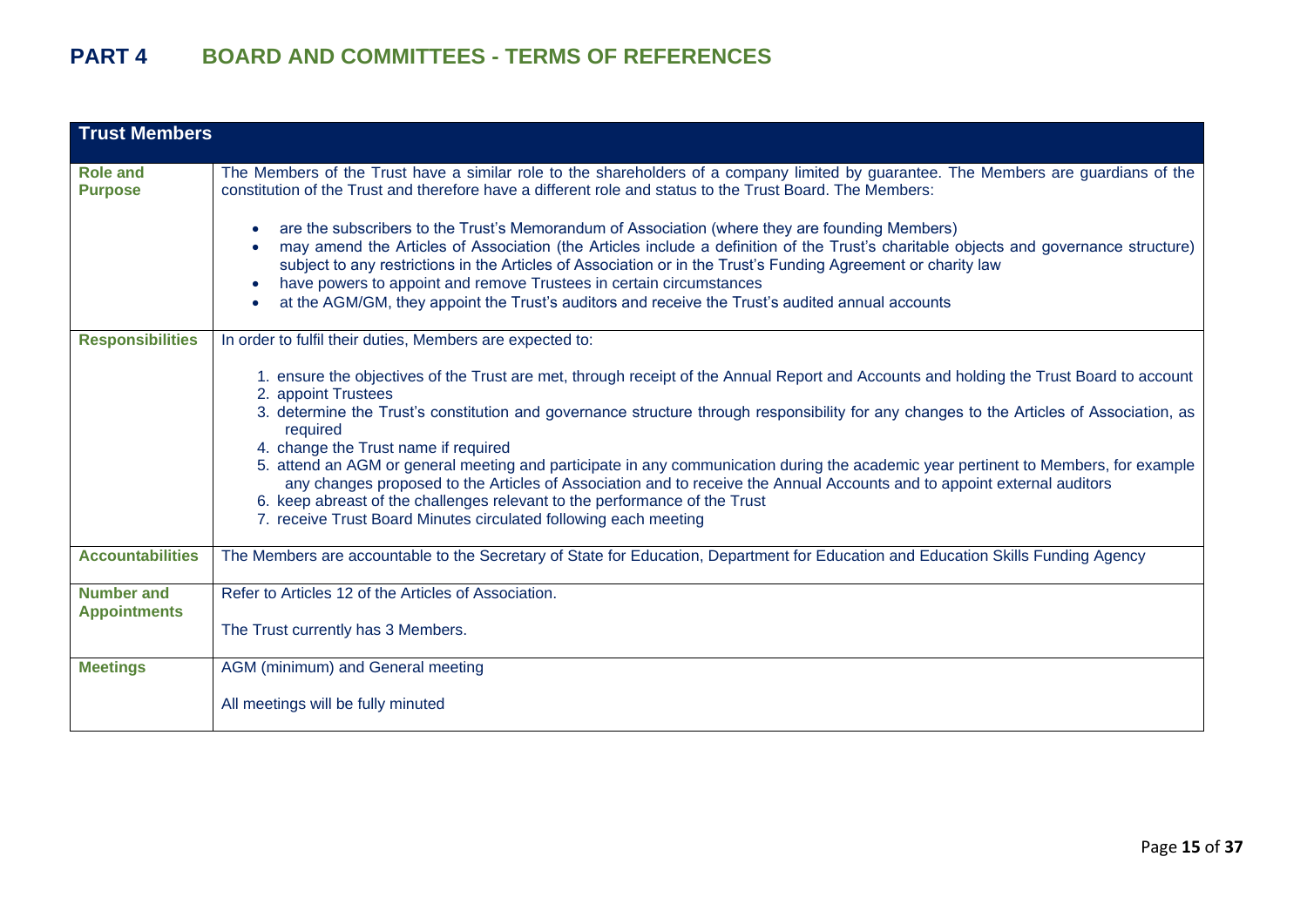| <b>Board of Trustees</b>          |                                                                                                                                                                                                                                                                                                                                                                                                                                                                                                                                                                                                                                                                                                             |
|-----------------------------------|-------------------------------------------------------------------------------------------------------------------------------------------------------------------------------------------------------------------------------------------------------------------------------------------------------------------------------------------------------------------------------------------------------------------------------------------------------------------------------------------------------------------------------------------------------------------------------------------------------------------------------------------------------------------------------------------------------------|
|                                   |                                                                                                                                                                                                                                                                                                                                                                                                                                                                                                                                                                                                                                                                                                             |
| <b>Role and</b><br><b>Purpose</b> | The Board of Trustees are also the Company Directors. The Trustees must ensure compliance with the Trust's charitable objects and with<br>company and charity law, and adherence to the Trust's Funding Agreement with the Secretary of State. They exercise their responsibilities<br>through setting the vision and policies for the Trust, ensuring strong and effective governance, entering into contractual relationships with third<br>parties, and exercising powers of intervention if required. They have legal obligations through the Articles of the Trust, and also under company<br>law as Directors and under charity law as Trustees, for the proper conduct of the business of the Trust. |
|                                   | The Board of Trustees manage the business of the Trust and should focus strongly on the three core functions of governance:                                                                                                                                                                                                                                                                                                                                                                                                                                                                                                                                                                                 |
|                                   | 1. ensuring clarity of vision, ethos and strategic direction<br>2. holding executive leaders to account for the educational performance of the organisation and its pupils, and the performance<br>management of staff                                                                                                                                                                                                                                                                                                                                                                                                                                                                                      |
|                                   | overseeing the financial performance of the organisation and making sure its money is well spent<br>3.                                                                                                                                                                                                                                                                                                                                                                                                                                                                                                                                                                                                      |
|                                   | The Board of Trustees may appoint and establish separate committees as appropriate, bringing in expertise in the six areas of effective<br>governance:                                                                                                                                                                                                                                                                                                                                                                                                                                                                                                                                                      |
|                                   | 1. Strategic Leadership<br>2. Accountability<br>3. People<br>4. Structures<br>5. Compliance                                                                                                                                                                                                                                                                                                                                                                                                                                                                                                                                                                                                                 |
|                                   | 6. Evaluation                                                                                                                                                                                                                                                                                                                                                                                                                                                                                                                                                                                                                                                                                               |
| <b>Responsibilities</b>           | The Trustees are responsible for the general control, and management of the Trust, in accordance with the provisions set out in the<br>memorandum and articles of association and its funding agreements. It is legally responsible and accountable for all statutory functions, for<br>the performance of all schools and AAL within the Trust.                                                                                                                                                                                                                                                                                                                                                            |
|                                   | In order to fulfil their duties, Trustees are expected to:                                                                                                                                                                                                                                                                                                                                                                                                                                                                                                                                                                                                                                                  |
|                                   | 1. establish and regularly review the vision, values and objectives of the Trust in consultation with constituent academies and entities<br>ensure that the Trust complies with charity and company law<br>2.<br>operate the Trust in accordance with the Funding Agreement signed with the Secretary of State<br>3.                                                                                                                                                                                                                                                                                                                                                                                        |
|                                   | 4. ensure the quality of education provision and oversee standards and outcomes across the Trust, including:                                                                                                                                                                                                                                                                                                                                                                                                                                                                                                                                                                                                |
|                                   | annual target setting for the Trust in general<br>$\bullet$                                                                                                                                                                                                                                                                                                                                                                                                                                                                                                                                                                                                                                                 |
|                                   | overseeing key performance data for the Trust<br>$\bullet$                                                                                                                                                                                                                                                                                                                                                                                                                                                                                                                                                                                                                                                  |
|                                   | challenging and monitoring the performance of individual academies and AAL                                                                                                                                                                                                                                                                                                                                                                                                                                                                                                                                                                                                                                  |
|                                   | review the recommendations made by its Committees<br>review recommendations of REMCO in relation to the CEO and COO's remuneration                                                                                                                                                                                                                                                                                                                                                                                                                                                                                                                                                                          |
|                                   | the Chair of the Trust will carry out the performance management of the CEO, as well as review the impact of the Trust Board                                                                                                                                                                                                                                                                                                                                                                                                                                                                                                                                                                                |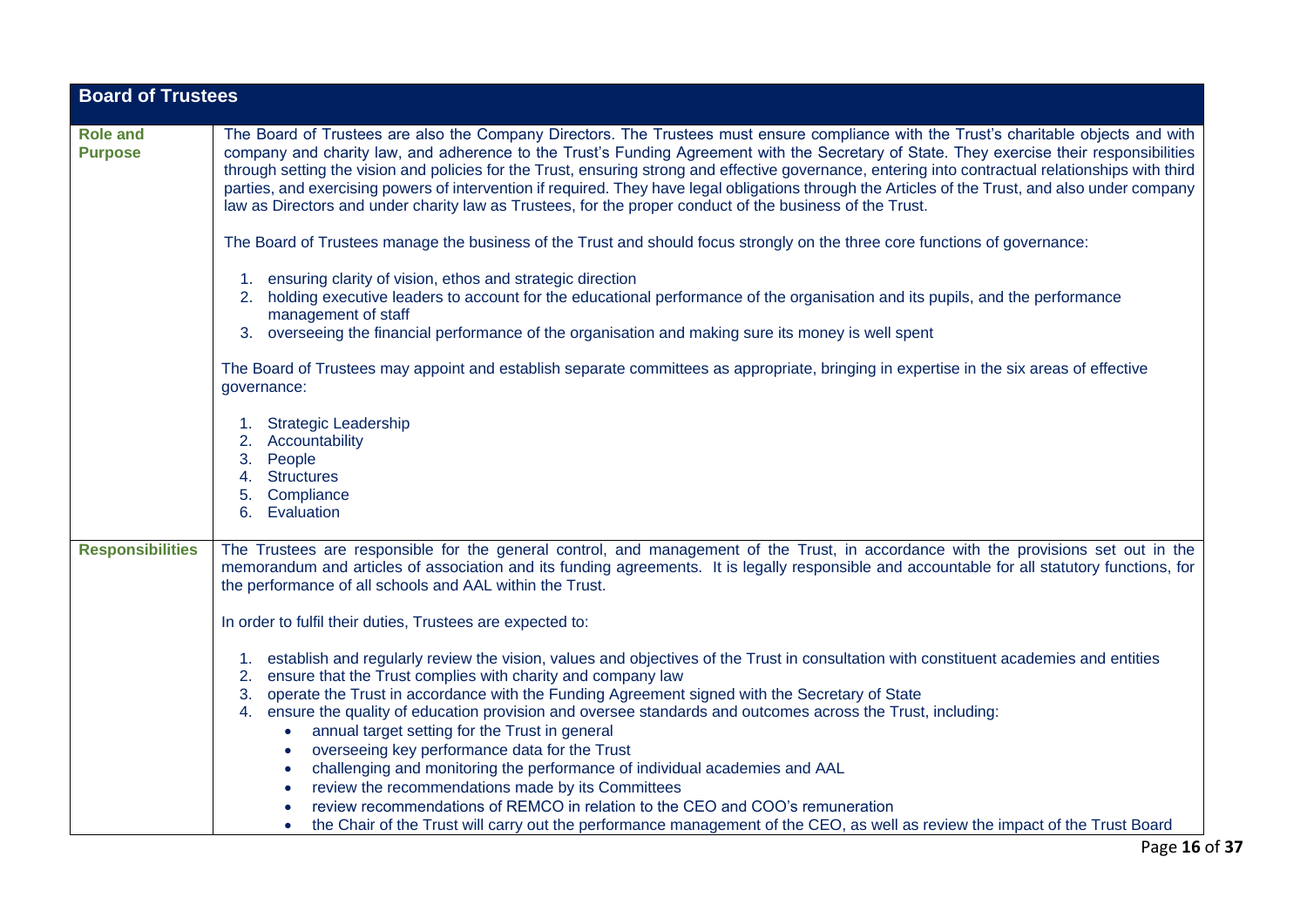|                         | 5. manage the Trust's finance and property, including:<br>• ensuring compliance with the Academies Financial Handbook<br>agreeing each academy's and AAL budget<br>overseeing the finances of the Trust with financial oversight of the Trusts central budget<br>oversight of the Estates Strategy for the Trust<br>determine the extent of services provided centrally and the allocation of cost<br>6.<br>establish pay, appraisal and HR policies for the staff employed by the Trust<br>7 <sub>1</sub><br>fulfil the role of admissions authority for all academies within the Trust (within the context of national and local agreements)<br>8.<br>9. nominate one member of the Board of Trustees to be the Safeguarding Lead for the Trust<br>10. receive copies of ESFA letters issued to the Accounting Officer<br>The Trust Board may delegate some of these duties to its Committees |
|-------------------------|-------------------------------------------------------------------------------------------------------------------------------------------------------------------------------------------------------------------------------------------------------------------------------------------------------------------------------------------------------------------------------------------------------------------------------------------------------------------------------------------------------------------------------------------------------------------------------------------------------------------------------------------------------------------------------------------------------------------------------------------------------------------------------------------------------------------------------------------------------------------------------------------------|
|                         |                                                                                                                                                                                                                                                                                                                                                                                                                                                                                                                                                                                                                                                                                                                                                                                                                                                                                                 |
| <b>Accountabilities</b> | The Trust Board is accountable to the Trust Members                                                                                                                                                                                                                                                                                                                                                                                                                                                                                                                                                                                                                                                                                                                                                                                                                                             |
| <b>Number</b>           | The number of Trustees shall be not less than three (unless otherwise determined by ordinary resolution) but shall not be subject to any<br>maximum as stated in Articles 45 of the Articles of Association. Trustees may be co-opted by Trustees or appointed by Members. All Trustees<br>are appointed for their skills and knowledge.                                                                                                                                                                                                                                                                                                                                                                                                                                                                                                                                                        |
| <b>Appointments</b>     | When there is a vacancy or need to replace Trustees, the position will be advertised appropriately, usually in conjunction with the Academy<br>Ambassadors programme. If there is a skills gap on the Board of Trustee's this will be made clear in the advertisement and subsequent<br>materials. Interested candidates will be sent information about the work of the Trust, and the role and duties of Trustees. They will be asked to<br>apply with a CV and/or covering letter setting out how their experience, knowledge and skills meet these requirements.                                                                                                                                                                                                                                                                                                                             |
|                         | Trustee appointments, following a fair and transparent process, are subject to approval by either the Members or Trustees depending on the<br>type of appointment (Member appointment or co-opted Trustee appointment).                                                                                                                                                                                                                                                                                                                                                                                                                                                                                                                                                                                                                                                                         |
| <b>Elections</b>        | The Chair and Vice-Chair are elected annually by the Trustees. The term of office for Trustees is 4 years. There is an expectation for periodic<br>refreshment of skills and experience in the Trust Board whilst protecting the stability of the Trust and so, in line with public service<br>recommendations, a Trustee should not exceed three consecutive terms of office other than in exceptional circumstances agreed by Members.                                                                                                                                                                                                                                                                                                                                                                                                                                                        |
| <b>Meetings</b>         | Three times per year (minimum)                                                                                                                                                                                                                                                                                                                                                                                                                                                                                                                                                                                                                                                                                                                                                                                                                                                                  |
|                         | All meetings will be fully minuted                                                                                                                                                                                                                                                                                                                                                                                                                                                                                                                                                                                                                                                                                                                                                                                                                                                              |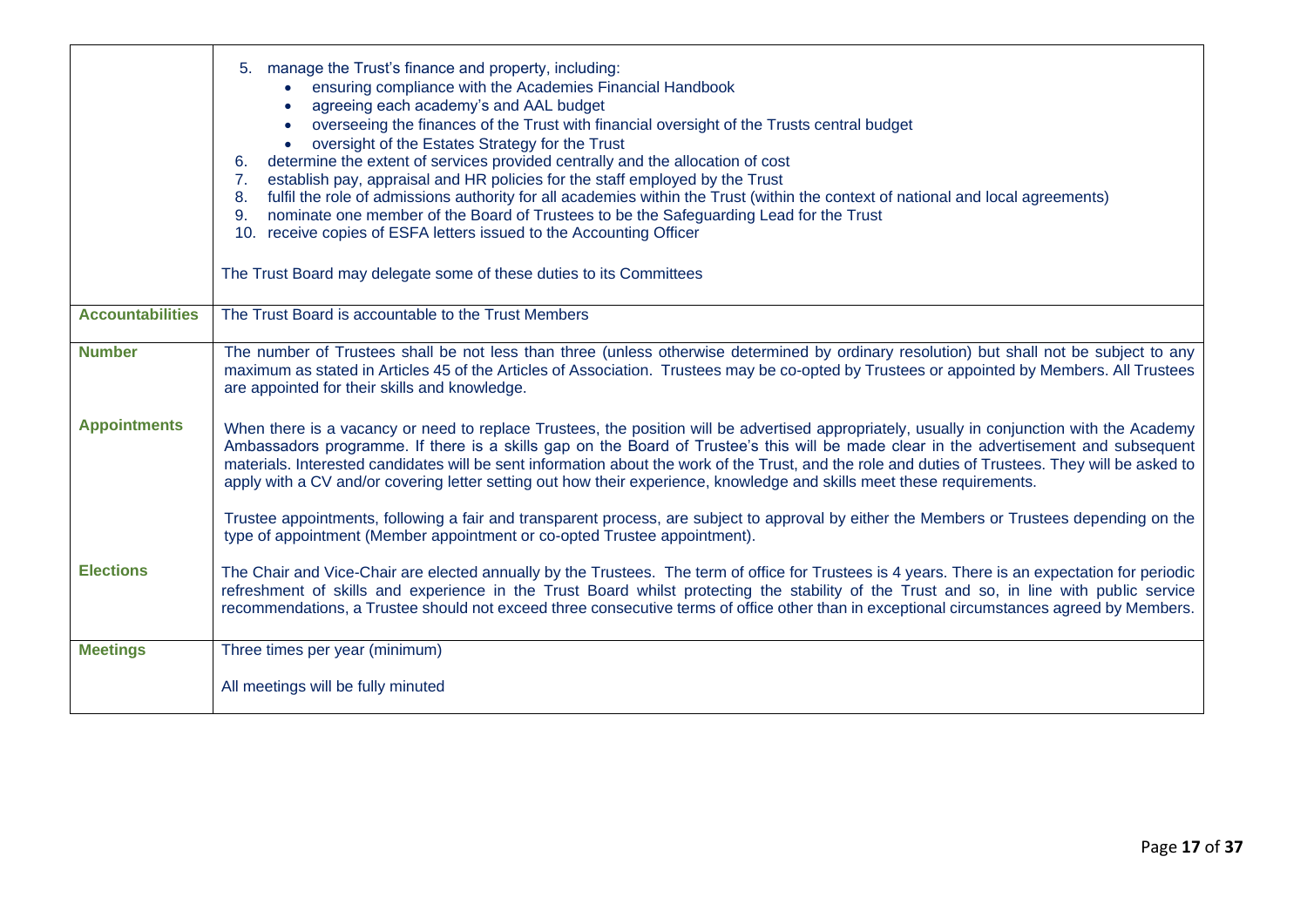| <b>Education Standards Committee (ESC)</b> |                                                                                                                                                                                                                                                                                                                                                                                                                                                                                                                                                                                                                                                                                                                                                                                                                                                                                                                                                                    |  |
|--------------------------------------------|--------------------------------------------------------------------------------------------------------------------------------------------------------------------------------------------------------------------------------------------------------------------------------------------------------------------------------------------------------------------------------------------------------------------------------------------------------------------------------------------------------------------------------------------------------------------------------------------------------------------------------------------------------------------------------------------------------------------------------------------------------------------------------------------------------------------------------------------------------------------------------------------------------------------------------------------------------------------|--|
| <b>Role and</b><br><b>Purpose</b>          | The Standards Committee advises the Board of Trustees on matters relating to the Trust's curriculum, quality and standards.                                                                                                                                                                                                                                                                                                                                                                                                                                                                                                                                                                                                                                                                                                                                                                                                                                        |  |
| <b>Responsibilities</b>                    | To monitor and advise the Trust Board each term on the following:<br>Data on attainment and achievement for all the Trust's academies/schools<br>Academy/school improvement work and leadership<br>$\bullet$<br>Overall performance of each of the academies/schools<br>Leadership standards<br>$\bullet$<br>Governance effectiveness                                                                                                                                                                                                                                                                                                                                                                                                                                                                                                                                                                                                                              |  |
|                                            | To monitor and advise the Board of Trustees on:<br>The Trust quality improvement and intervention strategies and plans<br>Special Educational Needs (SEN) and inclusion<br>$\bullet$<br>Partnership working<br>Admissions<br>$\bullet$<br>Safeguarding arrangements<br>Community engagement (supported by LGC's)                                                                                                                                                                                                                                                                                                                                                                                                                                                                                                                                                                                                                                                   |  |
|                                            | The Committee may use exception reporting in relation to receiving performance information to fulfil its detailed responsibilities. The<br>Committee will receive a summary of positive performance to accompany exception reports.                                                                                                                                                                                                                                                                                                                                                                                                                                                                                                                                                                                                                                                                                                                                |  |
|                                            | Curriculum and Quality - to monitor and review:<br>1. Academies statutory requirements in relation to the curriculum offer and other curriculum issues such as spiritual, moral, social and<br>cultural learning.<br>2. Extra-curricular activities.<br>3. The educational needs of the pupils attending the Trust's academies/schools.<br>4. The Trust's policies in relation to its curriculum statement.<br>5. To determine and update relevant strategies relating to the above.                                                                                                                                                                                                                                                                                                                                                                                                                                                                               |  |
|                                            | Performance and Standards - to monitor and review:<br>The achievement of strategic objectives, in particular the overview of performance against quantitative and qualitative benchmarks for<br>1.<br>key indicators/outcomes and the Ofsted framework, providing challenge and recommending remedial actions where required in line<br>with the Academy Improvement Plan.<br>Self-Assessment and Review - to monitor and review:<br>2.<br>3.<br>Information on curriculum and quality issues for all the Trust's academies/schools.<br>Progress reports on the implementation of post-Ofsted action plans and any other formal evaluation reports related to the quality and<br>4.<br>achievement of learning across the Trust, to further inform and develop the AE Strategic Plan and strategies.<br>Outcomes, identifying significant changes in performance, emerging trends and risks in relation to the future performance of each<br>5.<br>academy/school. |  |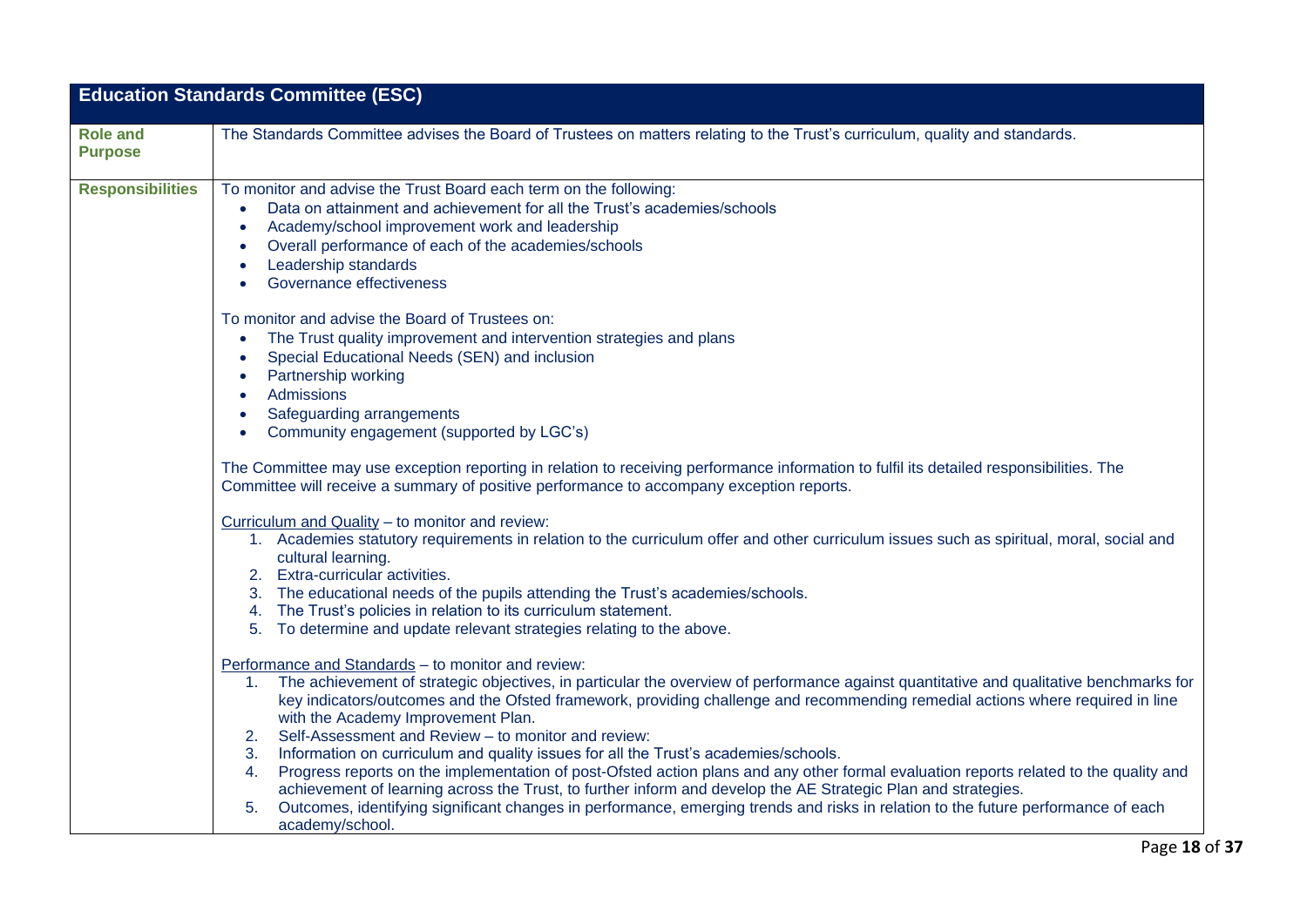|                     | <b>Risk Management</b><br>Review the risk management programme in relation to Educational Standards                                                                                                                |
|---------------------|--------------------------------------------------------------------------------------------------------------------------------------------------------------------------------------------------------------------|
| <b>Number</b>       | The Standards Committee will consist of no fewer than three Trustees, including the CEO, appointed by the Board of Trustees and any<br>individual co-opted by the Board of Trustees (who will have voting rights). |
| <b>Appointments</b> | A Chair will be appointed from its members. Staff may be in attendance and shall attend meetings as and when required by the Chair, for<br>example:                                                                |
|                     | * Chief Executive, Principals and Education team officers                                                                                                                                                          |
| <b>Meetings</b>     | At least once per term (minimum).                                                                                                                                                                                  |
|                     | All committees must comprise a majority of Trustees in their membership and must be present at each meeting to be considered quorate.                                                                              |
|                     | All meetings will be fully minuted.                                                                                                                                                                                |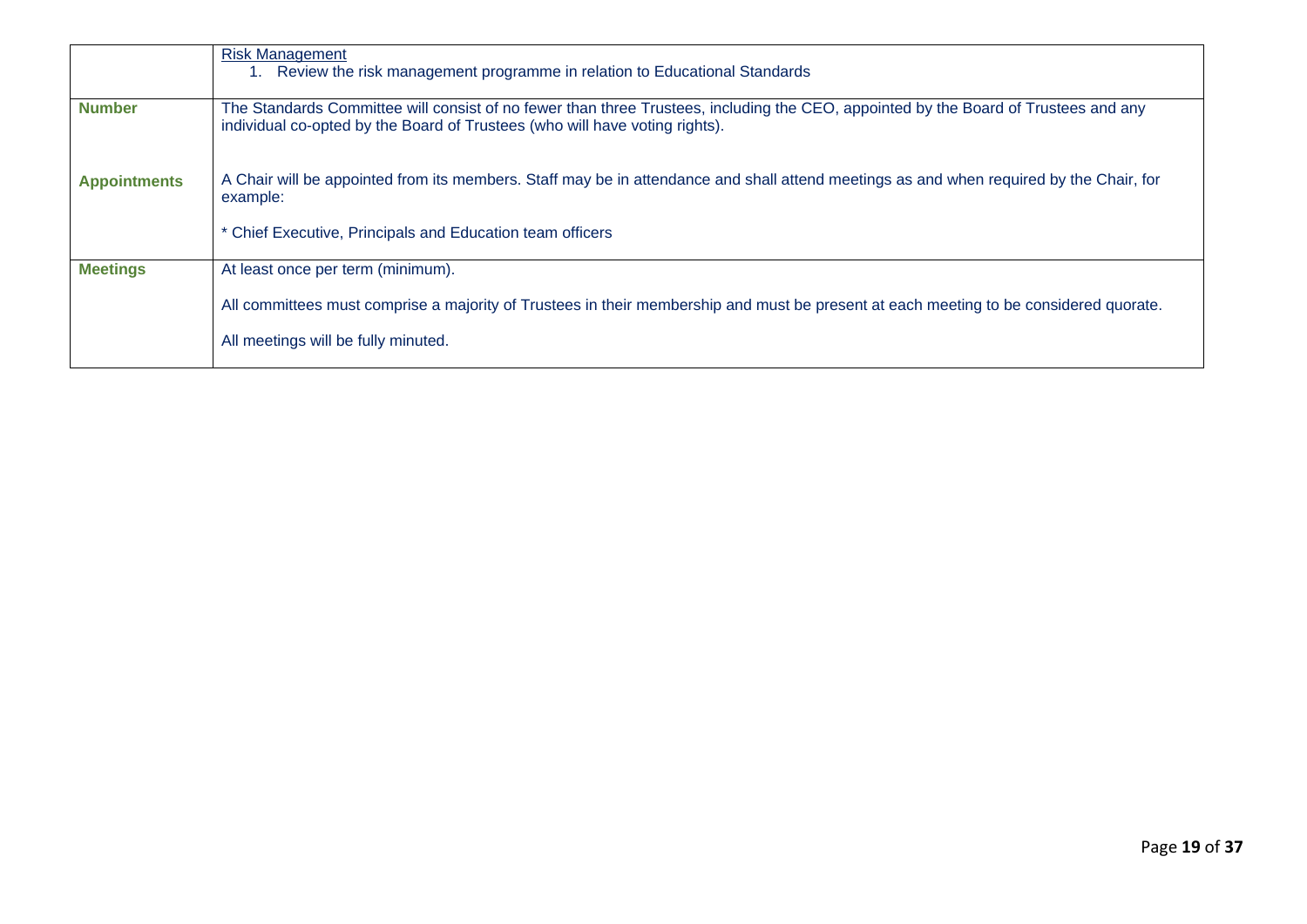|                                   | <b>Finance and Resources Committee (FRC includes Audit)</b>                                                                                                                                                                                                                                                                                                                                                                                                                                                                                                                                                                                                                                                                 |
|-----------------------------------|-----------------------------------------------------------------------------------------------------------------------------------------------------------------------------------------------------------------------------------------------------------------------------------------------------------------------------------------------------------------------------------------------------------------------------------------------------------------------------------------------------------------------------------------------------------------------------------------------------------------------------------------------------------------------------------------------------------------------------|
| <b>Role and</b><br><b>Purpose</b> | The role of the <b>FRC</b> is to consider and make decisions on all matters concerning AE's finances, administration, personnel and property,<br>communicating to the Trustees as necessary. The FRC has no operational responsibilities / duties but has delegated authority from the Board<br>to make decisions consistent with its purpose and the Terms of Reference.                                                                                                                                                                                                                                                                                                                                                   |
|                                   | The role of the Audit Committee provides independent assurance over the suitability of, and compliance with, AE's financial controls, systems,<br>transactions and risk management, providing oversight of external and internal audit arrangements and assisting the Trustees in holding to<br>account the Executive Team on all matters relating to the work of the external auditor and other assurance providers. The Audit Committee<br>has no operational responsibilities / duties but has delegated authority from the Board to make decisions consistent with its purpose and the<br>Terms of Reference.                                                                                                           |
| <b>Responsibilities</b>           | <b>Finance and procurement:</b><br>1. Review the annual budget in detail.<br>2. Monitor income, expenditure and cash flow.<br>3. Review AE's internal and external financial statements and reports.<br>4. Consider all relevant reports by the COO and the appointed external auditor, including reports on the AE's accounts, achievement of<br>value for money and the response to any management letters.<br>5. Ensure that there are adequate systems and controls in place so that financial resources are used to achieve best value and<br>compliance with all relevant practices, procedures and requirements.<br>6. Oversee procurement on behalf of the Board of Trustees in line with the Scheme of Delegation. |
|                                   | <b>Property</b><br>1. Ensure that AE's sites and property are effectively, fairly and safely maintained and developed.<br>2. Ensure that required Health and Safety policies and procedures are in place and properly observed.<br>Ensure long term leases or disposal of assets; one of annual letters in addition to regular lettings (longer than a year) are managed in<br>3.<br>accordance with the procedures in the ARCI.                                                                                                                                                                                                                                                                                            |
|                                   | <b>Personnel</b><br>1. Ensure that AE's staffing structures are effective and fit for purpose to deliver its strategic and operational plans<br>2. Ensure that required HR related policies and practices are in place and properly observed.<br>Ensure any staffing payments are made in line with the trusts Scheme of Delegation and in accordance with the procedures in the<br>3.<br>ARCI.                                                                                                                                                                                                                                                                                                                             |
|                                   | <b>Systems and services</b><br>1. Ensure that AE systems, services and administration are fit for purpose and developed as required.                                                                                                                                                                                                                                                                                                                                                                                                                                                                                                                                                                                        |
|                                   | <b>Risk Management</b><br>1. Ensure that AE has adequate insurance cover to protect and support its activities.<br>2. Ensure that AE has business continuity and disaster recovery measures in place and that these are regularly tested.<br>3. Ensure that the Trust has a robust system of risk management in place                                                                                                                                                                                                                                                                                                                                                                                                       |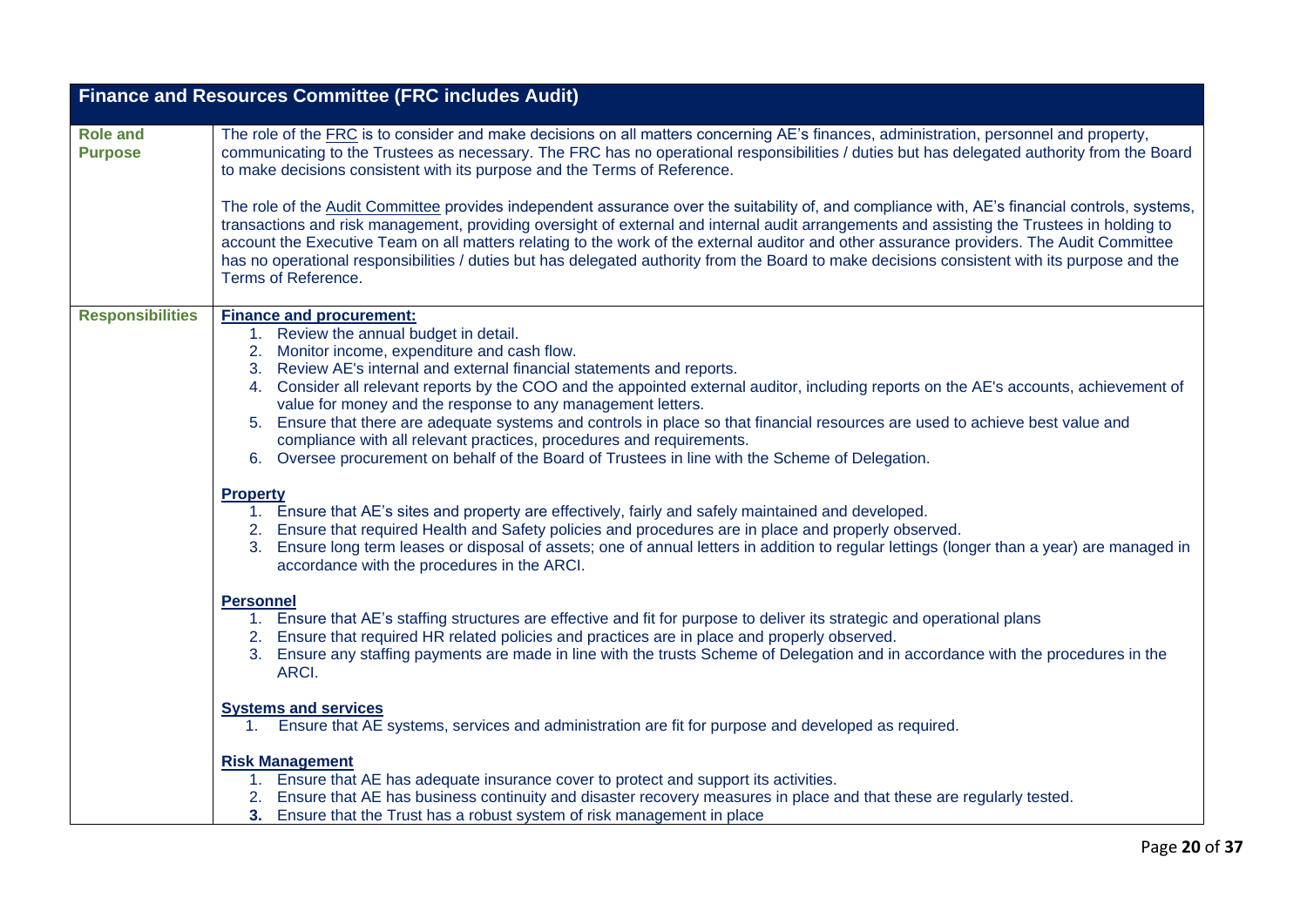|                                          | <b>Policies</b><br>1. Review and recommend for adoption those policies allocated to the Committee by the Board (as recorded in the central policies<br>register) and to identify any further policies required.                                                                                                                                                                                                                                                                                                                              |
|------------------------------------------|----------------------------------------------------------------------------------------------------------------------------------------------------------------------------------------------------------------------------------------------------------------------------------------------------------------------------------------------------------------------------------------------------------------------------------------------------------------------------------------------------------------------------------------------|
|                                          | <b>Audit Responsibilities:</b>                                                                                                                                                                                                                                                                                                                                                                                                                                                                                                               |
|                                          | 1. Consider the adequacy and effectiveness of financial governance, internal controls and risk management at AE and in each academy<br>being part of AE, making recommendations to the Board of Trustees and Accounting Officer as necessary.<br>2. Review the appointment, re-appointment, dismissal and remuneration of the statutory external auditor and make recommendations as<br>necessary to the Board of Trustees and Members.<br>3. Review the external auditor's annual planning document and approve the planned audit approach. |
|                                          | Consider any additional services delivered by external audit or other assurance providers, ensuring independence is maintained.<br>4.                                                                                                                                                                                                                                                                                                                                                                                                        |
|                                          | 5. Consider annually whether there is a need for input from any additional assurance provider to enable the Board to sign the corporate<br>governance statement in the Annual Report.                                                                                                                                                                                                                                                                                                                                                        |
|                                          | 6. Review the internal audit programme. This programme of work is to be derived from a consideration of the key risks faced by AE as<br>identified by the risk management system.                                                                                                                                                                                                                                                                                                                                                            |
|                                          | 7. Ensure that a Risk Register is maintained and regularly reviewed.                                                                                                                                                                                                                                                                                                                                                                                                                                                                         |
|                                          | 8. Ensure that all risks, especially those relating to internal financial controls, are being adequately identified and managed, agreeing a<br>programme of work to address and provide assurance on those risks.                                                                                                                                                                                                                                                                                                                            |
|                                          | 9. Provide oversight to ensure that information submitted to the Department for Education, the Education and Skills Funding Agency,<br>and other relevant bodies, that affects funding is accurate and in compliance with funding criteria.                                                                                                                                                                                                                                                                                                  |
|                                          | 10. Ensure appropriate coordination of the work of the external auditor and the internal assurance function.<br>11. Receive reports from the internal auditor, external auditor and other bodies, including the Education and Skills Funding Agency or<br>National Audit Office and consider any issues raised, the associated management responses and action plans.                                                                                                                                                                        |
|                                          | 12. Regularly monitor outstanding audit recommendations from whatever source and ensure that remedial action is being taken and that<br>implementation dates are reasonable.                                                                                                                                                                                                                                                                                                                                                                 |
|                                          | 13. Review AE's procedures for detecting fraud and whistle blowing and ensure that all allegations of fraud or irregularity are<br>investigated, managed and followed up appropriately.                                                                                                                                                                                                                                                                                                                                                      |
|                                          |                                                                                                                                                                                                                                                                                                                                                                                                                                                                                                                                              |
| <b>Number and</b><br><b>Appointments</b> | The FRC will consist of no fewer than three Trustees, including the CEO, appointed by the Board and any individual co-opted by the AE<br>Board (who will have voting rights).                                                                                                                                                                                                                                                                                                                                                                |
|                                          | A Chair will be appointed from its members.                                                                                                                                                                                                                                                                                                                                                                                                                                                                                                  |
|                                          | Staff may be in attendance and shall attend meetings as and when required by the Chair, for example: * Chief Operating Officer (in<br>attendance)                                                                                                                                                                                                                                                                                                                                                                                            |
| <b>Meetings</b>                          | Five times per year (minimum)                                                                                                                                                                                                                                                                                                                                                                                                                                                                                                                |
|                                          | All meetings will be fully minuted                                                                                                                                                                                                                                                                                                                                                                                                                                                                                                           |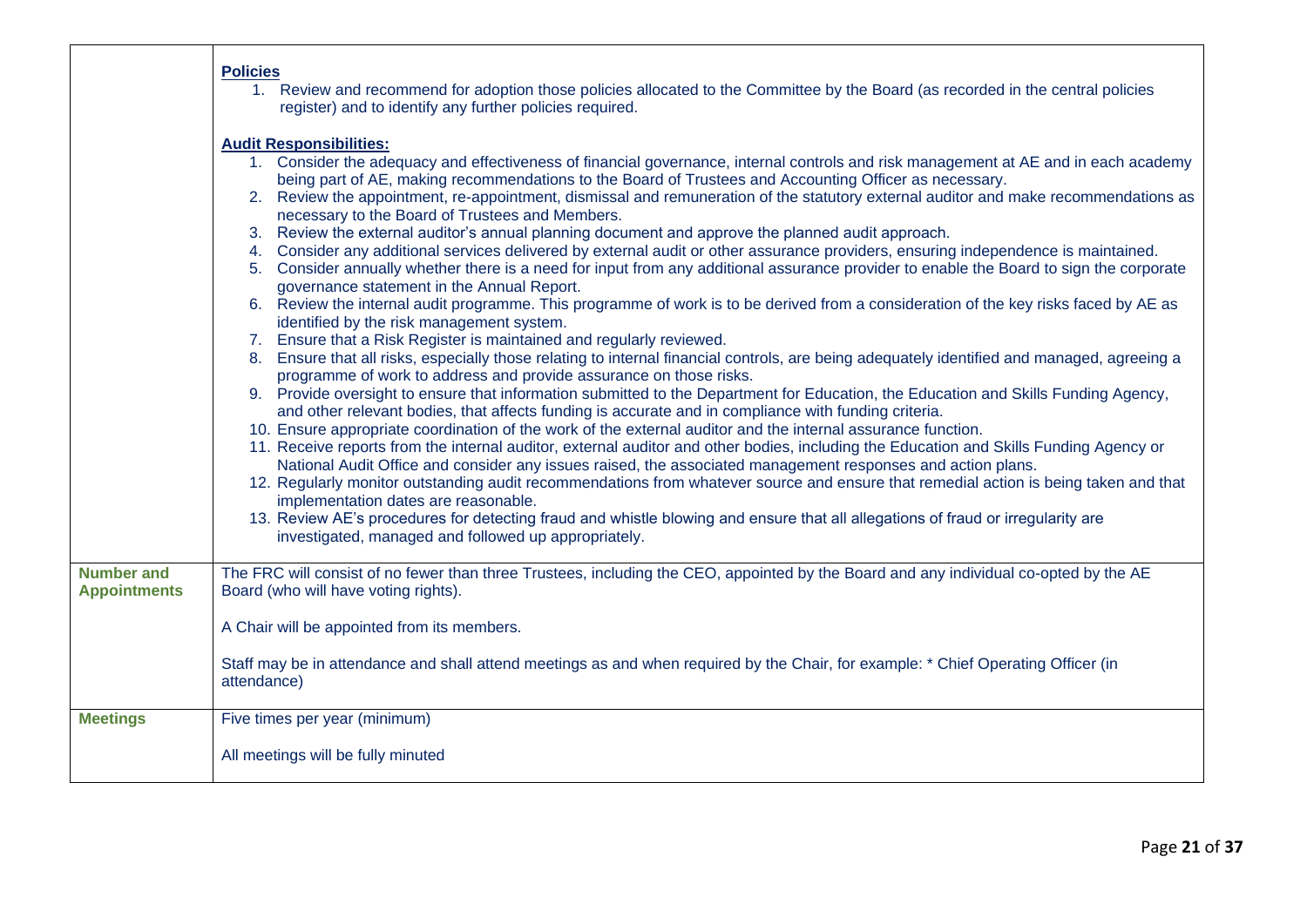| <b>Remuneration Committee</b>     |                                                                                                                                                                                                                                                                                                                                                                                                                                                                                                                                                                                                                                                                                                                                                                                                                                                                                                                                                                                                                                                     |
|-----------------------------------|-----------------------------------------------------------------------------------------------------------------------------------------------------------------------------------------------------------------------------------------------------------------------------------------------------------------------------------------------------------------------------------------------------------------------------------------------------------------------------------------------------------------------------------------------------------------------------------------------------------------------------------------------------------------------------------------------------------------------------------------------------------------------------------------------------------------------------------------------------------------------------------------------------------------------------------------------------------------------------------------------------------------------------------------------------|
| <b>Role and</b><br><b>Purpose</b> | The Trust Board of Aldridge Education has established a Remuneration Committee (REMCO) whose purpose is to ensure the remuneration<br>package at Aldridge attracts and retains high calibre, motivated talent to deliver the Trusts strategic goals for the benefit of all stakeholders.                                                                                                                                                                                                                                                                                                                                                                                                                                                                                                                                                                                                                                                                                                                                                            |
|                                   | In compliance with the requirements of the ESFA and Academies Financial Handbook (AFH), the Remuneration Committee has responsibility<br>for ensuring that the process for setting all remuneration is fair and reasonable and represents best value in the use of public funds.                                                                                                                                                                                                                                                                                                                                                                                                                                                                                                                                                                                                                                                                                                                                                                    |
| <b>Scope</b>                      | The Remco shall:<br>Determine the remuneration of the CEO and COO making a recommendation to the Trust Board.<br>$\bullet$<br>Have oversight of the remuneration principles and processes for the setting or review of Executive pay, with right of veto if more work<br>is required to ensure it is fair, reasonable and justifiable.<br>Review and approve the CEO/COO's recommendations in relation to the remuneration principles and processes, including adopted<br>pay scales, for teaching and support staff.<br>Review the CEO/COO's recommendations in relation to the remuneration principles and processes for those on spot salaries.<br>Hear remuneration appeals submitted by central team staff (except for the CEO and COO, whose appeals would be heard by the<br><b>Trust Board.</b><br>The REMCO will review and approve policies that the CEO is applying across the Trust that impact on the remuneration of all employees.<br>This includes the following:<br>1. Pay Policy<br>2. Annual Leave Entitlement<br>Pensions<br>3. |
|                                   | 4. Allowances and bonuses                                                                                                                                                                                                                                                                                                                                                                                                                                                                                                                                                                                                                                                                                                                                                                                                                                                                                                                                                                                                                           |
| <b>Accountabilities</b>           | The REMCO is accountable to the Trust Board.<br>$\bullet$<br>The REMCO will ensure that all remuneration decisions are compliant with the Equality Act (2010)<br>$\bullet$<br>The REMCO will review and consider the Trust's gender pay gap reporting data.<br>The REMCO is responsible for following a transparent, robust evidence-based process to ensure that pay is proportionate to the<br>public sector market.<br>The REMCO is responsible for informed, independent decisions about executive pay ensuring that any conflicts of interests are<br>avoided.<br>No invitee of the Remco may be involved in the determination of their own remuneration.                                                                                                                                                                                                                                                                                                                                                                                      |
| <b>Membership</b>                 | <b>Membership</b><br>The REMCO will be formed of the following parties:<br><b>Chair of the Board</b><br>$\bullet$<br>A minimum of two other MAT Trustees<br><b>Invited Attendees</b>                                                                                                                                                                                                                                                                                                                                                                                                                                                                                                                                                                                                                                                                                                                                                                                                                                                                |
|                                   | <b>Director of Human Resources</b><br>$\bullet$                                                                                                                                                                                                                                                                                                                                                                                                                                                                                                                                                                                                                                                                                                                                                                                                                                                                                                                                                                                                     |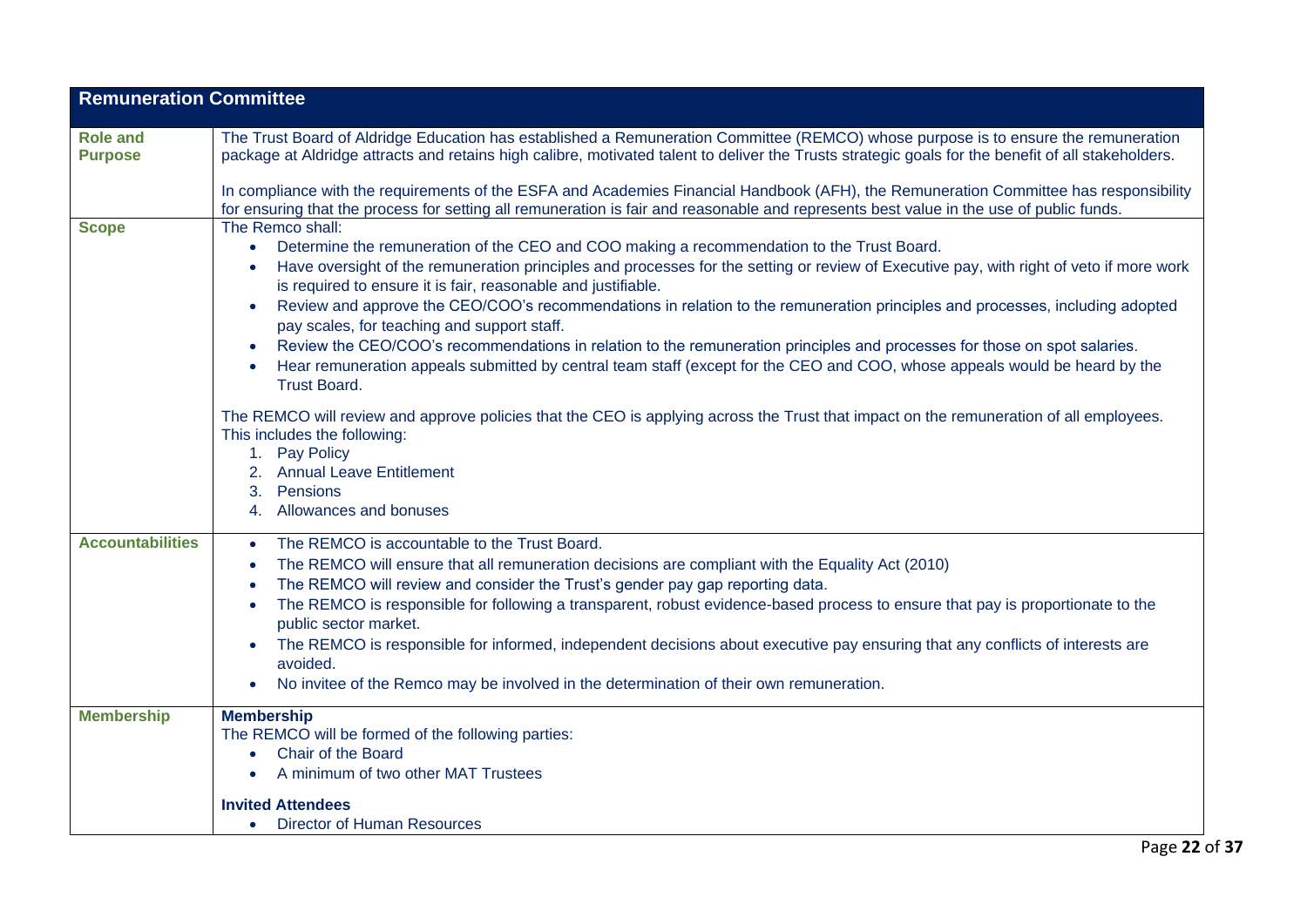|                     | <b>Chief Executive Officer</b><br><b>Chief Operating Officer</b>                                                                                                                                            |
|---------------------|-------------------------------------------------------------------------------------------------------------------------------------------------------------------------------------------------------------|
|                     | Experts who are not employees of the Trust, as appropriate                                                                                                                                                  |
|                     | Director of Governance (for minuting)                                                                                                                                                                       |
|                     | Attendees will be asked to step out of the meeting where a matter concerns their remuneration directly.                                                                                                     |
| <b>Definitions</b>  | For the purposes of this framework, "remuneration" includes but is not limited to the full terms and conditions such as basic pay, bonuses,<br>other allowances, holidays, pensions and notice periods etc. |
|                     | Executive Pay is intended to include those officers of the Trust to be on the highest level of pay.                                                                                                         |
| <b>Meetings</b>     | In order to establish the remuneration policies and processes for the Trust the Remco will meet as frequently as needed.                                                                                    |
|                     | Thereafter it is expected that meetings will take place in line with the salary review cycles.                                                                                                              |
|                     | Other Trustees may be allowed to attend by invitation.                                                                                                                                                      |
|                     | Any two members of Remco shall constitute a quorum.                                                                                                                                                         |
|                     | The REMCO will elect one of its membership as the Chair of the committee (except for the Board Chair).                                                                                                      |
| <b>Relationship</b> | The Chair of REMCO will represent the committee and report implications of remuneration and risk to the Board.                                                                                              |
| with other          | LGCs will be consulted on Principal's pay issues.                                                                                                                                                           |
| committees          | The committee shall review its effectiveness annually in consultation with stakeholders.                                                                                                                    |
|                     |                                                                                                                                                                                                             |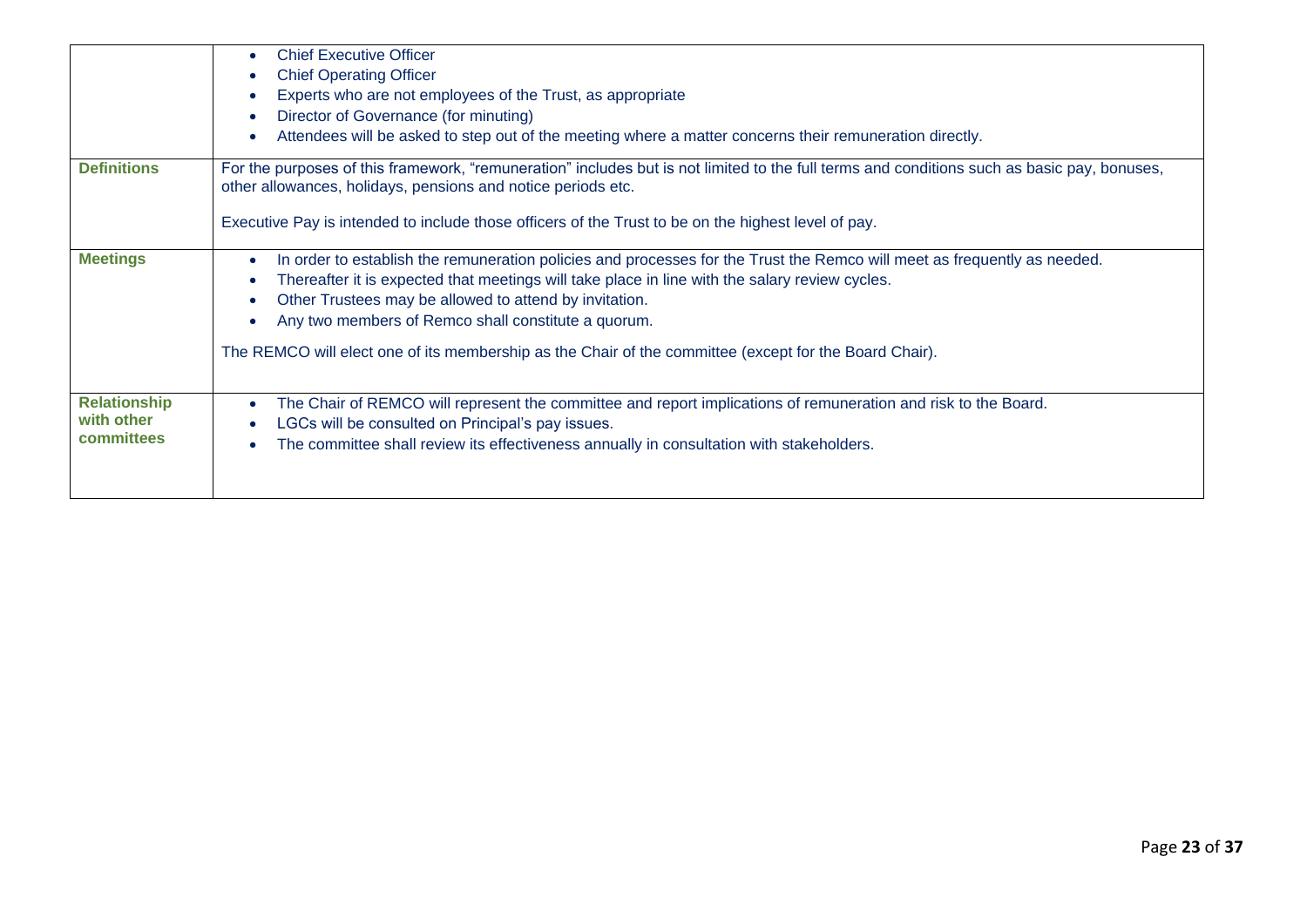|                                   | <b>Local Governing Committees (Schools)</b>                                                                                                                                                                                                                                                                                                                                                                                                                                                                                                                                                                                                                                                                                                                                                                                           |
|-----------------------------------|---------------------------------------------------------------------------------------------------------------------------------------------------------------------------------------------------------------------------------------------------------------------------------------------------------------------------------------------------------------------------------------------------------------------------------------------------------------------------------------------------------------------------------------------------------------------------------------------------------------------------------------------------------------------------------------------------------------------------------------------------------------------------------------------------------------------------------------|
| <b>Role and</b><br><b>Purpose</b> | The statutory roles for governance are the responsibility of the Trust Board. The purpose of the LGC's is to support school improvement in<br>relation to matters that contributes to achieving the highest possible educational outcomes for our students, management of resources, risk<br>management, community engagement and enterprise and entrepreneurship. The LGC's are:                                                                                                                                                                                                                                                                                                                                                                                                                                                     |
|                                   | key influencers: refiners of thoughts and to promote ideas that makes the trust collectively 'better'<br>$\bullet$<br>Sharers and champions of the local context: ensuring we know our communities and advocates for their best interests<br>capacity builders: bringing a knowledge and skillset that our schools and educationalists don't have<br>$\bullet$<br>thought provokers: working both vertically and horizontally in the trust to advocate for smart ways to fulfil our trust vision and mission<br>work partners: carrying ARCI workloads for key local matters<br>$\bullet$                                                                                                                                                                                                                                             |
| <b>Responsibilities</b>           | The LGC shall ensure that its Governors have between them the skills, experience, knowledge and personal characteristics required to carry<br>out their responsibilities effectively. The LGC shall review its performance annually, working under the direction and support of the Director of<br>Governance and Compliance as delegated by the Trust, to identify areas for improvement during the subsequent year                                                                                                                                                                                                                                                                                                                                                                                                                  |
|                                   | The LGC is accountable for:                                                                                                                                                                                                                                                                                                                                                                                                                                                                                                                                                                                                                                                                                                                                                                                                           |
|                                   | 1. Governor recruitment (excluding the Chair position)<br>Advise and support School's with stakeholder engagement and to raise its profile and voice in the areas in which it operates<br>2.<br>Support students' personal development activities including Gatsby benchmarks<br>3.<br>4. Monitoring and input into the school's risk register and ensuring sufficient business continuity and disaster recover measures in place                                                                                                                                                                                                                                                                                                                                                                                                     |
|                                   | The LGC is responsible for:                                                                                                                                                                                                                                                                                                                                                                                                                                                                                                                                                                                                                                                                                                                                                                                                           |
|                                   | 1. The development and monitoring of School development Plans as set by the Principal and approved by the CEO<br>2. Supporting the CEO to ensure the curriculum offer is sufficiently broad, wide and fit for purpose in line with Trust principles within the<br><b>Curriculum Policy</b><br>Supporting School financial management in the scrutiny and monitoring of school budget plans<br>Supporting the Schools process in relation to recruitment of senior staff<br>4.<br>Supporting the Schools process in relation to staff disciplinaries and grievances<br>5.<br>Supporting the Schools process in relation to student exclusions<br>6.<br>Safeguarding at school level<br>7.<br>Ensure schools operate within the Trusts operating infrastructure including health and safety matters and safeguarding arrangements<br>8. |
|                                   | 9. Considers policies and procedures appropriate and specific to schools, as well as trust-wide policies that requires adoption                                                                                                                                                                                                                                                                                                                                                                                                                                                                                                                                                                                                                                                                                                       |
|                                   | The LGC will represent the governance function for the Trust in an Ofsted inspection.                                                                                                                                                                                                                                                                                                                                                                                                                                                                                                                                                                                                                                                                                                                                                 |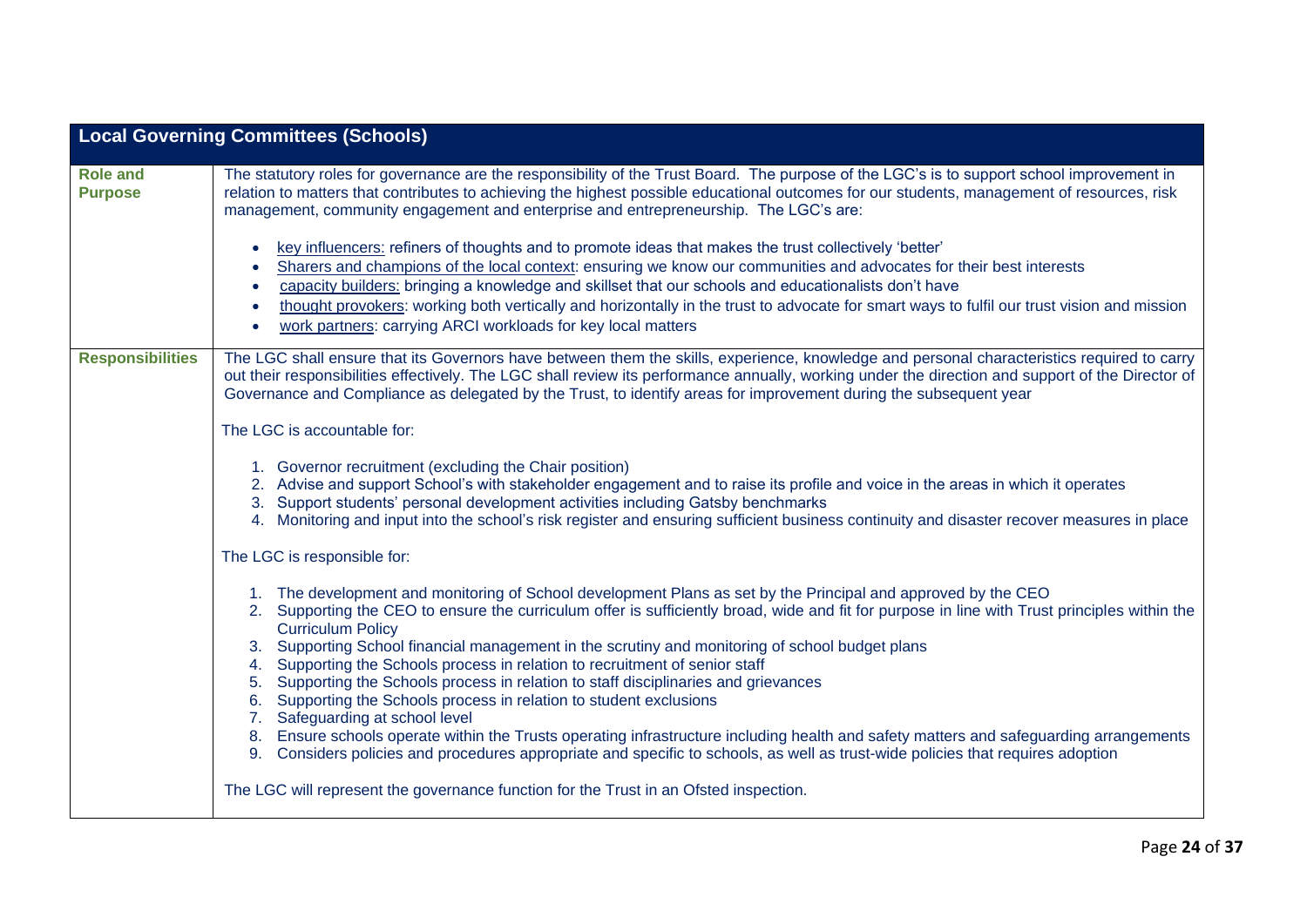| <b>Accountabilities</b>                       | The LGC is accountable to the Trust Board.                                                                                                                                                                                                                                                                                                                                                                                                                                                                                                                                                                                                                                                    |
|-----------------------------------------------|-----------------------------------------------------------------------------------------------------------------------------------------------------------------------------------------------------------------------------------------------------------------------------------------------------------------------------------------------------------------------------------------------------------------------------------------------------------------------------------------------------------------------------------------------------------------------------------------------------------------------------------------------------------------------------------------------|
|                                               | The LGC will ensure that all decisions are in line with the Trusts Scheme of Delegation.                                                                                                                                                                                                                                                                                                                                                                                                                                                                                                                                                                                                      |
| <b>Number</b>                                 | Members of the LGC shall be known as governors. The LGC composition shall be 9 made up as follows:<br>Principal (as applicable) of the academy/school in an ex-officio capacity<br>at least 2 parent governors<br>one staff governor<br>up to 5 Trust appointed governors (of which up to 3 may be co-opted governors by the LGC, at the Trust's discretion<br>The total number of governors including the Principal who are staff employed at the academy / school shall not exceed one third of the total                                                                                                                                                                                   |
|                                               | number of governors.                                                                                                                                                                                                                                                                                                                                                                                                                                                                                                                                                                                                                                                                          |
| <b>Appointments</b>                           | Terms of office for any governor will be four years, with a maximum of three terms (unless there are either exceptional circumstances agreed<br>by the CEO or the person in question brings specific skills required by AE and recognising previous terms of office served on the predecessor<br>Governing Body.                                                                                                                                                                                                                                                                                                                                                                              |
| <b>Terms of Office</b><br><b>Resignations</b> | <b>Resignation</b> - A person serving on the LGC shall cease to hold office if:<br>they resign their office by giving notice in writing to the Clerk of the LGC<br>the Principal or staff Governor ceases to work at the school<br>the Trustees terminate the appointment of a Governor whose presence or conduct is deemed by the Trustees not to be in the best<br>interests of the Trust or academy, in accordance with the guidance of principles and personal attributes in the Governance<br>competency framework<br>For the avoidance of doubt, a Parent Governor shall not automatically cease to hold office solely by reason of their child ceasing to be a pupil<br>at the school. |
|                                               | Removal - Trustees have the power to remove any governors of the LGC.                                                                                                                                                                                                                                                                                                                                                                                                                                                                                                                                                                                                                         |
| <b>Meetings</b>                               | At least once per term and as required.                                                                                                                                                                                                                                                                                                                                                                                                                                                                                                                                                                                                                                                       |
|                                               | Agendas will be drawn up by the Director of Governance or local Clerk in line with the DfE guidance and legislative changes.                                                                                                                                                                                                                                                                                                                                                                                                                                                                                                                                                                  |
|                                               | For the meeting to be quorate, there must be present at least one third of the total number of governors of the LGC at the date of the<br>meeting. Other members of an academy/school's leadership team or wider staff team, and members of the AE central team, may attend as<br>agreed by the Chair of the LGC, as relevant to the agenda or for their own professional development.                                                                                                                                                                                                                                                                                                        |
| <b>Appeals Panels</b><br>and Hearings         | Parent and non-staff community governors will form panels as and when required to manage a disciplinary, complaint, exclusion and admissions<br>appeal in line with statutory guidance and the appropriate AE Policy. In the case where an appeal is lodged against an LGC's decision to uphold<br>a permanent exclusion, the school on behalf of the Trust must arrange for an Independent Review Panel to review the decision in accordance<br>with the current statutory DfE Exclusion guidance for maintained schools, Academies and pupil referral units in England.                                                                                                                     |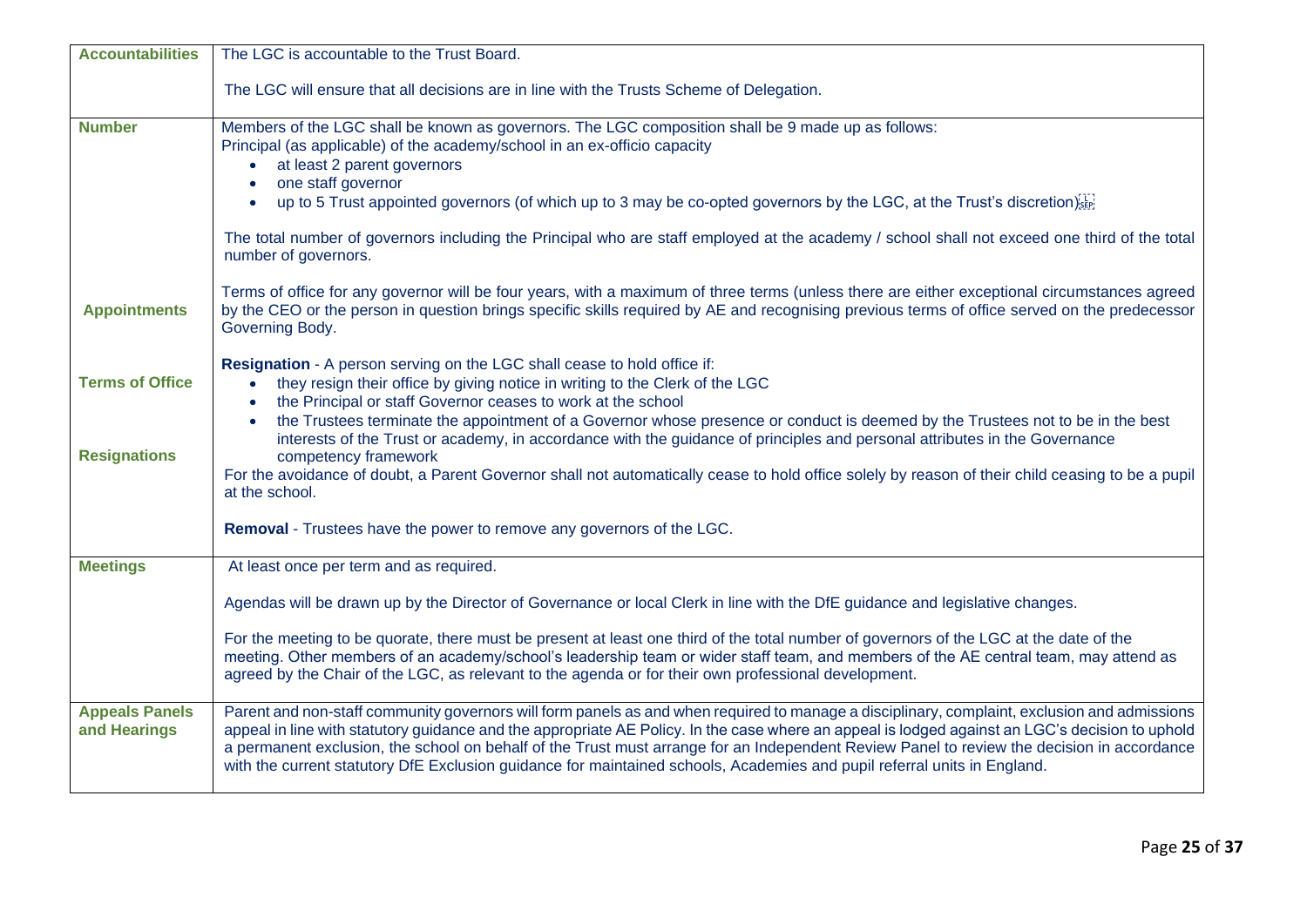| <b>Local Governing Committee (AAL)</b> |                                                                                                                                                                                                                                                                                                                                                                                                                                                                                                                                             |  |
|----------------------------------------|---------------------------------------------------------------------------------------------------------------------------------------------------------------------------------------------------------------------------------------------------------------------------------------------------------------------------------------------------------------------------------------------------------------------------------------------------------------------------------------------------------------------------------------------|--|
| <b>Role and</b><br><b>Purpose</b>      | The statutory roles for governance are the responsibility of the Trust Board. The purpose of the AAL LGC is to support the sustainable<br>growth of Aldridge Adult Learning within the Trust, with a particular focus on delivery of courses at a high standard within the FE Framework<br>and to the benefit of the communities the trust operates within. The LGC for AAL is a:                                                                                                                                                           |  |
|                                        | key influencer: refiner of thoughts and to promote ideas that makes the trust collectively 'better'<br>Sharer and champion of the local context: ensuring we know our communities and advocates for their best interests<br>capacity builder: bringing a knowledge and skillset that our schools and educationalists don't have<br>thought provoker: working both vertically and horizontally in the trust to advocate for smart ways to fulfil our trust vision and mission<br>work partner: carrying ARCI workloads for key local matters |  |
| <b>Responsibilities</b>                | The AAL LGC shall ensure that its Governors have between them the skills, experience, knowledge and personal characteristics required to<br>carry out their responsibilities effectively. The LGC shall review its performance annually, working under the direction and support of the Director<br>of Governance and Compliance as delegated by the Trust, to identify areas for improvement during the subsequent year                                                                                                                    |  |
|                                        | The AAL LGC is accountable for:                                                                                                                                                                                                                                                                                                                                                                                                                                                                                                             |  |
|                                        | 1. Governor recruitment (excluding the Chair position)<br>2. Advise and support AAL with stakeholder engagement and to raise its profile and voice in the areas in which it operates<br>3. Monitoring and input into the school's risk register and ensuring sufficient business continuity and disaster recover measures in place                                                                                                                                                                                                          |  |
|                                        | The AAL LGC is responsible for:                                                                                                                                                                                                                                                                                                                                                                                                                                                                                                             |  |
|                                        | 1. The development and monitoring of the AAL Business and Operational Development Plan as set by the Principal and approved by the<br><b>CEO and Trust Board</b><br>2. Ensuring the curriculum offer is sufficiently broad and wide to attract learners, where the model is fit-for-purpose and financially<br>sustainable                                                                                                                                                                                                                  |  |
|                                        | 3. Reviewing and monitoring progress against KPI's as set out in its operating plans, including:<br><b>Quality Achievement Rates (QAR's)</b><br>$\bullet$<br>Compliance against the Ofsted Further Education Framework                                                                                                                                                                                                                                                                                                                      |  |
|                                        | Supporting financial management in the scrutiny and monitoring of AAL budget plans<br>Supporting the AAL process in relation to recruitment of senior staff<br>5.<br>Supporting the AAL process in relation to staff disciplinaries and grievances<br>6.<br>Safeguarding at AAL level<br>7.                                                                                                                                                                                                                                                 |  |
|                                        | 8. Ensuring that AAL operates within the Trusts operating infrastructure including health and safety matters<br>9. Considers policies and procedures appropriate and specific to AAL, as well as trust-wide policies that requires adoption                                                                                                                                                                                                                                                                                                 |  |
|                                        | The LGC will represent the governance function for the Trust in an Ofsted inspection.                                                                                                                                                                                                                                                                                                                                                                                                                                                       |  |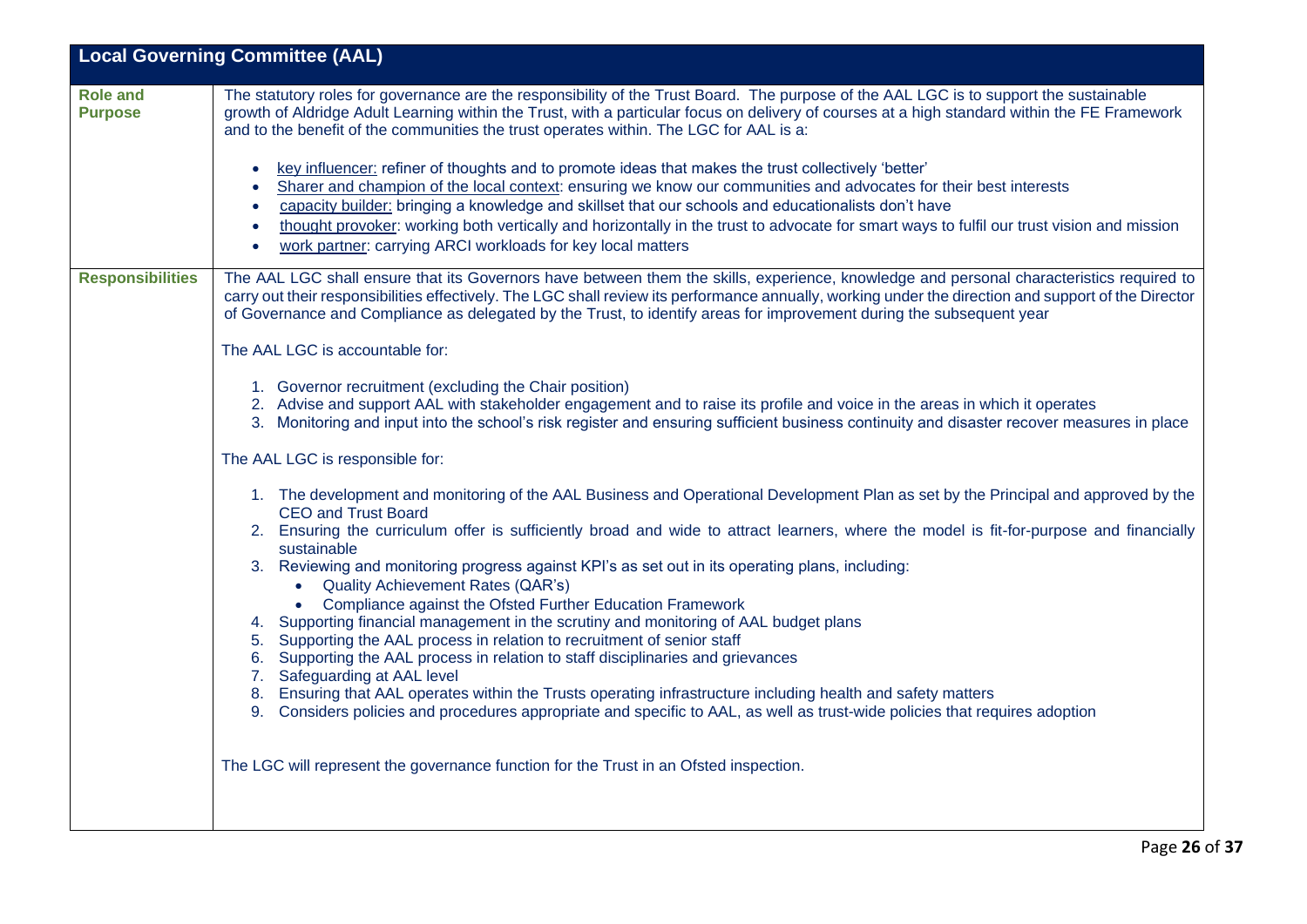| <b>Accountabilities</b>                  | The LGC (AAL) is accountable to the Trust Board.                                               |
|------------------------------------------|------------------------------------------------------------------------------------------------|
|                                          | The LGC (AAL) will ensure that all decisions are in line with the Trusts Scheme of Delegation. |
| <b>Number and</b><br><b>Appointments</b> | Members (Total of 9):                                                                          |
|                                          | • Five trust governors                                                                         |
|                                          | •One staff governor                                                                            |
|                                          | •Two learner governors                                                                         |
|                                          | • AAL Principal                                                                                |
|                                          |                                                                                                |
| <b>Meetings</b>                          | At least three times a year                                                                    |
|                                          |                                                                                                |
|                                          | All meetings will be fully minuted                                                             |
|                                          |                                                                                                |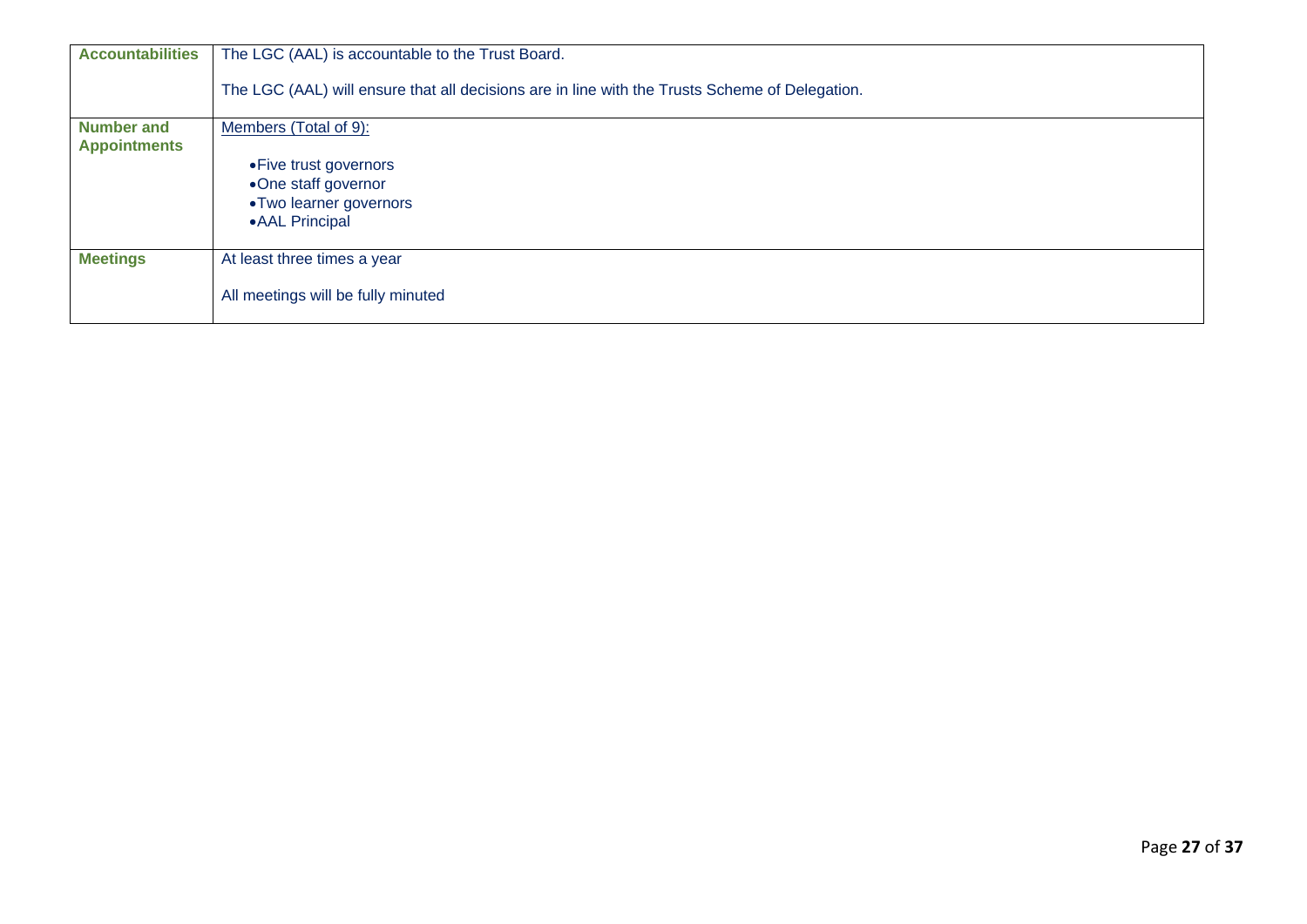## **PART 5 OTHER GROUPS - TERMS OF REFERENCES**

### **Sir Rod Aldridge Cricket Centre Management Committee**

#### **Role and Purpose**

The BACA LGC has established the SRACC Management Committee whose overall purpose is to support the growth of cricket at the BACA site. In particular, the SRACC will ensure that the asset is properly used for the benefit of the school (BACA) and its communities and there is transparency over income and expenditure.

#### **Scope**

The SRACC will support the BACA LGC by:

- 1. Overseeing the strategic vision and operational plans for the SRACC as set by the CEO and approved by the Trust Board.
- 2. As part of the SRACC's operational plan, the SRACC will submit a 3-year budget plan for review by FRC and approval by Trust Board in line with the Trusts annual budget setting and approvals cycle.
- 3. Reviewing and monitoring progress against KPI's as set out in its operating plans.
- 4. Regularly review reports on the progress of programmes and pathways connected directly or indirectly to the Centre and its activities.
- 5. Reviewing and monitoring any fundraising and other sources of income which supports the running of the Centre.
- 6. Reviewing and monitoring income and expenditure against its annual budget plan approved by the Trust Board.
- 7. Ensuring that the SRACC operates within the Trusts operating infrastructure including health and safety matters.
- 8. Reviewing risk management arrangements and ensuring the Centre has sufficient business continuity and disaster recover measures in place.
- 9. Considers policies and procedures appropriate and specific to the Centre, as well as trust-wide policies that requires adoption.
- 10. Advise and support the Centre staff in raising the profile, generating and maintaining external relationships and management of the reputation of the SRACC and its activities.

#### **Accountabilities**

The SRACC is a management committee of the BACA LGC.

The SRACC will ensure that all decisions are in line with the Trusts Scheme of Delegation. The SRACC is responsible for ensuring any conflicts of interests are avoided.

#### **Membership Responsibilities**

The SRACC Management Committee will be formed of the following parties:

- A Chair of SRACC appointed by the BACA LGC (this may be the Principal of BACA)
- The Chair of BACA LGC
- The Principal of BACA
- A representative of Aldridge Foundation (optional)

Invited Attendees (as appropriate):

- SE FD
- **BACA Director of Cricket**
- BACA Head of PE (as appropriate)

Trustees and officers of the Trust will be allowed to attend meetings with prior notice.

The scope and membership of the SRACC is limited to the existing facilities at the BACA site.

**Meeting Agenda & Minutes**

All meetings will be fully minuted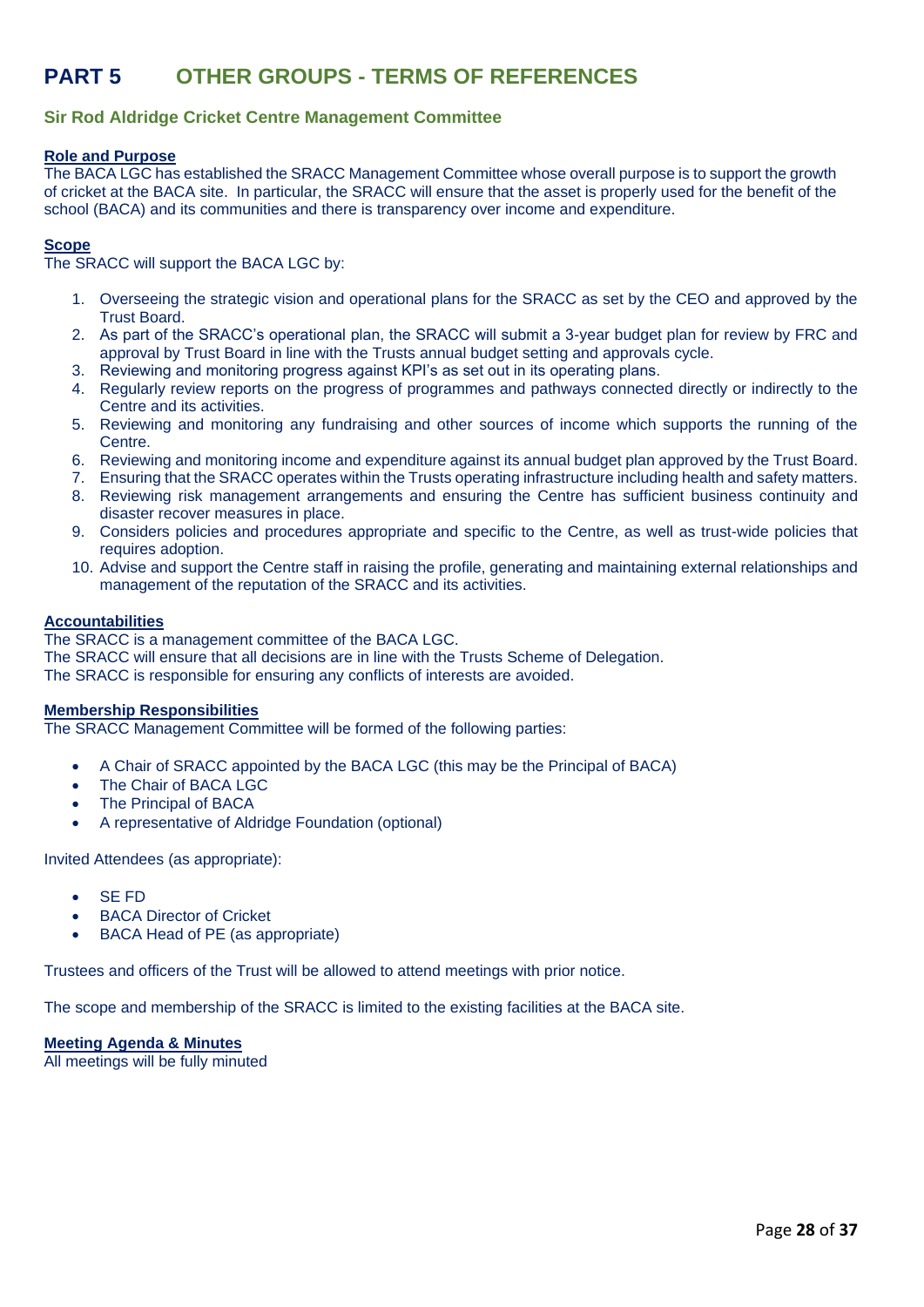### **Aldridge Education Employee Forum**

### **Introduction & Purpose**

The primary purpose of the employee forum is to substantially increase internal communication within the Trust. It will act as a mechanism for discussion on issues that may impact staff.

Through this discussion, the forum will provide a two-way communication process, allowing the Trust to involve and engage employees through consultation and debate and enable staff, as key stakeholders, to contribute to their Schools at a local level and wider Trust level.

This forum supersedes the narrower scope of the policies and procedures forum.

### **Forum Scope & Objectives**

- Obtaining employee feedback on initiatives in place i.e. staff survey feedback and content
- Piloting new initiatives
- Reviewing policies and procedures
- Setting an employee wellbeing agenda.

### **Operating Rules**

The Aldridge Education norms are at the heart of all that we do and they therefore inform the way we receive and work with this data.

| We are Aldridge:                             | we have the same goal and are partners in the work                                                                                   |
|----------------------------------------------|--------------------------------------------------------------------------------------------------------------------------------------|
| The standard is excellence:                  | we are aiming for the very best for our staff                                                                                        |
| Our people matter:                           | we need to hear the voices of the many, not the few                                                                                  |
| We're in the work together:                  | we're not looking to blame or to compete, but to support each other to<br>get better faster                                          |
| Character is key:                            | we speak with integrity, honesty and compassion                                                                                      |
| We lead by example:<br>Every moment matters: | we see our own growth areas before we name those of others<br>we prioritise our resources to address the needs we identify together. |

### **Membership Responsibilities**

- To be committed in attending every forum
- To provide constructive feedback, on behalf of colleagues
- To accurately share information with colleagues
- To undertake any actions resulting from meetings within the required timeframes.

#### **Membership**

Due to the logistical challenge the forum will be split into 2 regional forums to allow representation from all schools within the Trust. In order to have a wide variety of opinions and experience each forum should be made up of a minimum of the following staff from each school:

| South and Central<br>$(3 \text{ schools} + \text{central})$                    | <b>Northwest</b><br>(5 schools)                                                |
|--------------------------------------------------------------------------------|--------------------------------------------------------------------------------|
| 1 member of teaching staff                                                     | 1 member of teaching staff                                                     |
| 1 member of support staff                                                      | 1 member of support staff                                                      |
| 1 Academic Trust Lead                                                          |                                                                                |
| 1 member of the Central team                                                   |                                                                                |
| These numbers to include at least 1 staff trade<br>union member where possible | These numbers to include at least 1 staff trade<br>union member where possible |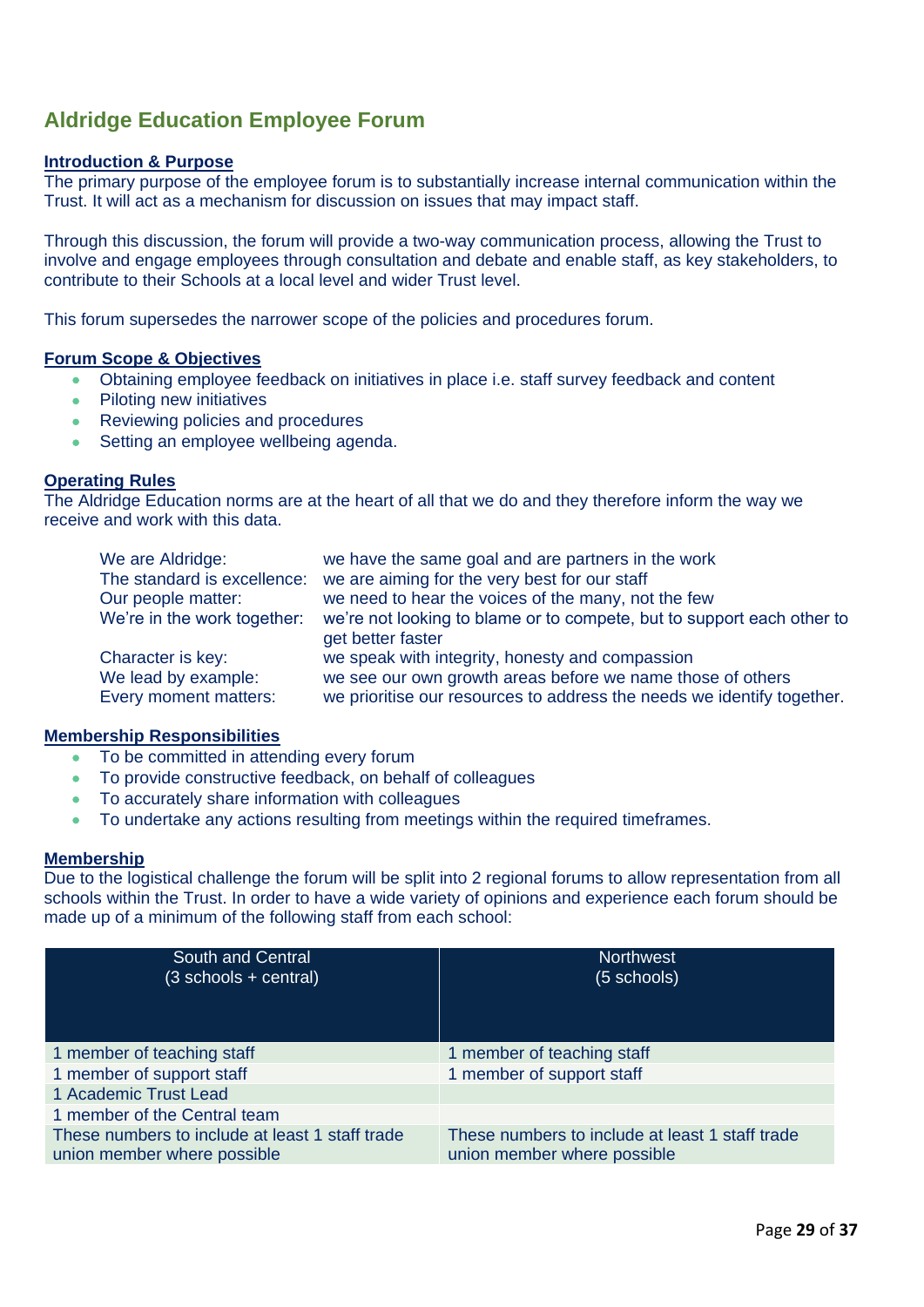### **Chairperson**

All employee forums will be Chaired by either the Director of Human Resources or the Regional Human Resources Manager.

### **Meeting Agenda & Minutes**

- There shall be a formal agenda for each meeting, provided at least seven business days before the date of the meeting. Relevant business papers should accompany the agenda. Only exceptionally may papers be tabled at a meeting.
- Each meeting will be minuted
- Draft minutes will be distributed to all regions within 10 working days of the meeting taking place.

### **Forum Dates**

- Forums will take place every half term for the first academic year
- Where possible the forums will take place face to face. If this is not possible then meetings will take place via Microsoft Teams.

### **Relationships with other Committees / Forums**

- IT Working Party
- Health, Safety and Environment Forum.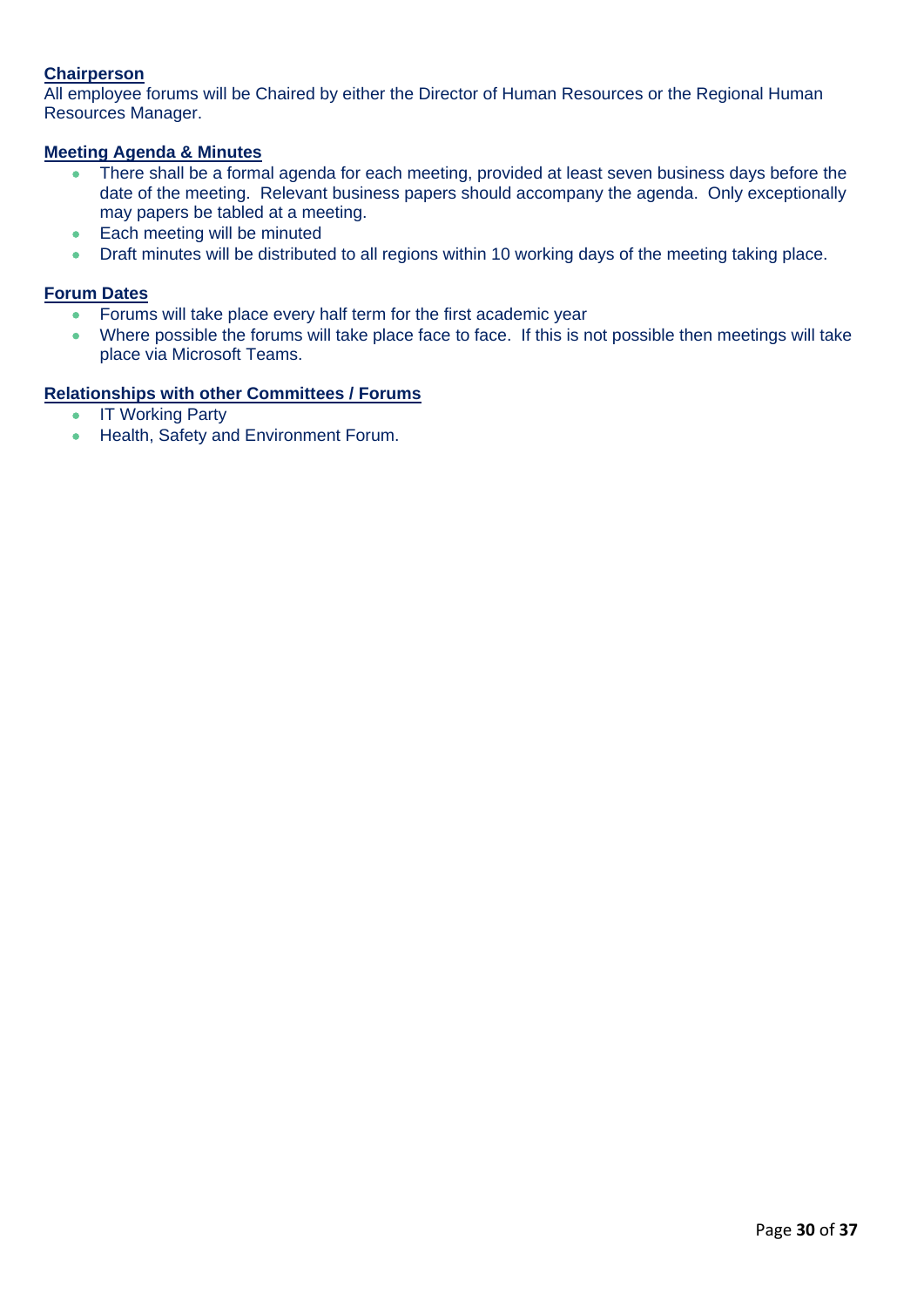## **Aldridge Education Health, Safety and Environment Forum**

### **Introduction & Purpose**

The Health, Safety and Environment Forum is a mechanism for engagement across the Trust to contribute to the development of the health, safety and environmental aspects of the Trust. The Forum is established under section 9 of the Safety Representatives and Safety Committee Regulations 1977.

The purposes of the Forum are to:

- Consult and engage with employees across the Trust on any aspect of work that may affect health, safety and well-being and the impact on the environment at a local and national level
- Support and develop a positive health, safety, environmental and sustainability culture
- Improve communication and compliance.

### **Forum Scope & Objectives**

- Support the effective health, safety and environmental arrangements / systems which are in place and assist in their development
- Share best practice
- Contribute towards solving health, safety and environmental challenges, promoting a healthier and safer workplace and minimising the Trust's impact on the environment
- Peer review accidents, incidents and near misses as a learning tool, to prevent reoccurrence
- Support the academies to improve compliance and performance in Health and Safety, using audit data
- Develop a network of Health, Safety and Environment champions within each cluster, region, academy and support centre
- Consider and reduce the Trust's impact on the environment by contributing to the development of the sustainability goals
- Consider suitable safety and environmental criteria for benchmarking across Academies
- Support the effective communication of the work of the Forum and health, safety and environment initiatives, policies & procedures across the Trust.

### **Operating Rules**

The Aldridge Education norms are at the heart of all that we do and they therefore inform the way we receive and work with this data.

| We are Aldridge:            | we have the same goal and are partners in the work                                          |
|-----------------------------|---------------------------------------------------------------------------------------------|
| The standard is excellence: | we are aiming for the very best for our staff                                               |
| Our people matter:          | we need to hear the voices of the many, not the few                                         |
| We're in the work together: | we're not looking to blame or to compete, but to support each other to<br>get better faster |
| Character is key: we        | speak with integrity, honesty and compassion                                                |
| We lead by example: we      | see our own growth areas before we name those of others                                     |
| Every moment matters:       | we prioritise our resources to address the needs we identify together.                      |

### **Membership Responsibilities**

- To be committed in attending every forum
- To provide constructive feedback, on behalf of colleagues
- To accurately share information with colleagues
- To undertake any actions resulting from meetings within the required timeframes.

### **Membership**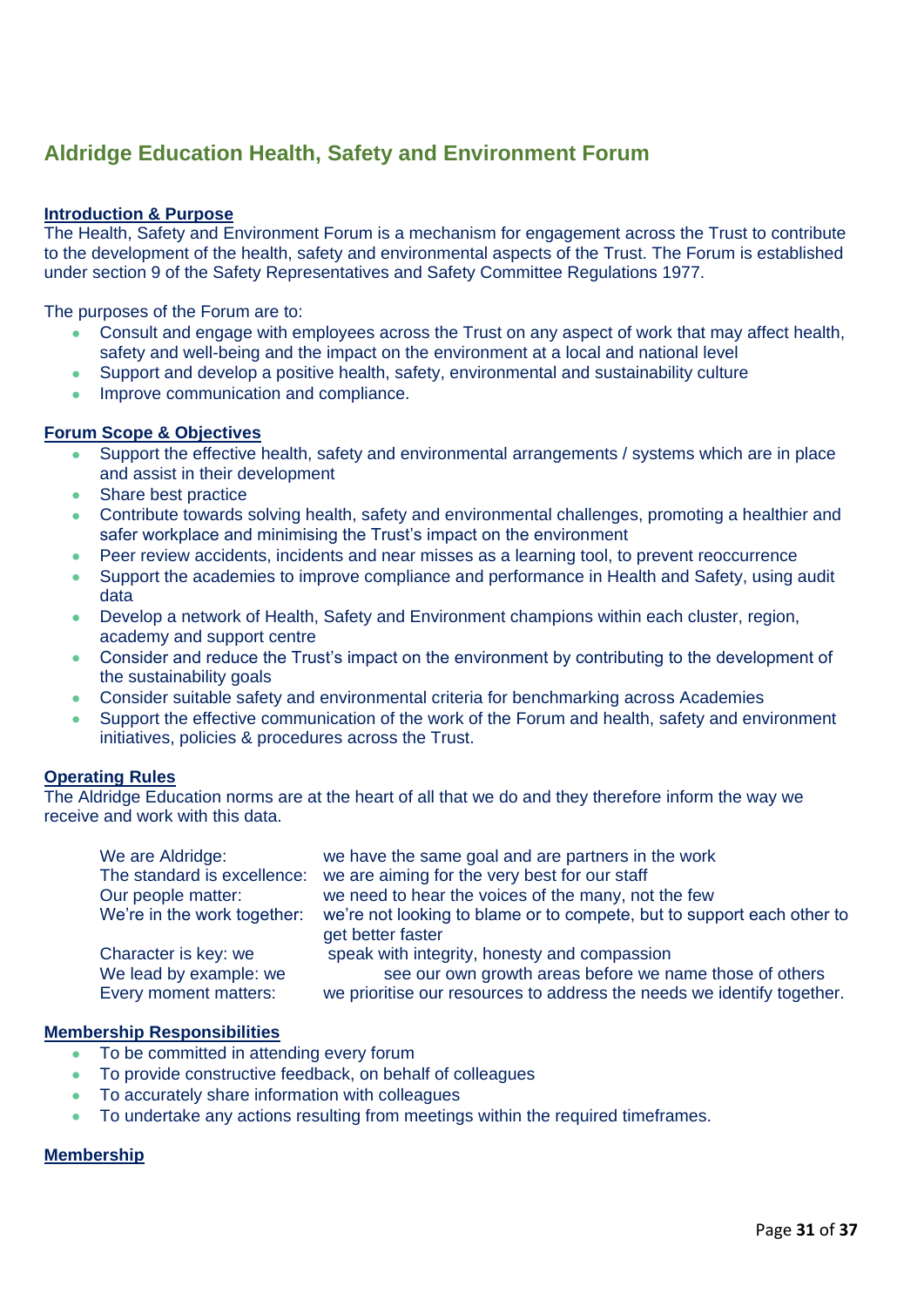Due to the logistical challenge the forum will be split into 2 regional forums to allow representation from all schools within the Trust. In order to have a wide variety of opinions and experience each forum should be made up of a minimum of the following staff from each school:

| South and Central                                                                                                                                                                                | <b>Northwest</b>                                                                                                                                                                                                                 |
|--------------------------------------------------------------------------------------------------------------------------------------------------------------------------------------------------|----------------------------------------------------------------------------------------------------------------------------------------------------------------------------------------------------------------------------------|
| (3 schools + central)                                                                                                                                                                            | (5 schools)                                                                                                                                                                                                                      |
| 1 member of teaching staff from PACA & 1 from<br><b>BACA</b>                                                                                                                                     | 1 member of teaching staff from DACA & 1 from<br><b>DVHS</b>                                                                                                                                                                     |
| 1 member of support staff from PACA & one from<br><b>BACA</b>                                                                                                                                    | 1 member of support staff from DACA & 1 from<br><b>DVHS</b>                                                                                                                                                                      |
| AAL; The Forum would welcome & encourage the<br>same representation as above, but due to the<br>lower number of staff, 1 member of staff could<br>represent both Teachers & Support Staff at AAL | DAES, Sudell & UTC; The Forum would welcome<br>& encourage the same representation as above,<br>but due to the lower number of staff, 1 member of<br>staff could represent both Teachers & Support<br>Staff from these academies |
| 1 Senior Trust representative                                                                                                                                                                    | 1 Senior Trust representative                                                                                                                                                                                                    |
| 1 Regional Estates Manager / Cluster<br>Manager representative                                                                                                                                   | 1 Regional Estates Manager / Cluster<br>Manager representative                                                                                                                                                                   |
| 1 member of the Central team                                                                                                                                                                     |                                                                                                                                                                                                                                  |
| These numbers should include at least 1 staff<br>trade union member                                                                                                                              | These numbers should include at least 1 staff<br>trade union member                                                                                                                                                              |

### **Chairperson**

The Forum will be chaired by the Estates Director or, in their absence, a deputy. The Health, Safety and Environment Forum may invite other members, staff, specialists and other persons to assist it with its discussions.

### **Meeting Agenda & Minutes**

- There shall be a formal agenda for each meeting, provided at least five business days before the date of the meeting. Relevant business papers should accompany the agenda. Only exceptional may papers be tabled at a meeting.
- Each meeting will be minuted.
- Draft minutes will be distributed to all regions within 10 working days of the meeting taking place.

### **Forum Dates**

Each regional Forum shall meet at least termly (Feb, June, Oct) and there will be a combined annual meeting for all Forum members.

### **Relationships with other Committees / Forums**

- IT Working Party
- Employee Forum.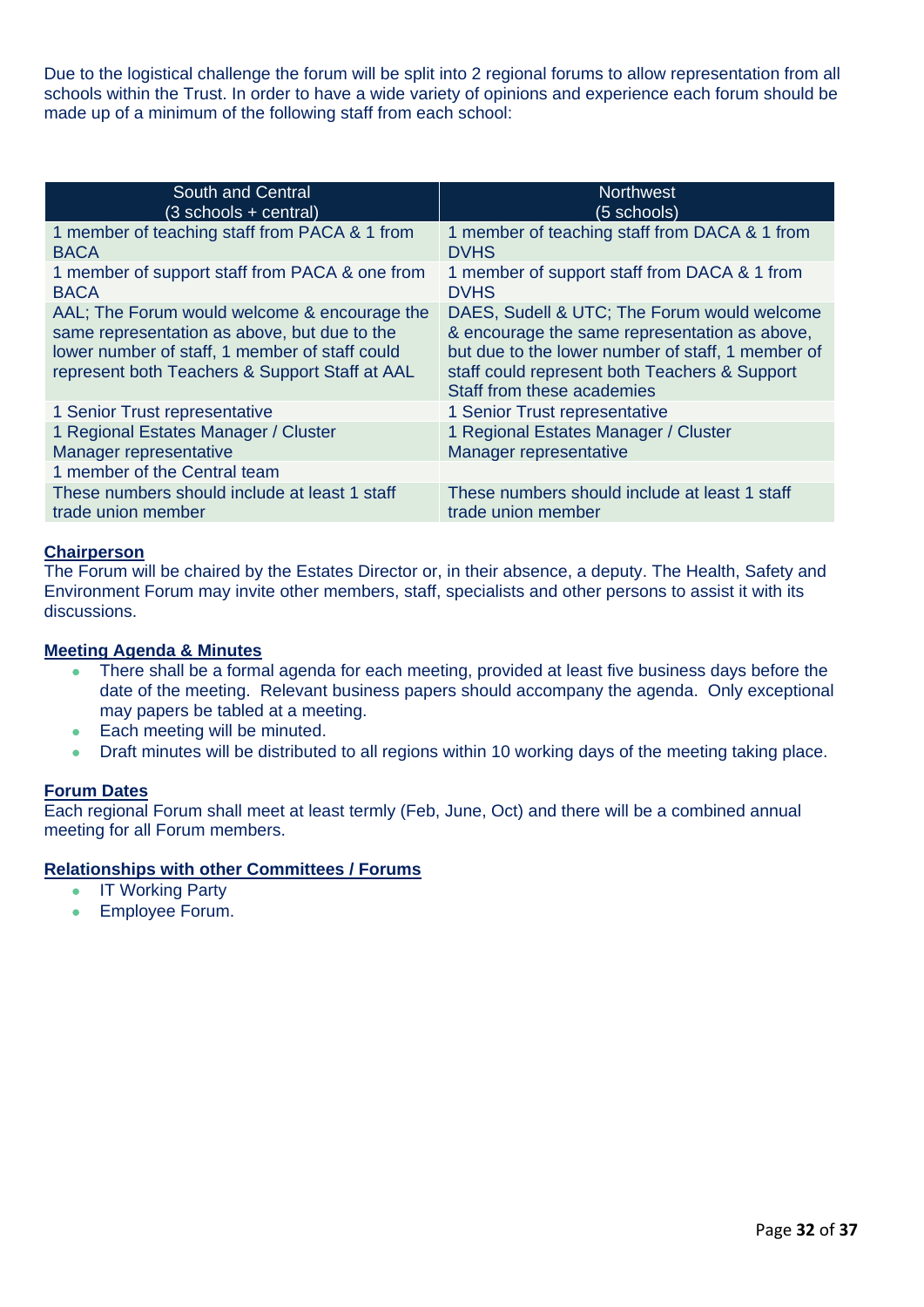## **Aldridge Education IT Working Party**

### **Introduction & Purpose**

The primary purpose of the IT Working Party is to engage and consult with staff on a wide range of IT developments that impact our schools and the Trust. The forum will provide the opportunity to discuss, debate, feedback and influence IT activity and developments taking place. Through the working party, the two-way communication process will also provide a forum to rapidly address IT issues arising or emerging. This engagement will have an emphasis on driving IT improvement to better support our educational and day-to-day operational needs.

### **Forum Scope & Objectives**

- Consultation and discussion on the use of new software, technologies and e-tools
- Pilot, review and feedback on new IT initiatives and IT related projects
- Influencing the design and content of a new trust-wide intranet
- Input into trust-wide IT policies
- Support the assessment and review of IT services and solutions
- Bring fresh ideas to improve the Trust's engagement with our staff, students and other IT users.

### **Operating Rules**

The Aldridge Education norms are at the heart of all that we do and they therefore inform the way we receive and work with this data.

| We are Aldridge:            | we have the same goal and are partners in the work                     |
|-----------------------------|------------------------------------------------------------------------|
| The standard is excellence: | we are aiming for the very best for our staff                          |
| Our people matter:          | we need to hear the voices of the many, not the few                    |
| We're in the work together: | we're not looking to blame or to compete, but to support each other to |
|                             | get better faster                                                      |
| Character is key:           | we speak with integrity, honesty and compassion                        |
| We lead by example:         | we see our own growth areas before we name those of others             |
| Every moment matters:       | we prioritise our resources to address the needs we identify together. |

### **Membership Responsibilities**

- To be committed in attending every IT Working Party meeting
- To provide constructive feedback
- To represent the views of stakeholders across the Trust
- To accurately share information with members of the party.
- To undertake any actions resulting from meetings within the required timeframes
- To share best practice around IT and educational outcomes through the use of IT.
- To ensure the group has a credible presence and fair representation of our staff and schools through their membership and participation.

### **Membership**

In order to have a wide variety of experience and representation on the IT Working Party, the forum will be made up of:

- The Trust IT Director
- An SLT lead with an interest in IT as an education leader
- A Head of ICT
- A Data Manager
- A primary school IT champion
- An IT champion from DAES or the UTC
- Representation from general teaching staff
- Representation from support staff at various levels.

In order for meetings to quorate there must be a minimum of 8 staff in attendance, including the Director of IT (or a designated substitute).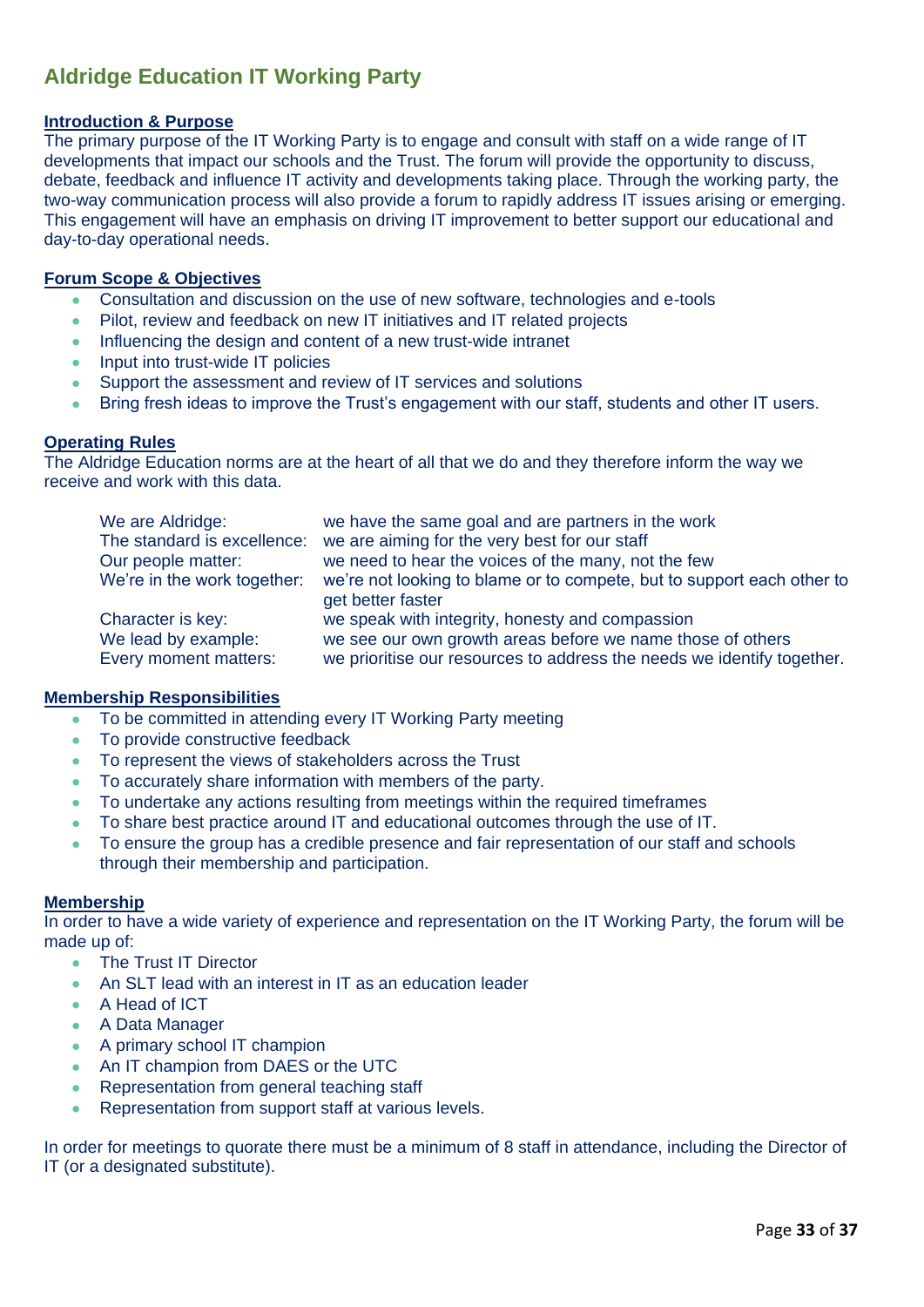### **Chairperson**

All IT Working Parties will be Chaired by the Trust IT Director.

### **Meeting Agenda & Minutes**

- There shall be a formal agenda for each meeting, provided at least seven business days before the date of the meeting. Relevant business papers should accompany the agenda. Only exceptionally may papers be tabled at a meeting.
- Each meeting will be minuted
- Draft minutes will be distributed to all regions within 10 working days of the meeting taking place.

### **Forum Dates**

- Meetings will take place every half term
- Where possible the meeting will take place using MS Teams, recognising that at times face to face forums will be more appropriate.

### **Relationships with other Committees / Forums**

- Employee Forum
- Health, Safety and Environment Forum.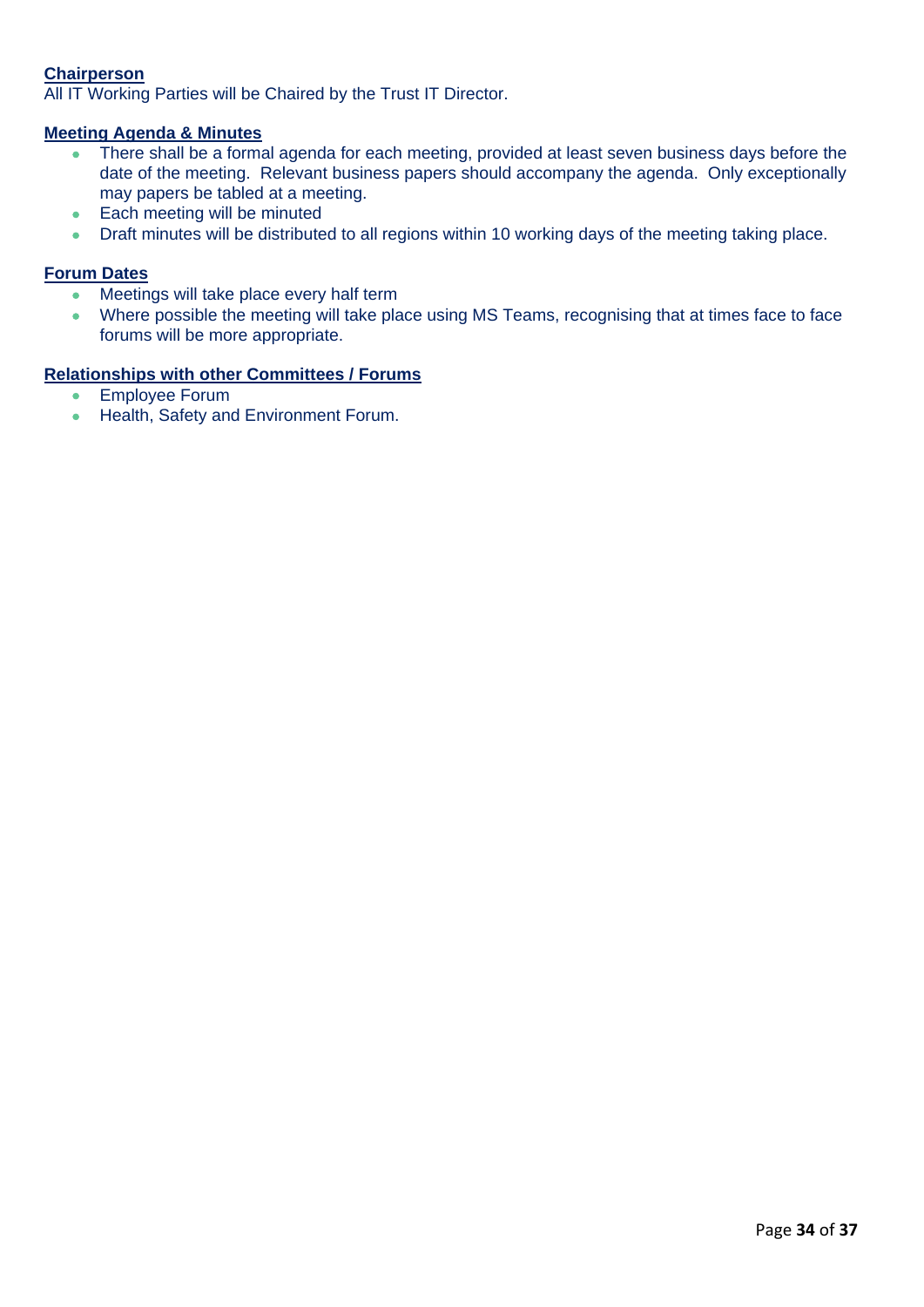## **Part 5 POLICY SCHEDULE**

| <b>Policy</b>                                     | <b>Trust / School</b>   | <b>Owned by</b>       | Mandatory /<br>good practice |
|---------------------------------------------------|-------------------------|-----------------------|------------------------------|
| Accessibility plan                                | <b>Trust</b>            | Estates,<br>Principal | Mandatory                    |
| Additional paid and unpaid leave, annual<br>leave | <b>Trust</b>            | <b>HR</b>             | Good practice                |
| Admissions arrangements                           | <b>Trust</b>            | Governance            | Mandatory                    |
| <b>Adverse Weather</b>                            | <b>Trust</b>            | <b>Estates</b>        | Good practice                |
| Anti-fraud and Anti-Corruption Policy             | <b>Trust</b>            | COO                   | Good practice                |
| Anti-harassment and Bullying                      | <b>Trust</b>            | <b>HR</b>             | Good practice                |
| <b>Anti-Stress</b>                                | <b>Trust</b>            | <b>HR</b>             | Good practice                |
| Appraisal                                         | <b>Trust</b>            | <b>HR</b>             | Good practice                |
| <b>Asbestos Policy</b>                            | Trust, Ac               | <b>Estates</b>        | Mandatory                    |
| Attendance                                        | <b>Schools</b>          | Principal             | Good practice                |
| Behavior (including anti-bullying)                | <b>Schools</b>          | Principal             | Mandatory                    |
| Capability                                        | <b>Trust</b>            | <b>HR</b>             | Mandatory                    |
| <b>Cash Handling Policy</b>                       | <b>Trust</b>            | COO                   | Good practice                |
| Charging and remissions                           | <b>Schools</b>          | <b>Schools</b>        | Mandatory                    |
| <b>Code of Conduct</b>                            | <b>Trust</b>            | <b>HR</b>             | Mandatory                    |
| Complaints                                        | <b>Trust</b>            | Governance            | <b>Mandatory</b>             |
| <b>Credit Card Policy</b>                         | <b>Trust</b>            | COO                   | Good practice                |
| Curriculum                                        | <b>CEO &amp; School</b> | <b>Shared</b>         | <b>Essential</b>             |
| Data protection/GDPR                              | <b>Trust</b>            | Governance            | Mandatory                    |
| <b>Disciplinary</b>                               | <b>Trust</b>            | <b>HR</b>             | Mandatory                    |
| <b>Dress and Appearance</b>                       | <b>Trust</b>            | <b>HR</b>             | Good practice                |
| <b>Driving</b>                                    | <b>Trust</b>            | Estates / HR          | Good practice                |
| <b>Drug Education</b>                             | <b>Schools</b>          | Principal             | Good practice                |
| <b>Educational Visits</b>                         | <b>Trust</b>            | Estates,<br>Inclusion | Good practice                |
| <b>Elective Surgery</b>                           | <b>Trust</b>            | <b>HR</b>             | Good practice                |
| <b>Emergency and Business Continuity Pan</b>      | <b>Trust</b>            | COO                   | Mandatory                    |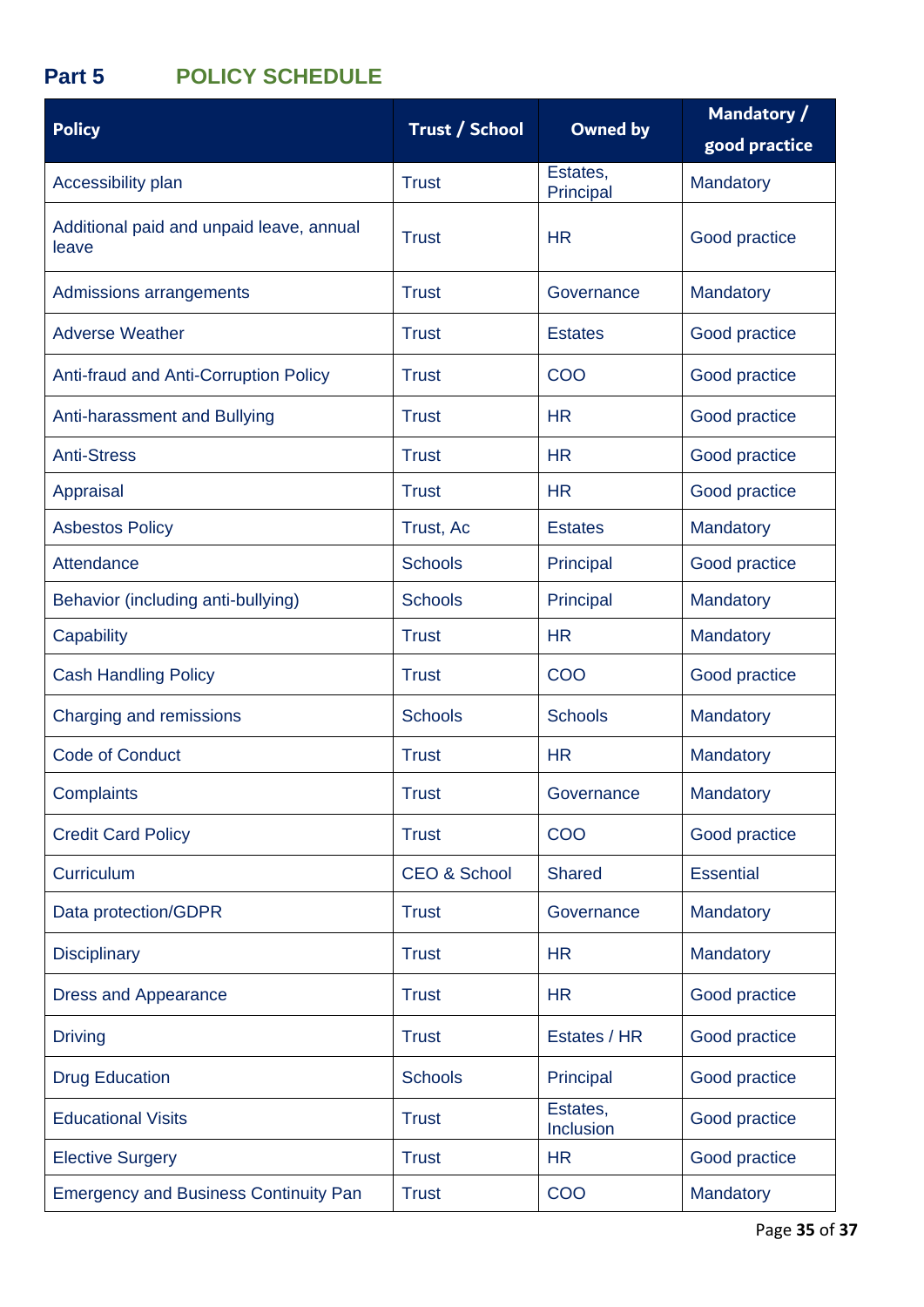| EpiPen policy (within 1st aid policy)    | <b>Trust</b>   | <b>Estates</b>        | Good practice |
|------------------------------------------|----------------|-----------------------|---------------|
| <b>Equal Opportunities and Diversity</b> | <b>Trust</b>   | <b>HR</b>             | Mandatory     |
| E-Safety                                 | <b>Trust</b>   | IT, Inclusion         | Mandatory     |
| <b>Exclusions</b>                        | <b>Trust</b>   | Governance            | Consistency   |
| <b>Family Policy</b>                     | <b>Trust</b>   | <b>HR</b>             | Mandatory     |
| <b>Financial Regulations</b>             | <b>Trust</b>   | COO                   | Good practice |
| <b>Fixed Assets Policy</b>               | <b>Trust</b>   | COO                   | Good practice |
| Freedom of Information                   | <b>Trust</b>   | Governance            | Mandatory     |
| <b>Gender Reassignment</b>               | <b>Trust</b>   | <b>HR</b>             | Good practice |
| <b>Gifts and Hospitality Policy</b>      | <b>Trust</b>   | COO                   | Good practice |
| Grievance                                | <b>Trust</b>   | <b>HR</b>             | Mandatory     |
| <b>Health and Safety Policy Part 1</b>   | <b>Trust</b>   | Estates,<br>Inclusion | Mandatory     |
| Health and Safety Policy Part 2          | <b>Trust</b>   | Estates,<br>Inclusion | Mandatory     |
| Home and Flexible Working Policy         | <b>Trust</b>   | <b>HR</b>             | Good practice |
| <b>Induction Policy</b>                  | <b>Trust</b>   | <b>HR</b>             | Good practice |
| <b>Investments Policy</b>                | <b>Trust</b>   | COO                   | Mandatory     |
| Legionella Policy                        | Trust, Ac      | <b>Estates</b>        | Mandatory     |
| <b>Lone Working</b>                      | <b>Trust</b>   | <b>Estates</b>        | Good practice |
| Managing staff sickness absence policy   | <b>Trust</b>   | <b>HR</b>             | Mandatory     |
| <b>Medical Consent Policy</b>            | <b>Schools</b> | Principal             | Mandatory     |
| <b>Minibus</b>                           | <b>Trust</b>   | <b>Estates</b>        | Good practice |
| <b>Mobile Phone Policy</b>               | <b>Trust</b>   | COO                   | Good practice |
| Pay                                      | <b>Trust</b>   | <b>HR</b>             | Good practice |
| <b>Pensions Discretions Policy</b>       | <b>Trust</b>   | COO                   | Good practice |
| <b>Petty Cash Policy</b>                 | <b>Trust</b>   | COO                   | Good practice |
| <b>Procurement policy</b>                | <b>Trust</b>   | COO                   | Good practice |
| Redundancy                               | <b>Trust</b>   | <b>HR</b>             | Good practice |
| <b>Register of interests</b>             | <b>Trust</b>   | Governance            | mandatory     |
| <b>Reserves Policy</b>                   | <b>Trust</b>   | COO                   | Good practice |
| <b>Risk Assessment</b>                   | <b>Trust</b>   | <b>Estates</b>        | Good practice |